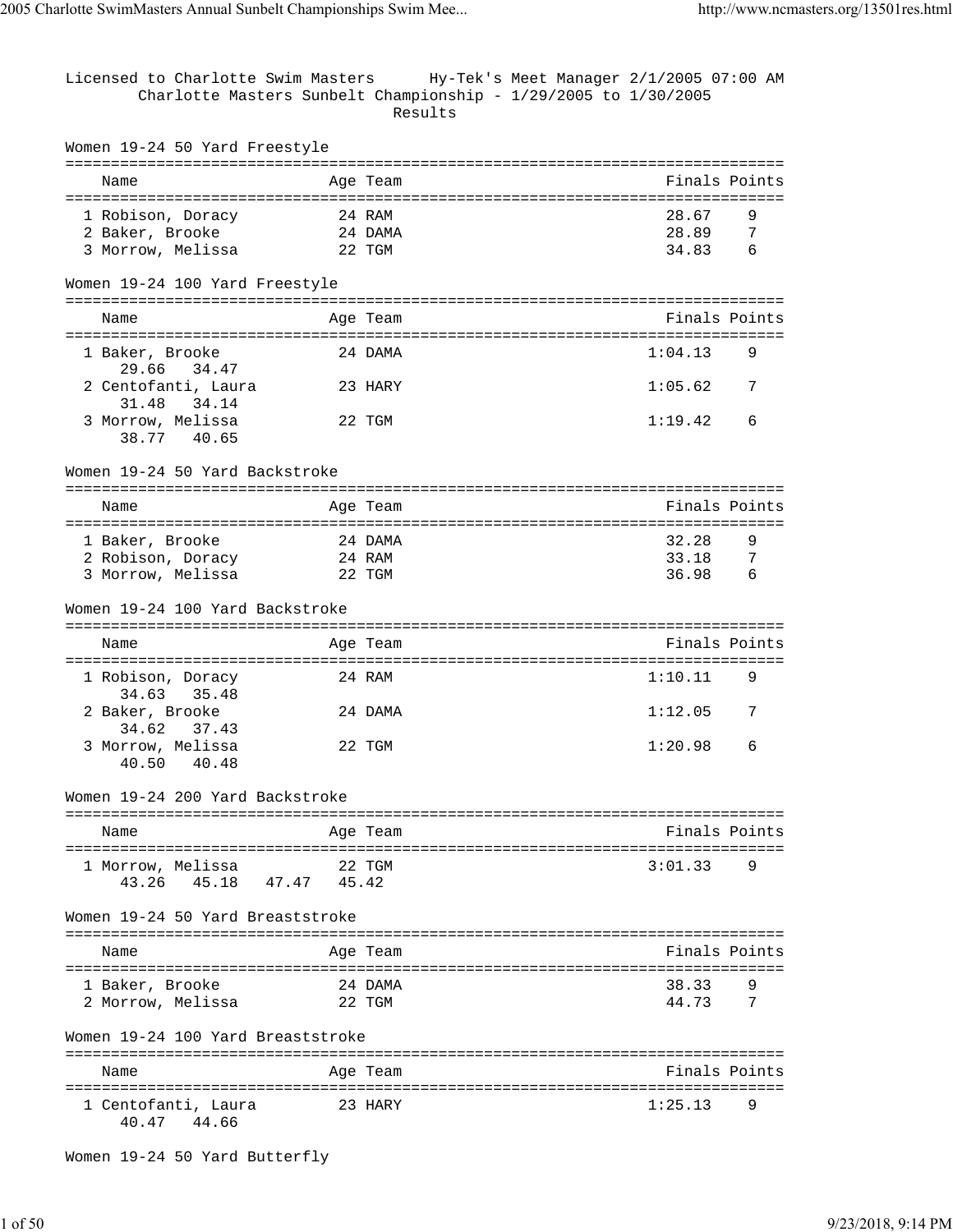| Name                                   |        | Age Team           | Finals Points  |                            |
|----------------------------------------|--------|--------------------|----------------|----------------------------|
|                                        |        |                    |                |                            |
| 1 Robison, Doracy<br>2 Morrow, Melissa | 22 TGM | 24 RAM             | 30.41<br>37.74 | 9<br>7                     |
|                                        |        |                    |                |                            |
| Women 19-24 100 Yard Butterfly         |        |                    |                |                            |
|                                        |        |                    |                |                            |
| Name                                   |        | Age Team           | Finals Points  |                            |
| 1 Robison, Doracy                      |        | 24 RAM             | 1:07.72        | 9                          |
| 31.58<br>36.14                         |        |                    |                |                            |
| 2 Morrow, Melissa                      |        | 22 TGM             | 1:28.31        | $\overline{7}$             |
| 40.25<br>48.06                         |        |                    |                |                            |
|                                        |        |                    |                |                            |
| Women 19-24 100 Yard IM                |        |                    |                |                            |
| Name                                   |        | Age Team           | Finals Points  |                            |
|                                        |        |                    |                |                            |
| 1 Robison, Doracy                      |        | 24 RAM             | 1:09.92        | 9                          |
| 32.54 37.38                            |        |                    |                |                            |
| 2 Morrow, Melissa<br>39.48<br>45.72    |        | 22 TGM             | 1:25.20        | 7                          |
|                                        |        |                    |                |                            |
| Women 19-24 200 Yard IM                |        |                    |                |                            |
|                                        |        |                    |                |                            |
| Name                                   |        | Age Team           | Finals Points  |                            |
| 1 Centofanti, Laura<br>23 HARY         |        |                    | 2:39.14        | 9                          |
| 41.34 45.68 37.54<br>34.58             |        |                    |                |                            |
|                                        |        |                    |                |                            |
|                                        |        |                    |                |                            |
| Women 25-29 25 Yard Freestyle          |        |                    |                |                            |
|                                        |        |                    |                |                            |
| Name                                   |        | Age Team           | Finals         |                            |
| 1 Paust, Kirsten                       |        | 29 NCMS            | 18.48          |                            |
|                                        |        |                    |                |                            |
| Women 25-29 50 Yard Freestyle          |        |                    |                |                            |
| Name                                   |        | Age Team           | Finals Points  |                            |
|                                        |        |                    |                |                            |
| 1 Sturgis, Karen                       |        | 26 EACM            | 25.71          | 9                          |
| 2 Keto, Alexis                         |        | 26 RAM             | 26.24          | $\sqrt{ }$                 |
| 3 Schreiner, Vironica                  |        | 25 CSM             | 27.71          | $\epsilon$                 |
| 4 Parnell, Carolyn                     |        | 27 HARY            | 30.51          | $\mathsf S$                |
| 5 Boyles, Abee                         |        | 28 DAMA            | 31.35          | 4                          |
| 6 DeVaugh-Geiss, Angela 28 DAMA        |        |                    | 31.79          | 3                          |
| 7 Paust, Kirsten                       |        | 29 NCMS<br>25 NCMS | 34.09<br>35.08 | $\sqrt{2}$<br>$\mathbf{1}$ |
| 8 Drinkard, Sarah                      |        |                    |                |                            |
| Women 25-29 100 Yard Freestyle         |        |                    |                |                            |
|                                        |        |                    |                |                            |
| Name                                   |        | Age Team           | Finals Points  |                            |
| 1 Sturgis, Karen                       |        | 26 EACM            | 55.52          | 9                          |
| 26.51<br>29.01                         |        |                    |                |                            |
| 2 Keto, Alexis                         |        | 26 RAM             | 59.05          | 7                          |
| 28.23<br>30.82                         |        |                    |                |                            |
| 3 Boyles, Abee                         |        | 28 DAMA            | 1:06.98        | 6                          |
| 32.73<br>34.25                         |        | 25 TMS             | 1:08.37        | 5                          |
| 4 Amweg, Meri<br>32.95<br>35.42        |        |                    |                |                            |
| 5 Paust, Kirsten<br>35.08<br>38.93     |        | 29 NCMS            | 1:14.01        | 4                          |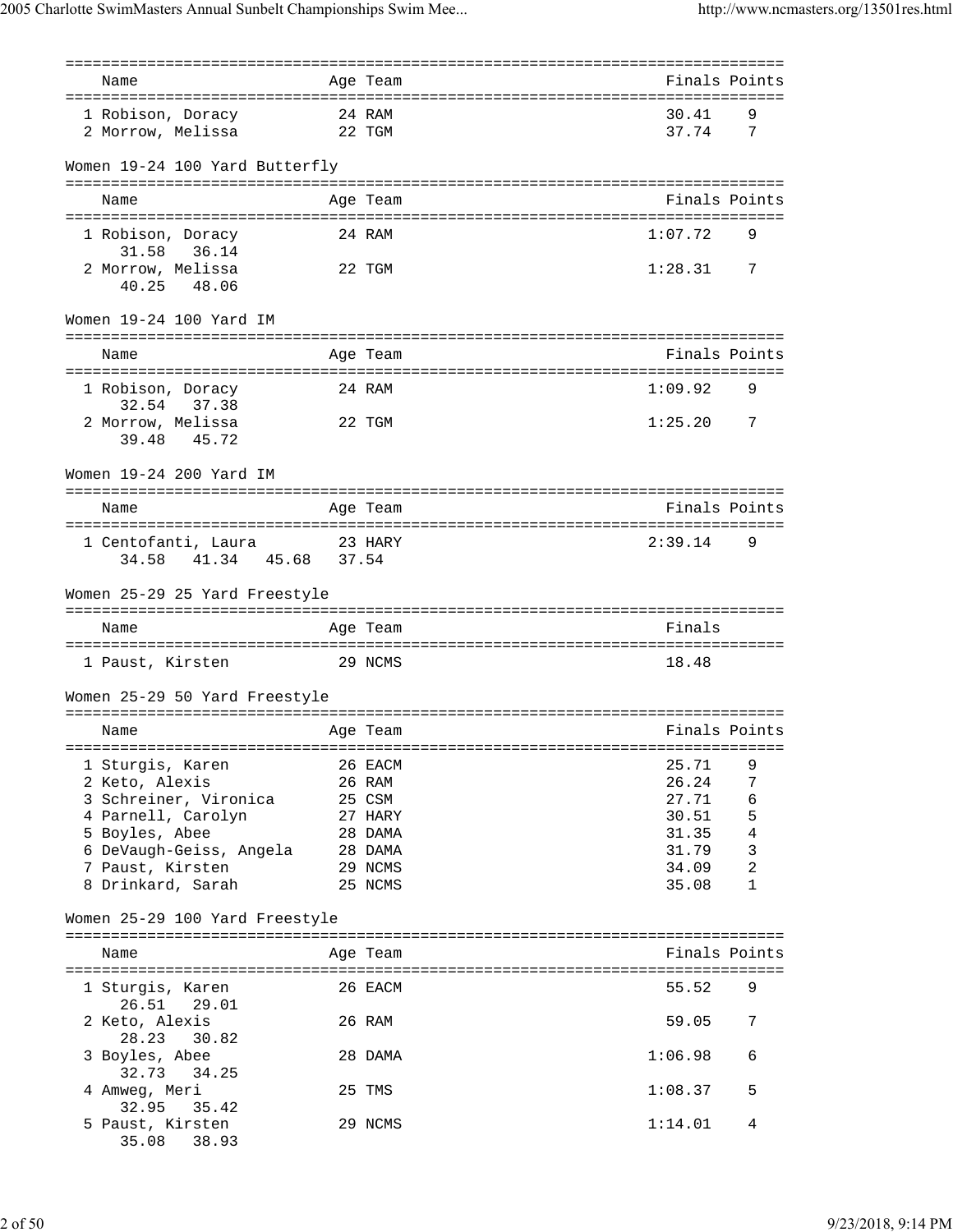| Women 25-29 200 Yard Freestyle         |         |       |          |       |                               |             |                                              |   |
|----------------------------------------|---------|-------|----------|-------|-------------------------------|-------------|----------------------------------------------|---|
| Name                                   |         |       | Age Team |       |                               |             | Finals Points                                |   |
|                                        |         |       |          |       |                               |             |                                              |   |
| 1 Sturgis, Karen<br>31.70<br>27.63     | 33.06   | 33.05 | 26 EACM  |       |                               |             | 2:05.44                                      | 9 |
| 2 Katz, Sarah                          |         |       | 25 AMS   |       |                               |             | 2:12.19                                      | 7 |
| 31.33<br>33.63 33.81                   |         | 33.42 |          |       |                               |             |                                              |   |
| 3 Parnell, Carolyn                     |         |       | 27 HARY  |       |                               |             | 2:33.41                                      | 6 |
| 39.34<br>34.60<br>4 Paust, Kirsten     | 40.15   | 39.32 | 29 NCMS  |       |                               |             | 2:54.45                                      | 5 |
| 42.82  45.97  46.94<br>38.72           |         |       |          |       |                               |             |                                              |   |
|                                        |         |       |          |       |                               |             |                                              |   |
| Women 25-29 500 Yard Freestyle         |         |       |          |       |                               |             |                                              |   |
|                                        |         |       |          |       |                               |             | ===========================<br>Finals Points |   |
| Name                                   |         |       | Age Team |       |                               |             |                                              |   |
| 1 Katz, Sarah                          |         |       | 25 AMS   |       |                               |             | 6:01.16                                      | 9 |
| 32.95 35.38                            |         |       |          |       | 36.74 37.04 37.21 37.05 36.18 |             | 36.30                                        |   |
| 36.37 35.94                            |         |       |          |       |                               |             |                                              |   |
| 2 Paust, Kirsten<br>46.13<br>41.64     | 48.20   | 49.09 | 29 NCMS  |       | 49.79 49.85 49.46             |             | 7:53.32<br>48.63                             | 7 |
| 48.78<br>41.75                         |         |       |          |       |                               |             |                                              |   |
| 3 Drinkard, Sarah                      |         |       | 25 NCMS  |       |                               |             | 8:46.30                                      | 6 |
| 40.53 47.64                            | 51.72   | 55.21 |          | 55.54 |                               | 57.78 59.11 | 55.84                                        |   |
| 53.66<br>49.27                         |         |       |          |       |                               |             |                                              |   |
| Women 25-29 25 Yard Backstroke         |         |       |          |       |                               |             |                                              |   |
|                                        |         |       |          |       |                               |             |                                              |   |
| Name                                   |         |       | Age Team |       |                               |             | Finals                                       |   |
| 1 Paust, Kirsten                       | 29 NCMS |       |          |       |                               |             | 19.18                                        |   |
| Women 25-29 50 Yard Backstroke         |         |       |          |       |                               |             |                                              |   |
|                                        |         |       |          |       |                               |             |                                              |   |
| Name                                   |         |       | Age Team |       |                               |             | Finals Points                                |   |
| 1 Schreiner, Vironica                  |         |       | 25 CSM   |       |                               |             | 32.19                                        | 9 |
| 2 DeVaugh-Geiss, Angela                |         |       | 28 DAMA  |       |                               |             | 35.49                                        | 7 |
| 3 Paust, Kirsten                       |         |       | 29 NCMS  |       |                               |             | 43.21                                        | 6 |
| Women 25-29 100 Yard Backstroke        |         |       |          |       |                               |             |                                              |   |
|                                        |         |       |          |       |                               |             |                                              |   |
| Name                                   |         |       | Age Team |       |                               |             | Finals Points                                |   |
| 1 Parnell, Carolyn<br>39.50<br>37.40   |         |       | 27 HARY  |       |                               |             | 1:16.90                                      | 9 |
| 2 DeVaugh-Geiss, Angela<br>38.22 40.38 |         |       | 28 DAMA  |       |                               |             | 1:18.60                                      | 7 |
| 3 Paust, Kirsten<br>45.78 49.54        |         |       | 29 NCMS  |       |                               |             | 1:35.32                                      | 6 |
| Women 25-29 200 Yard Backstroke        |         |       |          |       |                               |             |                                              |   |
|                                        |         |       |          |       |                               |             |                                              |   |
| Name                                   |         |       | Age Team |       |                               |             | Finals Points                                |   |
| 1 Katz, Sarah                          |         |       | 25 AMS   |       |                               |             | 2:32.19                                      | 9 |
| 38.91<br>35.97                         | 39.43   | 37.88 |          |       |                               |             |                                              |   |
| 2 DeVaugh-Geiss, Angela 28 DAMA        |         |       |          |       |                               |             | 2:46.47                                      | 7 |
| 39.34 41.86 43.45                      |         | 41.82 |          |       |                               |             |                                              |   |
| Women 25-29 25 Yard Breaststroke       |         |       |          |       |                               |             |                                              |   |
|                                        |         |       |          |       |                               |             | Finals                                       |   |
| Name                                   |         |       | Age Team |       |                               |             |                                              |   |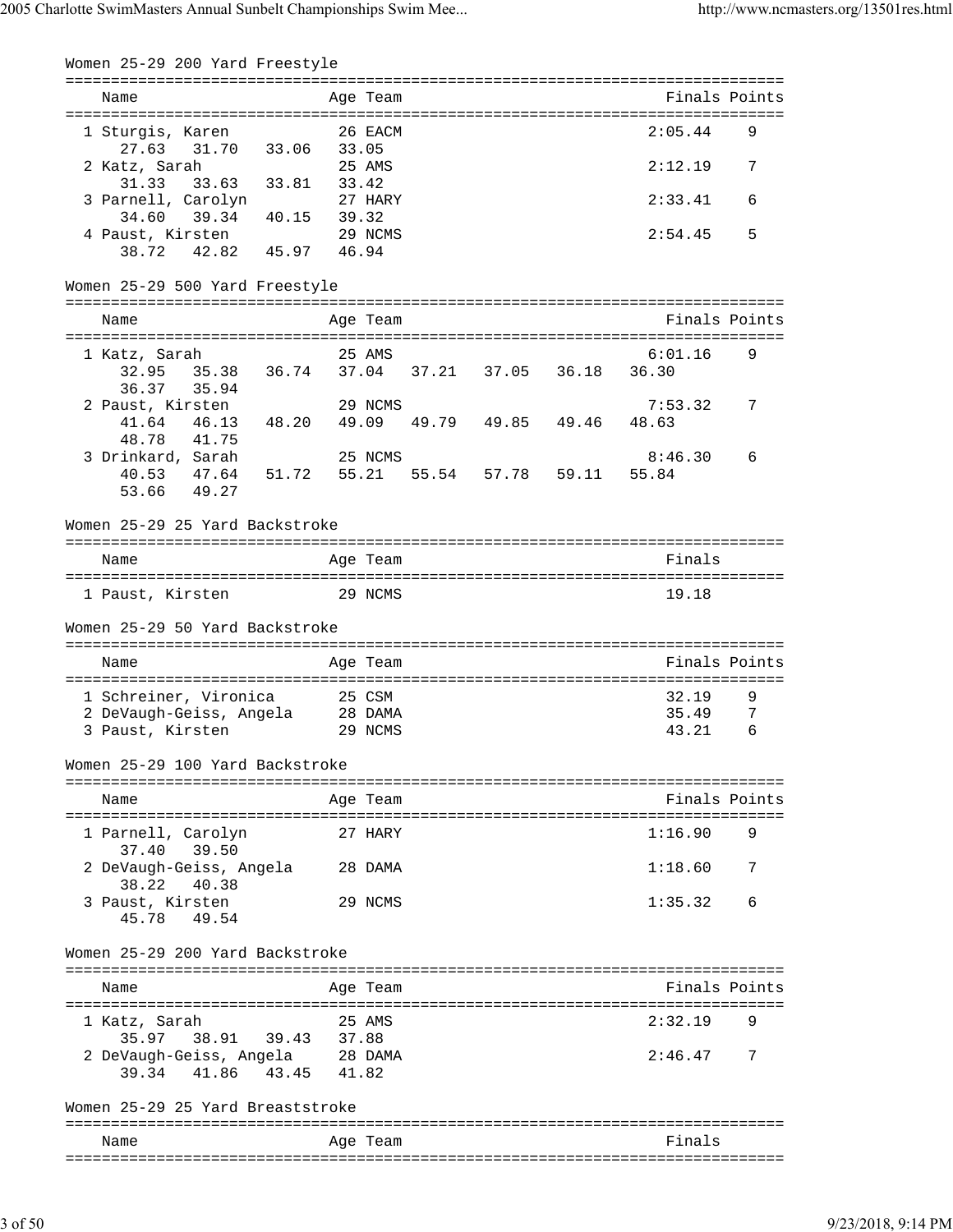| 1 Paust, Kirsten                         |        | 29 NCMS  | 23.16         |                |
|------------------------------------------|--------|----------|---------------|----------------|
| Women 25-29 50 Yard Breaststroke         |        |          |               |                |
| Name                                     |        | Age Team | Finals Points |                |
| 1 Schreiner, Vironica                    | 25 CSM |          | 35.76         | 9              |
| 2 Boyles, Abee                           |        | 28 DAMA  | 36.82         | 7              |
|                                          |        |          |               |                |
| 3 Amweg, Meri                            | 25 TMS |          | 39.61         | - 6            |
| 4 Drinkard, Sarah                        |        | 25 NCMS  | 48.56         | $\overline{5}$ |
| Women 25-29 100 Yard Breaststroke        |        |          |               |                |
| Name                                     |        | Age Team | Finals Points |                |
| 1 Sturgis, Karen                         |        | 26 EACM  | 1:16.34       | 9              |
| 36.19 40.15                              |        |          |               |                |
|                                          |        |          |               |                |
| 2 Schreiner, Vironica                    |        | 25 CSM   | 1:20.43       | 7              |
| 38.02 42.41                              |        |          |               |                |
| 3 Boyles, Abee                           |        | 28 DAMA  | 1:22.45       | 6              |
| 39.32<br>43.13                           |        |          |               |                |
| 4 Amweg, Meri                            |        | 25 TMS   | 1:26.52       | 5              |
| 41.11 45.41                              |        |          |               |                |
| 5 Drinkard, Sarah                        |        | 25 NCMS  | 1:44.90       | 4              |
| 49.38 55.52                              |        |          |               |                |
| Women 25-29 25 Yard Butterfly            |        |          |               |                |
|                                          |        |          |               |                |
| Name                                     |        | Age Team | Finals        |                |
|                                          |        |          |               |                |
| 29 NCMS<br>1 Paust, Kirsten              |        |          | 17.94         |                |
|                                          |        |          |               |                |
| 2 Drinkard, Sarah 25 NCMS                |        |          | 20.53         |                |
| Women 25-29 50 Yard Butterfly            |        |          |               |                |
| Name                                     |        | Age Team | Finals Points |                |
|                                          |        |          |               |                |
| 1 Sturgis, Karen                         |        | 26 EACM  | 27.24         | 9              |
| 2 Schreiner, Vironica 25 CSM             |        |          |               |                |
|                                          |        |          | 30.86 6.5     |                |
| 2 Keto, Alexis                           |        | 26 RAM   | 30.86         | 6.5            |
| 4 DeVaugh-Geiss, Angela 28 DAMA          |        |          | 33.95         | 5 <sup>5</sup> |
| Women 25-29 100 Yard Butterfly           |        |          |               |                |
|                                          |        |          |               |                |
| Name                                     |        | Age Team | Finals Points |                |
|                                          |        |          |               |                |
| 1 Sturgis, Karen                         |        | 26 EACM  | 1:01.07       | 9              |
| 28.93 32.14                              |        |          |               |                |
| 2 Katz, Sarah                            |        | 25 AMS   | 1:09.19       | 7              |
| 31.46<br>37.73                           |        |          |               |                |
|                                          |        |          |               |                |
| Women 25-29 200 Yard Butterfly           |        |          |               |                |
|                                          |        |          | Finals Points |                |
| Name                                     |        | Age Team |               |                |
|                                          |        |          |               |                |
| 1 Sturgis, Karen                         |        | 26 EACM  | 2:20.84       | 9              |
| 30.61  35.52  36.85  37.86               |        |          |               |                |
| 2 Katz, Sarah                            |        | 25 AMS   | 2:43.07       | $\overline{7}$ |
| 41.94 44.01 41.88<br>35.24               |        |          |               |                |
|                                          |        |          |               |                |
| Women 25-29 100 Yard IM                  |        |          |               |                |
|                                          |        |          |               |                |
|                                          |        |          |               |                |
| Name<br>================================ |        | Age Team | Finals Points |                |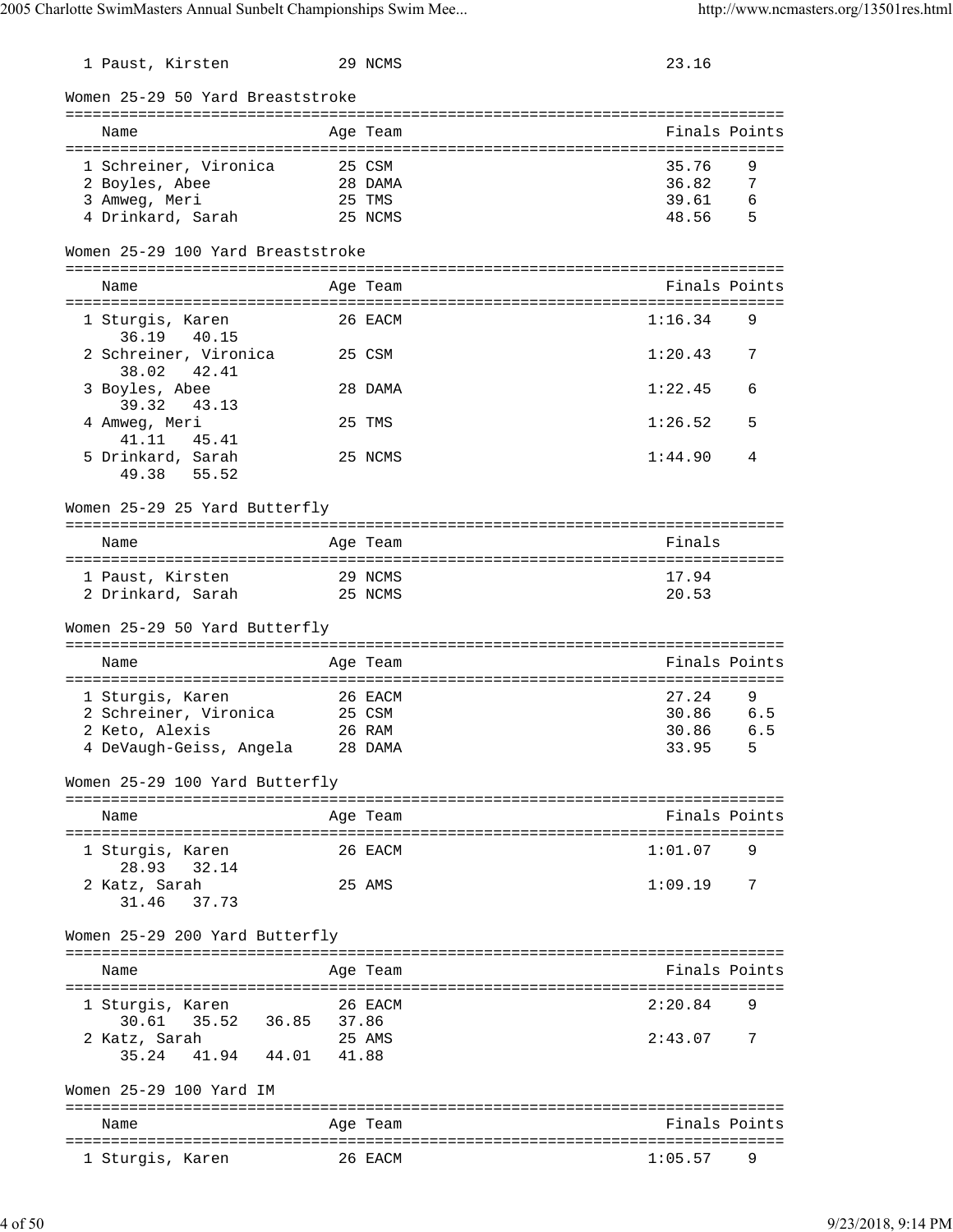| 30.55<br>35.02                                                               |       |          |                               |                    |        |
|------------------------------------------------------------------------------|-------|----------|-------------------------------|--------------------|--------|
| 2 Keto, Alexis<br>31.97<br>37.10                                             |       | 26 RAM   |                               | 1:09.07            | 7      |
| 3 Schreiner, Vironica<br>33.31 37.97                                         |       | 25 CSM   |                               | 1:11.28            | 6      |
| 4 Boyles, Abee                                                               |       | 28 DAMA  |                               | 1:16.39            | 5      |
| 37.40<br>38.99<br>5 Amweg, Meri                                              |       | 25 TMS   |                               | 1:17.52            | 4      |
| 38.29<br>39.23<br>6 Parnell, Carolyn                                         |       | 27 HARY  |                               | 1:17.76            | 3      |
| 35.81 41.95<br>7 Drinkard, Sarah<br>46.26<br>52.15                           |       | 25 NCMS  |                               | 1:38.41            | 2      |
| Women 25-29 200 Yard IM                                                      |       |          |                               |                    |        |
| Name                                                                         |       | Age Team |                               | Finals Points      |        |
|                                                                              |       |          |                               |                    |        |
| 1 Sturgis, Karen<br>28.99 37.22<br>41.29 32.24                               |       | 26 EACM  |                               | 2:19.74<br>2:29.08 | 9<br>7 |
| 2 Katz, Sarah<br>32.19 37.87 44.65                                           | 34.37 | 25 AMS   |                               |                    |        |
| 3 Boyles, Abee<br>37.81 43.76 47.22                                          | 38.70 | 28 DAMA  |                               | 2:47.49            | 6      |
| Women 25-29 400 Yard IM                                                      |       |          |                               |                    |        |
| Name                                                                         |       | Age Team |                               | Finals Points      |        |
| 1 Sturgis, Karen                                                             |       | 26 EACM  |                               | 4:53.73            | 9      |
| 29.70 33.81 38.87 38.99 42.27 42.86 33.92<br>2 Katz, Sarah                   |       | 25 AMS   |                               | 33.31<br>5:16.71   | 7      |
| 34.11 39.14 41.57 38.51 47.89 44.97 36.48                                    |       |          |                               | 34.04              |        |
| Women 30-34 50 Yard Freestyle                                                |       |          |                               |                    |        |
| Name                                                                         |       | Age Team |                               | Finals Points      |        |
| 1 Braun, Erika                                                               |       | 32 RAM   |                               | 25.07              | 9      |
| 2 Evans, Kristin                                                             |       | 31 CFYM  |                               | 41.97              | 7      |
| Women 30-34 100 Yard Freestyle                                               |       |          |                               |                    |        |
| Name                                                                         |       | Age Team |                               | Finals Points      |        |
| 1 Braun, Erika                                                               |       | 32 RAM   |                               | 54.02              | 9      |
| 26.09<br>27.93<br>2 Paul, Catherine                                          |       | 33 CAT   |                               | 1:10.34            | 7      |
| 33.16<br>37.18<br>3 Levine, Ami                                              |       | 34 NCMS  |                               | 1:24.54            | 6      |
| 39.42<br>45.12<br>4 Evans, Kristin                                           |       | 31 CFYM  |                               | 1:36.04            | 5      |
| 51.58<br>44.46                                                               |       |          |                               |                    |        |
| Women 30-34 500 Yard Freestyle                                               |       |          |                               |                    |        |
| Name                                                                         |       | Age Team |                               | Finals Points      |        |
| 1 Buchoux, Michelle<br>37.16 41.18                                           |       | 32 MAC   | 42.06 42.27 42.17 42.51 42.66 | 6:52.81<br>42.33   | 9      |
| 41.79<br>38.68<br>2 Levine, Ami<br>40.36 46.46 49.24 50.70<br>54.56<br>53.81 |       | 34 NCMS  | 52.25 52.90 53.18             | 8:27.00<br>53.54   | 7      |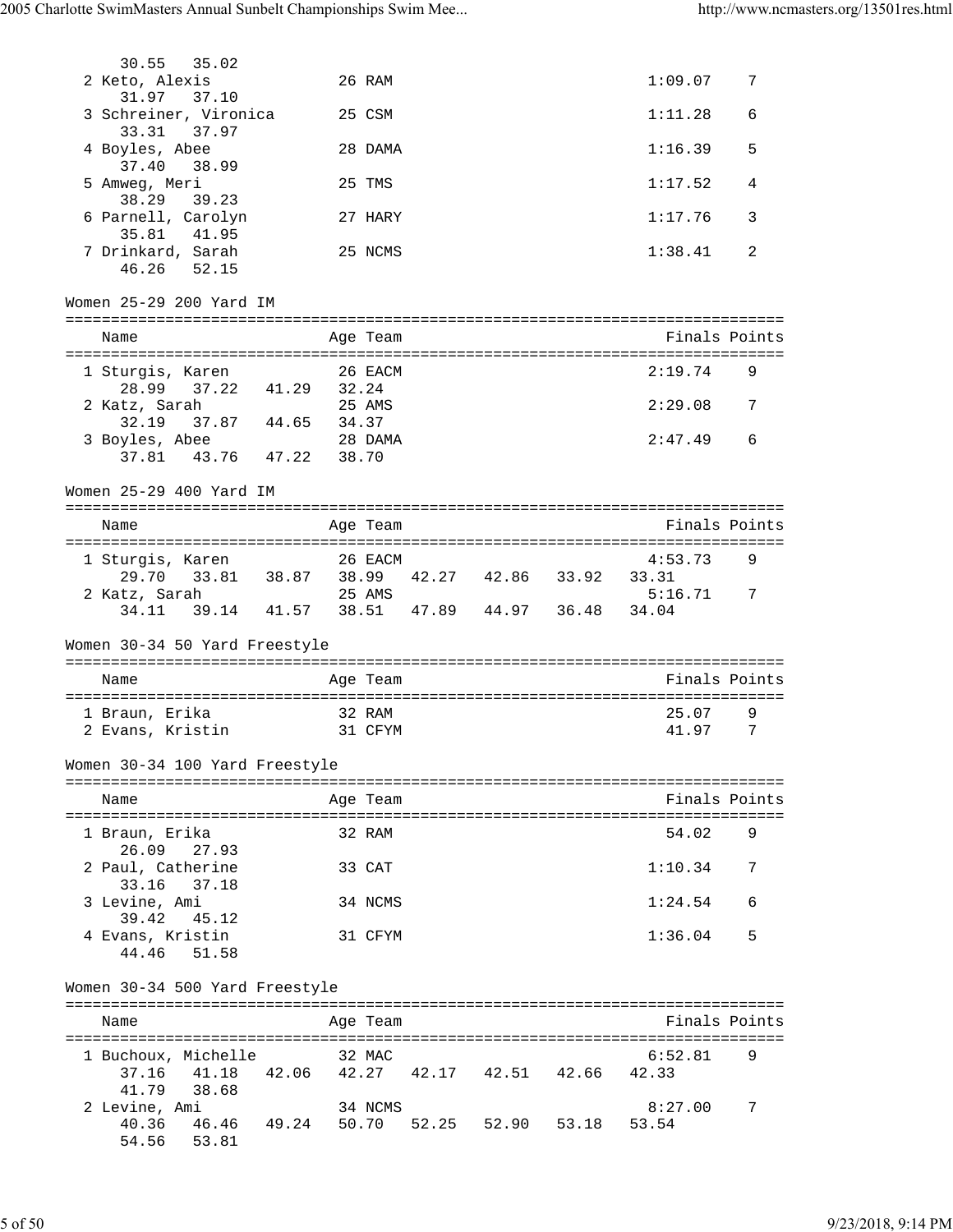|                |                                                  | Women 30-34 1000 Yard Freestyle                                                                                                                      |        |                   |  |                  |          |
|----------------|--------------------------------------------------|------------------------------------------------------------------------------------------------------------------------------------------------------|--------|-------------------|--|------------------|----------|
| Name           |                                                  |                                                                                                                                                      |        | Age Team          |  | Finals Points    |          |
|                |                                                  | 1 Buchoux, Michelle<br>38.67 41.97 43.63 43.03 43.43 43.39 43.64 42.96<br>43.13 42.74 43.24 43.08 42.97 42.75 43.51 43.12<br>43.11 43.04 42.30 40.30 |        | 32 MAC            |  | 14:14.01         | 9        |
|                |                                                  | Women 30-34 50 Yard Backstroke                                                                                                                       |        |                   |  |                  |          |
| Name           |                                                  |                                                                                                                                                      |        | Age Team          |  | Finals Points    |          |
| 1 Braun, Erika | 2 Evans, Kristin                                 | 31 CFYM                                                                                                                                              | 32 RAM |                   |  | 30.36<br>53.75 7 | 9        |
|                |                                                  | Women 30-34 100 Yard Backstroke                                                                                                                      |        |                   |  |                  |          |
| Name           |                                                  |                                                                                                                                                      |        | Age Team          |  | Finals Points    |          |
| 1 Braun, Erika |                                                  |                                                                                                                                                      |        | 32 RAM            |  | 1:04.35          | 9        |
|                | 31.10 33.25<br>2 Evans, Kristin<br>54.67 1:04.04 |                                                                                                                                                      |        | 31 CFYM           |  | $1:58.71$ 7      |          |
|                |                                                  | Women 30-34 50 Yard Breaststroke                                                                                                                     |        |                   |  |                  |          |
| Name           |                                                  |                                                                                                                                                      |        | Age Team          |  | Finals Points    |          |
|                | 1 Buchoux, Michelle<br>2 Evans, Kristin          |                                                                                                                                                      |        | 32 MAC<br>31 CFYM |  | 41.35<br>52.52   | 9<br>- 7 |
|                |                                                  | Women 30-34 100 Yard Breaststroke                                                                                                                    |        |                   |  |                  |          |
| Name           |                                                  |                                                                                                                                                      |        | Age Team          |  | Finals Points    |          |
|                | 1 Paul, Catherine<br>39.17 44.19                 |                                                                                                                                                      |        | 33 CAT            |  | 1:23.36          | 9        |
|                | 2 Buchoux, Michelle<br>43.54 48.16               |                                                                                                                                                      |        | 32 MAC            |  | 1:31.70          | 7        |
|                | 3 Evans, Kristin<br>53.65 1:04.13                |                                                                                                                                                      |        | 31 CFYM           |  | $1:57.78$ 6      |          |
|                |                                                  | Women 30-34 200 Yard Breaststroke                                                                                                                    |        |                   |  |                  |          |
| Name           |                                                  |                                                                                                                                                      |        | Age Team          |  | Finals Points    |          |
|                | 1 Paul, Catherine                                | 39.48 43.35 45.57 46.09                                                                                                                              |        | 33 CAT            |  | 2:54.49          | 9        |
|                |                                                  | Women 30-34 50 Yard Butterfly                                                                                                                        |        |                   |  |                  |          |
| Name           |                                                  |                                                                                                                                                      |        | Age Team          |  | Finals Points    |          |
|                | 1 Paul, Catherine<br>2 Buchoux, Michelle         | 32 MAC                                                                                                                                               |        | 33 CAT            |  | 33.05<br>38.18   | 9<br>7   |
|                |                                                  | Women 30-34 100 Yard Butterfly                                                                                                                       |        |                   |  |                  |          |
| Name           |                                                  |                                                                                                                                                      |        | Age Team          |  | Finals Points    |          |
| 35.48          | 1 Paul, Catherine<br>43.66                       |                                                                                                                                                      |        | 33 CAT            |  | 1:19.14          | 9        |

Women 30-34 100 Yard IM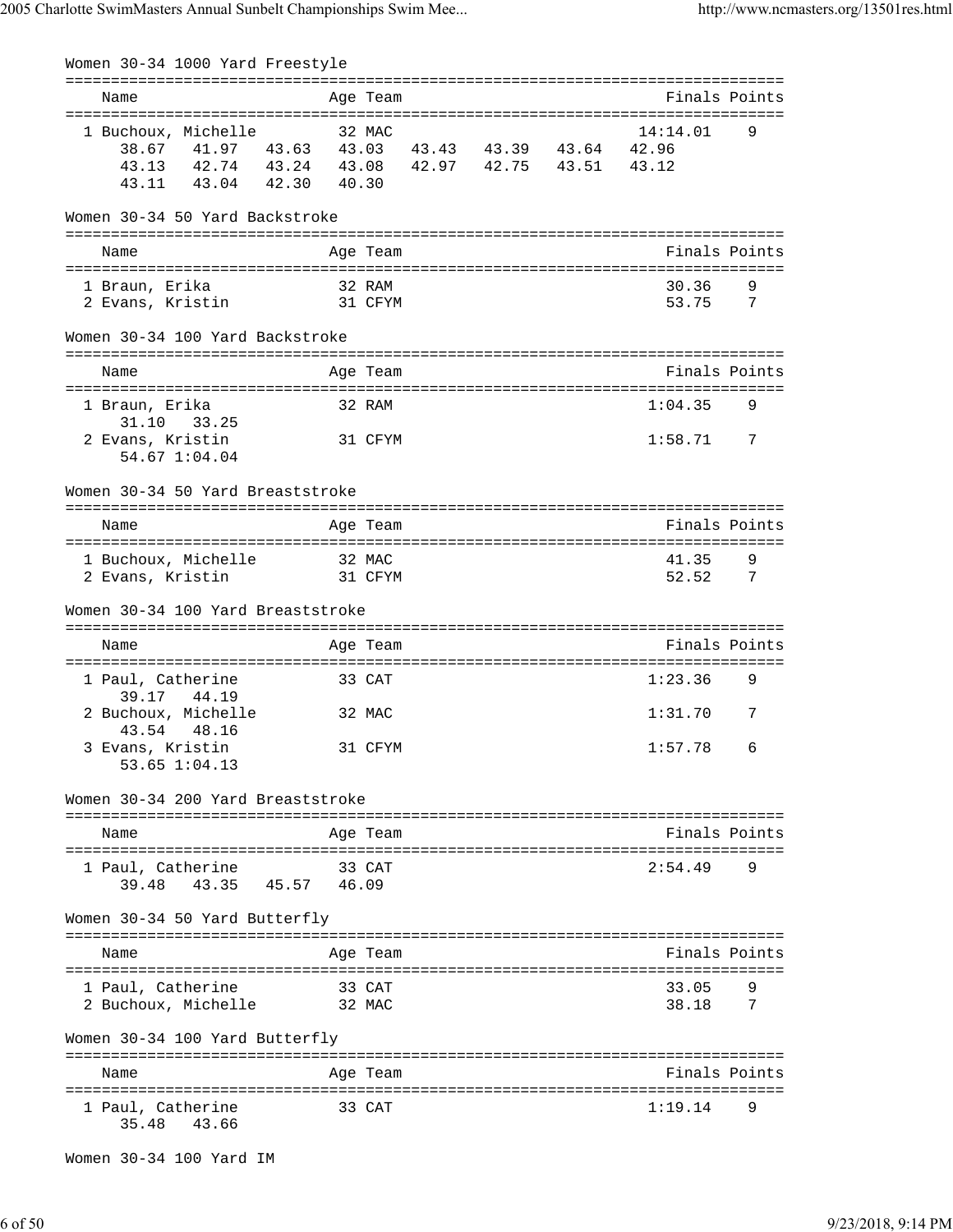| Name                                                                                                                   | Age Team |  | Finals Points    |   |
|------------------------------------------------------------------------------------------------------------------------|----------|--|------------------|---|
|                                                                                                                        |          |  |                  |   |
| 1 Braun, Erika<br>29.16 33.58                                                                                          | 32 RAM   |  | 1:02.74          | 9 |
| 2 Paul, Catherine<br>37.30<br>41.58                                                                                    | 33 CAT   |  | 1:18.88          | 7 |
| 3 Buchoux, Michelle<br>39.17 42.92                                                                                     | 32 MAC   |  | 1:22.09          | 6 |
| 4 Levine, Ami<br>40.05 48.24                                                                                           | 34 NCMS  |  | 1:28.29          | 5 |
| Women 30-34 200 Yard IM                                                                                                |          |  |                  |   |
| Name                                                                                                                   | Age Team |  | Finals Points    |   |
| 1 Buchoux, Michelle 32 MAC<br>47.53 51.13 40.99<br>39.40                                                               |          |  | 2:59.05          | 9 |
| Women 30-34 400 Yard IM                                                                                                |          |  |                  |   |
| Name                                                                                                                   | Age Team |  | Finals Points    |   |
| 1 Buchoux, Michelle 32 MAC                                                                                             |          |  | 6:21.67          | 9 |
| 40.86  47.89  52.07  51.39  51.63  53.46  42.87  41.50                                                                 |          |  |                  |   |
| Women 35-39 25 Yard Freestyle                                                                                          |          |  |                  |   |
| Name                                                                                                                   | Age Team |  | Finals           |   |
| 1 McHugh, Jen                                                                                                          | 36 SRA   |  | 20.83            |   |
| Women 35-39 50 Yard Freestyle                                                                                          |          |  |                  |   |
| Name                                                                                                                   | Age Team |  | Finals Points    |   |
| 1 Bear, Shelley<br>37 NCMS                                                                                             |          |  | 31.26            | 9 |
| Women 35-39 100 Yard Freestyle                                                                                         |          |  |                  |   |
| Age Team and the set of the set of the set of the set of the set of the set of the set of the set of the set o<br>Name |          |  |                  |   |
| 1 Lester, Laurie<br>32.87 34.23                                                                                        | 39 MAC   |  | 1:07.10          | 9 |
| Women 35-39 200 Yard Freestyle                                                                                         |          |  |                  |   |
|                                                                                                                        |          |  |                  |   |
| Name                                                                                                                   | Age Team |  | Finals Points    |   |
| 1 Bear, Shelley 37 NCMS<br>33.70 38.18 40.01 39.19                                                                     |          |  | 2:31.08          | 9 |
| Women 35-39 500 Yard Freestyle                                                                                         |          |  |                  |   |
| Name                                                                                                                   | Age Team |  | Finals Points    |   |
| 1 Bear, Shelley<br>35.54 39.34 41.72 42.41 42.77 42.07 42.77 42.54                                                     | 37 NCMS  |  | 6:50.10          | 9 |
| 41.39 39.55<br>2 Lester, Laurie<br>34.64 39.69 42.01 42.85 42.78 43.65 43.76                                           | 39 MAC   |  | 7:02.10<br>45.32 | 7 |
| 45.53 41.87<br>3 Kramer, Adrienne<br>39.92 43.21 43.75 43.63 43.19 42.85 42.52 41.81<br>41.43 39.93                    | 39 AMS   |  | 7:02.24          | 6 |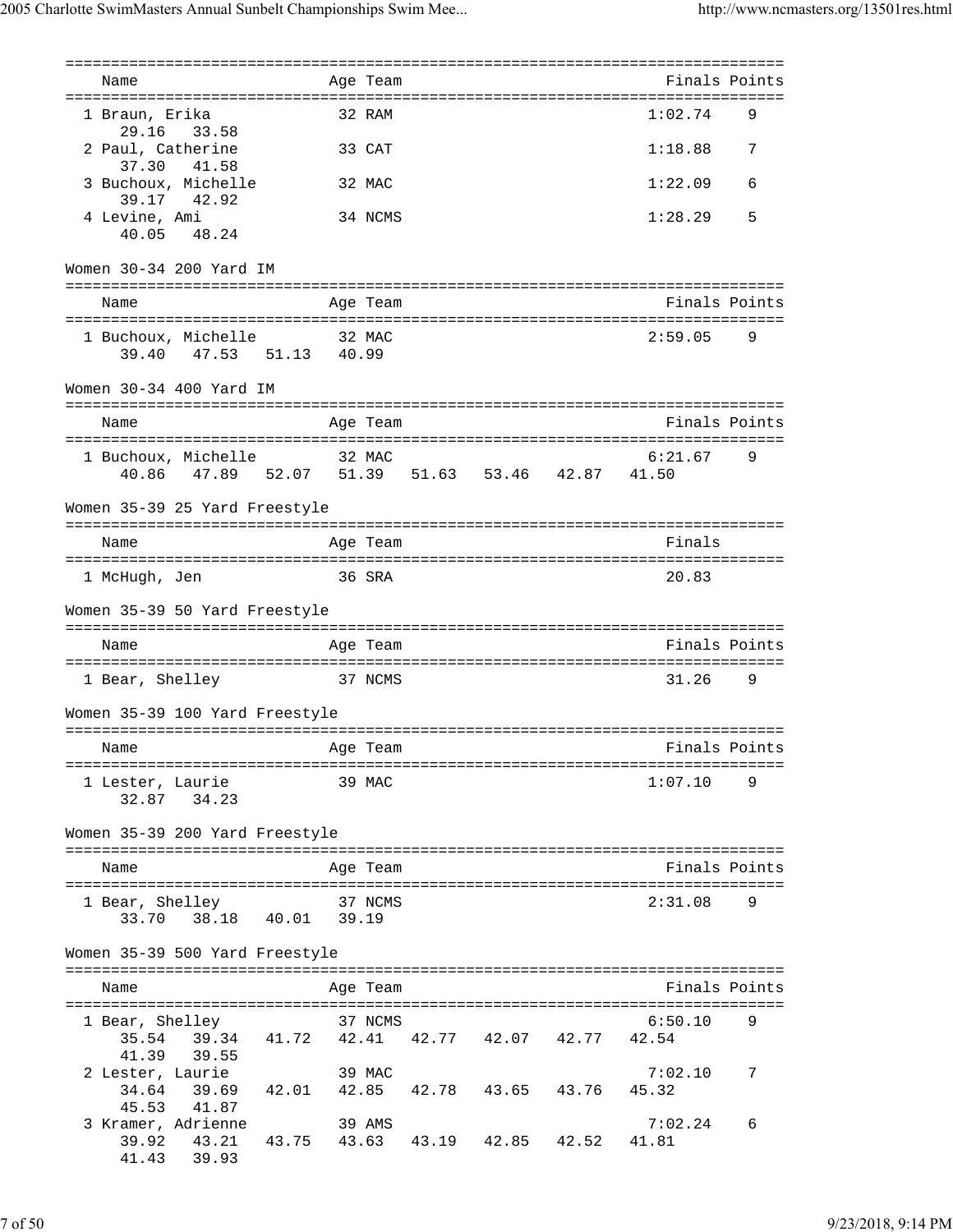Women 35-39 1650 Yard Freestyle =============================================================================== Name Age Team Finals Points =============================================================================== 1 Smith, Celeste 38 CSM 33:29.49 9 55.54 59.64 1:02.71 1:01.29 1:02.42 59.66 1:00.29 1:00.55 1:00.89 1:03.39 1:04.44 59.63 1:03.12 1:01.58 1:00.07 1:00.37 1:00.08 1:00.93 1:01.97 1:00.12 59.33 1:01.73 1:00.69 1:02.36 1:02.36 1:00.34 1:00.96 1:01.84 1:03.68 1:01.65 1:01.47 58.99 55.40 Women 35-39 50 Yard Backstroke =============================================================================== Name **Age Team** Age Team Finals Points =============================================================================== 1 Kramer, Adrienne 39 AMS 37.81 9 Women 35-39 100 Yard Backstroke =============================================================================== Name Age Team Finals Points =============================================================================== 1 Kramer, Adrienne 39 AMS 1:21.41 9 39.57 41.84 Women 35-39 200 Yard Backstroke =============================================================================== Name Age Team Finals Points =============================================================================== 1 Kramer, Adrienne 39 AMS 2:54.93 9 42.45 45.01 43.85 43.62 Women 35-39 25 Yard Breaststroke =============================================================================== Name **Age Team** Age Team Finals =============================================================================== 1 McHugh, Jen 36 SRA 23.00 Women 35-39 50 Yard Butterfly =============================================================================== Name Age Team Finals Points =============================================================================== 1 Bear, Shelley 37 NCMS 33.93 9 Women 35-39 100 Yard Butterfly =============================================================================== Name **Age Team Age Team** Rinals Points =============================================================================== 1 Kramer, Adrienne 39 AMS 1:26.33 9 40.50 45.83 Women 35-39 100 Yard IM =============================================================================== Name Age Team Age Team Finals Points =============================================================================== 1 Bear, Shelley 37 NCMS 1:19.11 9 36.73 42.38 2 Kramer, Adrienne 39 AMS 1:22.13 7 38.11 44.02 Women 35-39 200 Yard IM =============================================================================== Name **Age Team** Age Team Finals Points =============================================================================== 1 Kramer, Adrienne 39 AMS 2:56.31 9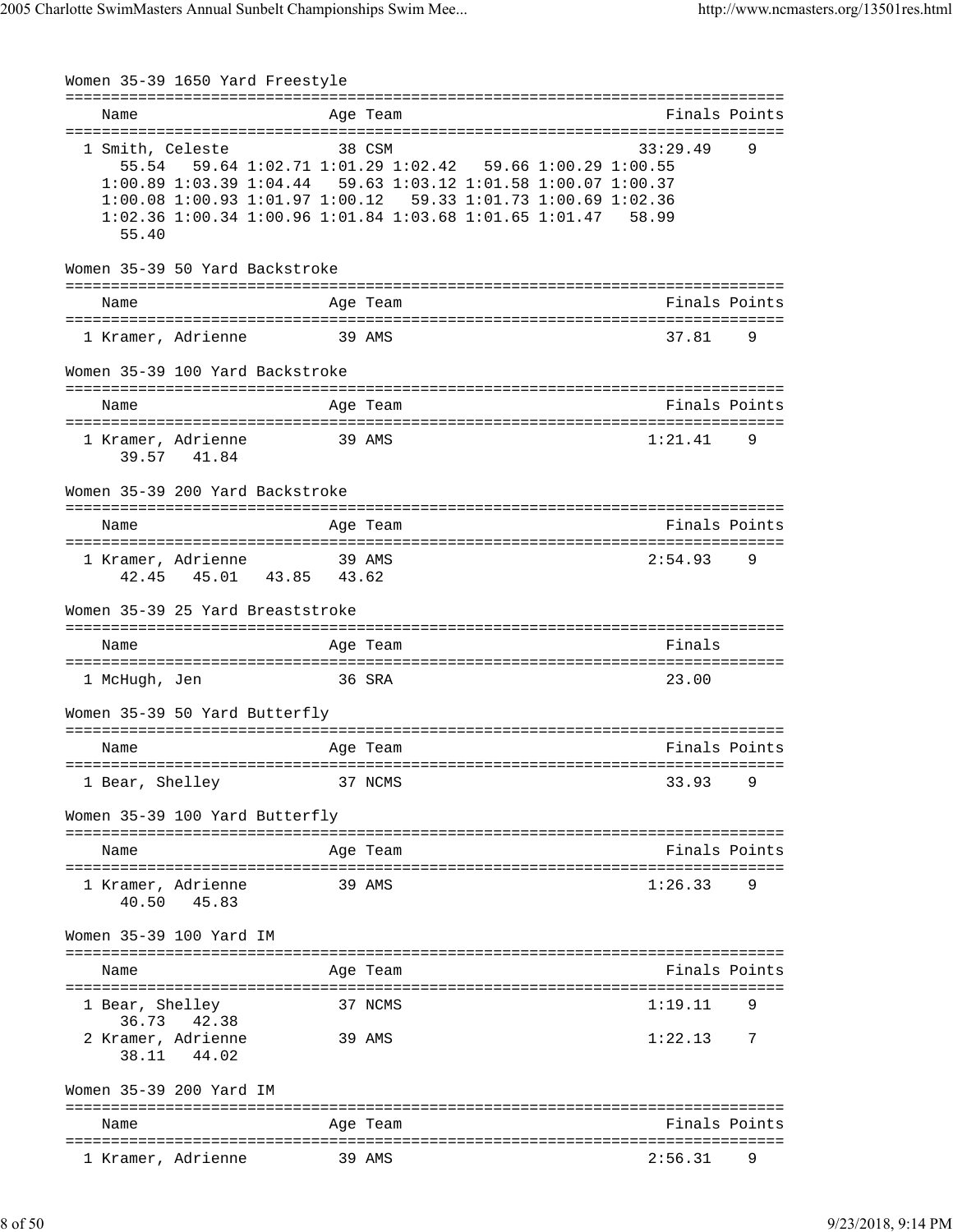39.73 44.40 50.94 41.24

| Women 40-44 25 Yard Freestyle                         |                                   |          |                         |               |   |
|-------------------------------------------------------|-----------------------------------|----------|-------------------------|---------------|---|
| Name                                                  |                                   | Age Team |                         | Finals        |   |
| 1 Kelly-Jones, Alyse                                  | 40 MAC                            |          |                         | 18.86         |   |
| Women 40-44 50 Yard Freestyle                         |                                   |          |                         |               |   |
| Name                                                  |                                   | Age Team |                         | Finals Points |   |
|                                                       |                                   |          |                         |               |   |
| 1 Dore, Mary                                          |                                   | 41 HARY  |                         | 28.00         | 9 |
| 2 Vess, Christine                                     |                                   | 40 CSM   |                         | 28.50         | 7 |
| 3 Woodard, Alis R                                     |                                   | 44 MAC   |                         | 29.57         | 6 |
| 4 Tiska, Patty                                        |                                   | 44 TMS   |                         | 30.33         | 5 |
| 5 Kelly-Jones, Alyse                                  |                                   | 40 MAC   |                         | 42.51         | 4 |
| Women 40-44 100 Yard Freestyle                        |                                   |          |                         |               |   |
| Name                                                  |                                   | Age Team |                         | Finals Points |   |
|                                                       |                                   |          |                         |               |   |
| 1 Dore, Mary                                          |                                   | 41 HARY  |                         | 1:00.42       | 9 |
| 29.16<br>31.26                                        |                                   |          |                         |               |   |
| 2 Woodard, Alis R                                     |                                   | 44 MAC   |                         | 1:05.05       | 7 |
| 30.86 34.19                                           |                                   |          |                         |               |   |
| 3 Blanchar, Jill<br>31.94<br>34.55                    |                                   | 40 CSM   |                         | 1:06.49       | 6 |
| 4 Tiska, Patty                                        |                                   | 44 TMS   |                         | 1:09.67       | 5 |
| 36.76<br>32.91<br>5 Kelly-Jones, Alyse<br>45.31 54.13 |                                   | 40 MAC   |                         | 1:39.44       | 4 |
| Women 40-44 200 Yard Freestyle<br>Name                |                                   | Age Team |                         | Finals Points |   |
|                                                       |                                   | 41 HARY  |                         | 2:11.11       | 9 |
| 1 Dore, Mary<br>30.97 32.97 33.83                     |                                   | 33.34    |                         |               |   |
| 2 Woodard, Alis R                                     |                                   | 44 MAC   |                         | 2:28.98       | 7 |
| 32.65<br>37.21                                        | 40.07 39.05                       |          |                         |               |   |
| 3 Kelly-Jones, Alyse                                  |                                   | 40 MAC   |                         | 4:10.53       | 6 |
| 46.19 1:53.48 58.73                                   |                                   | 32.13    |                         |               |   |
| Women 40-44 500 Yard Freestyle                        |                                   |          |                         |               |   |
|                                                       |                                   |          |                         |               |   |
| Name                                                  |                                   | Age Team |                         | Finals Points |   |
|                                                       |                                   |          |                         |               |   |
| 1 Dore, Mary<br>33.48 36.25 37.00                     |                                   | 41 HARY  |                         | 6:04.95       | 9 |
| 35.81<br>37.02                                        |                                   |          | 37.00 37.19 37.10 37.04 | 37.06         |   |
| 2 Beadle, Allison                                     |                                   |          |                         | 6:27.72       | 7 |
|                                                       |                                   | 40 RAM   |                         |               |   |
| 35.24 38.92<br>38.67 36.44                            | 40.39  40.15  39.84  39.50  39.32 |          |                         | 39.25         |   |
| 3 Blanchar, Jill                                      |                                   | 40 CSM   |                         | 6:41.44       | 6 |
|                                                       |                                   |          |                         |               |   |
| 34.56 39.15<br>40.29 38.41                            | 40.72                             |          | 41.90 41.36 41.72 41.89 | 41.44         |   |
|                                                       |                                   |          |                         |               |   |
| 4 Woodard, Alis R                                     |                                   | 44 MAC   |                         | 6:49.54       | 5 |
| 36.74 40.40<br>41.58 37.73                            |                                   |          |                         | 42.48         |   |
| Women 40-44 1000 Yard Freestyle                       |                                   |          |                         |               |   |
|                                                       |                                   |          |                         |               |   |
| Name                                                  |                                   | Age Team |                         | Finals Points |   |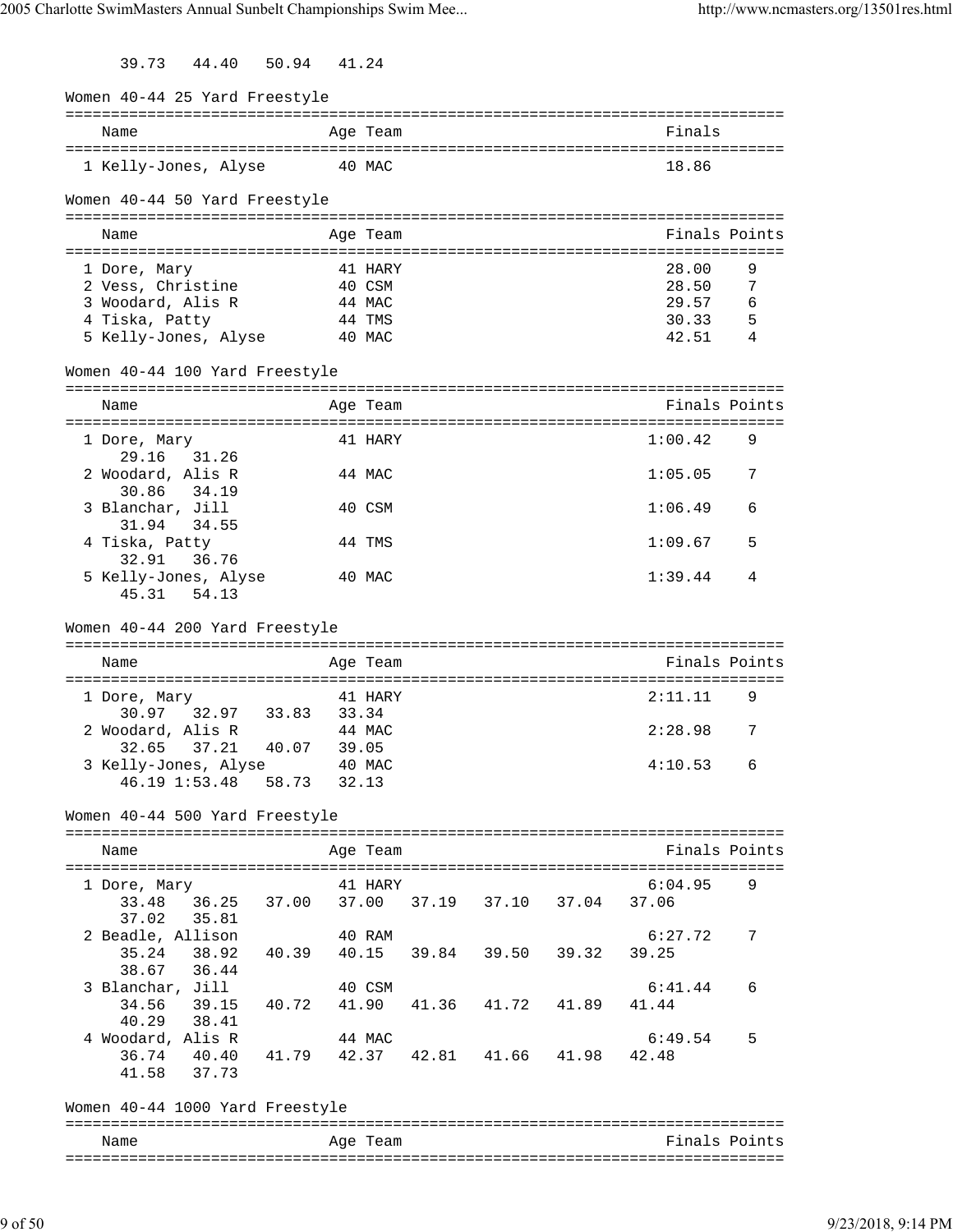| 1 Dore, Mary<br>34.52<br>38.09<br>38.59<br>38.64 38.75<br>38.37                                                                                                                       | 41 HARY<br>38.68<br>37.90                                         | 38.50 38.16 38.67<br>38.17 37.87 37.67   | 12:38.79<br>38.59<br>38.16 | 9             |
|---------------------------------------------------------------------------------------------------------------------------------------------------------------------------------------|-------------------------------------------------------------------|------------------------------------------|----------------------------|---------------|
| 37.81 37.69<br>37.34<br>2 Woodard, Alis R<br>37.38 41.02<br>42.02<br>42.55 42.02<br>41.47<br>41.86<br>42.19<br>41.55                                                                  | 36.62<br>44 MAC<br>42.86<br>41.94<br>41.45<br>38.66               | 42.17 41.47 41.62<br>41.91<br>41.90      | 13:48.97<br>41.70<br>41.23 | 7             |
| 3 Kelly-Jones, Alyse<br>49.17 55.63 59.39 1:00.15<br>$1:00.35$ $1:00.40$ 59.41 59.78<br>58.54 58.70                                                                                   | 40 MAC<br>57.80 52.52                                             | 58.88 58.60 58.58<br>59.38 59.92 1:00.11 | 19:26.10<br>59.07<br>59.72 | 6             |
| Women 40-44 1650 Yard Freestyle                                                                                                                                                       |                                                                   |                                          |                            |               |
| Name                                                                                                                                                                                  | Age Team                                                          |                                          | Finals Points              |               |
| 1 Blanchar, Jill<br>35.60<br>42.61 42.29 42.81 42.43 42.30 42.44 42.87 42.64<br>42.72 42.59 43.07 43.25 43.30 43.54 43.64 43.66<br>43.32 42.46 43.94 42.74 42.72 43.24 43.30<br>38.73 | 40 CSM<br>$40.20$ $41.39$ $42.48$ $42.92$ $42.51$ $42.41$ $42.95$ |                                          | 23:20.05<br>42.98          | 9             |
| Women 40-44 25 Yard Backstroke                                                                                                                                                        |                                                                   |                                          |                            |               |
| Name                                                                                                                                                                                  | Age Team                                                          |                                          | Finals                     |               |
| 1 Kelly-Jones, Alyse                                                                                                                                                                  | 40 MAC                                                            |                                          | 23.13                      |               |
| Women 40-44 50 Yard Backstroke                                                                                                                                                        |                                                                   |                                          |                            |               |
| Name                                                                                                                                                                                  | Age Team                                                          |                                          | Finals Points              |               |
| 1 Woodard, Alis R<br>2 Tiska, Patty<br>3 Kelly-Jones, Alyse                                                                                                                           | 44 MAC<br>44 TMS<br>40 MAC                                        |                                          | 39.29<br>39.54<br>54.47    | 9<br>7<br>- 6 |
| Women 40-44 100 Yard Backstroke                                                                                                                                                       |                                                                   |                                          |                            |               |
| Name                                                                                                                                                                                  | Age Team                                                          |                                          | Finals Points              |               |
| 1 Vess, Christine<br>33.63 36.00                                                                                                                                                      | 40 CSM                                                            |                                          | 1:09.63                    | 9             |
| Women 40-44 25 Yard Breaststroke                                                                                                                                                      |                                                                   |                                          |                            |               |
| Name                                                                                                                                                                                  | Age Team                                                          |                                          | Finals                     |               |
| 1 Kelly-Jones, Alyse                                                                                                                                                                  | 40 MAC                                                            |                                          | 22.43                      |               |
| Women 40-44 50 Yard Breaststroke                                                                                                                                                      |                                                                   |                                          |                            |               |
| Name                                                                                                                                                                                  | Age Team                                                          |                                          | Finals Points              |               |
| 1 Beadle, Allison                                                                                                                                                                     | 40 RAM                                                            |                                          | 36.24                      | 9             |
| Women 40-44 100 Yard Breaststroke                                                                                                                                                     |                                                                   |                                          |                            |               |
| Name                                                                                                                                                                                  | Age Team                                                          |                                          | Finals Points              |               |
| 1 Beadle, Allison                                                                                                                                                                     | 40 RAM                                                            |                                          | 1:18.96                    | 9             |
| 36.95<br>42.01<br>2 Blanchar, Jill<br>42.20 46.94                                                                                                                                     | 40 CSM                                                            |                                          | 1:29.14                    | 7             |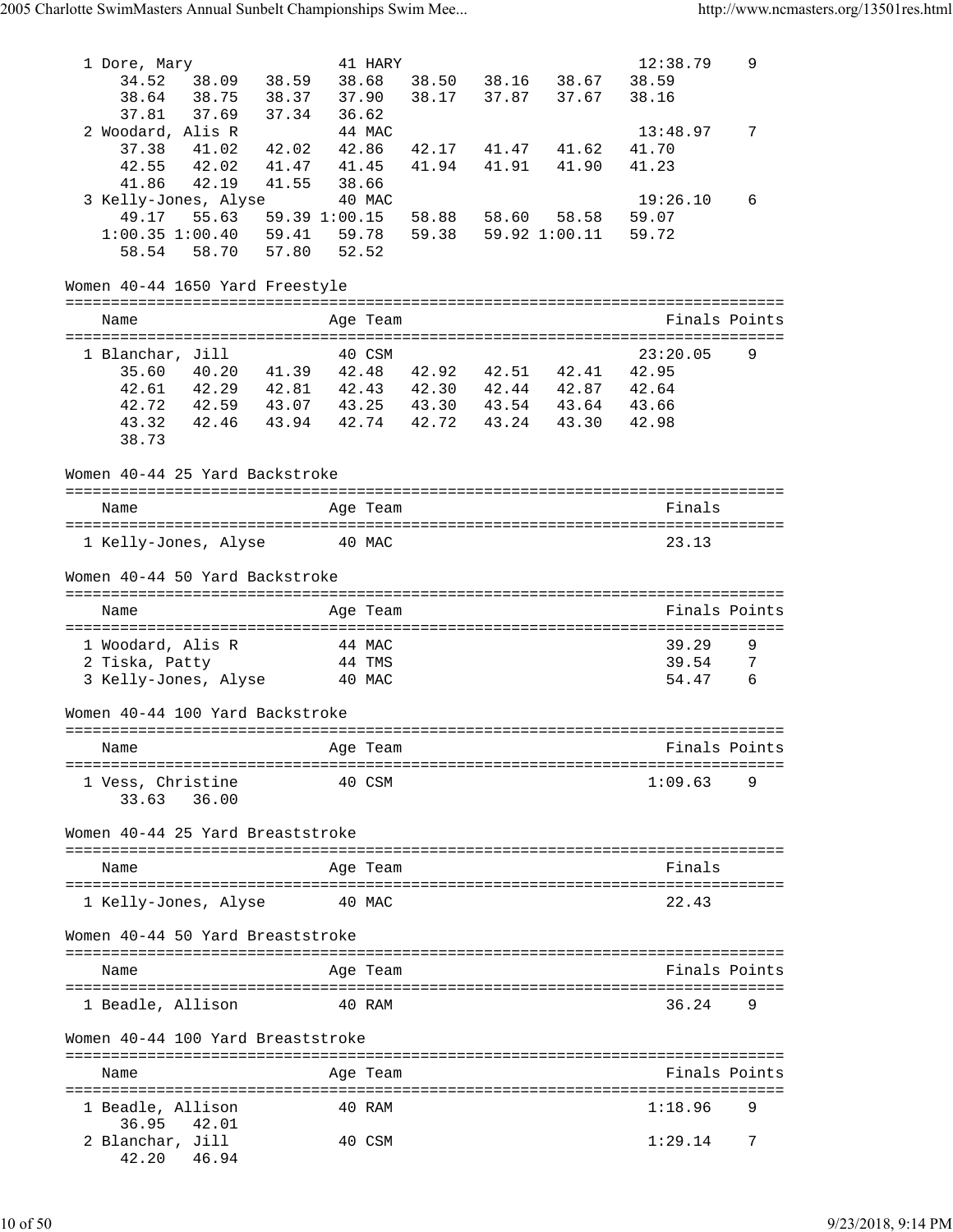| Women 40-44 200 Yard Breaststroke |                                         |       |          |                         |                                      |   |
|-----------------------------------|-----------------------------------------|-------|----------|-------------------------|--------------------------------------|---|
| Name                              |                                         |       | Age Team |                         | Finals Points                        |   |
|                                   |                                         |       |          |                         |                                      |   |
| 1 Beadle, Allison                 |                                         |       | 40 RAM   |                         | 2:49.69                              | 9 |
|                                   | 38.41 43.43 43.98 43.87                 |       |          |                         |                                      |   |
|                                   |                                         |       |          |                         |                                      |   |
| Women 40-44 50 Yard Butterfly     |                                         |       |          |                         |                                      |   |
| Name                              |                                         |       | Age Team |                         | Finals Points                        |   |
|                                   |                                         |       |          |                         |                                      |   |
| 1 Beadle, Allison                 |                                         |       | 40 RAM   |                         | 31.03                                | 9 |
| 2 Tiska, Patty                    |                                         |       | 44 TMS   |                         | 34.90                                | 7 |
| Women 40-44 100 Yard Butterfly    |                                         |       |          |                         |                                      |   |
|                                   |                                         |       |          |                         |                                      |   |
| Name                              |                                         |       | Age Team |                         | Finals Points                        |   |
| 1 Beadle, Allison                 |                                         |       | 40 RAM   |                         | 1:07.41                              | 9 |
| 31.76 35.65                       |                                         |       |          |                         |                                      |   |
| 2 Dore, Mary                      |                                         |       | 41 HARY  |                         | 1:12.30                              | 7 |
| 33.48 38.82                       |                                         |       |          |                         |                                      |   |
| 3 Woodard, Alis R                 |                                         |       | 44 MAC   |                         | 1:27.33                              | 6 |
| 41.14 46.19                       |                                         |       |          |                         |                                      |   |
| Women 40-44 200 Yard Butterfly    |                                         |       |          |                         |                                      |   |
|                                   |                                         |       |          |                         | =================================    |   |
| Name                              |                                         |       | Age Team |                         | Finals Points                        |   |
|                                   |                                         |       |          |                         | ==================================== |   |
| 1 Beadle, Allison                 | 34.25 39.68 41.83 42.25                 |       | 40 RAM   |                         | 2:38.01                              | 9 |
| 2 Dore, Mary                      |                                         |       | 41 HARY  |                         | $2:42.477$ 7                         |   |
|                                   | 36.60 41.12 42.06 42.69                 |       |          |                         |                                      |   |
|                                   |                                         |       |          |                         |                                      |   |
| Women 40-44 100 Yard IM           |                                         |       |          |                         |                                      |   |
| Name                              |                                         |       | Age Team |                         | Finals Points                        |   |
|                                   |                                         |       |          |                         |                                      |   |
| 1 Beadle, Allison                 |                                         |       | 40 RAM   |                         | 1:12.79                              | 9 |
| 34.25 38.54                       |                                         |       |          |                         |                                      |   |
| 2 Tiska, Patty                    |                                         |       | 44 TMS   |                         | 1:21.29                              | 7 |
| 36.64 44.65                       |                                         |       |          |                         |                                      |   |
| Women 40-44 200 Yard IM           |                                         |       |          |                         |                                      |   |
|                                   |                                         |       |          |                         |                                      |   |
| Name                              |                                         |       | Age Team |                         | Finals Points                        |   |
|                                   |                                         |       |          |                         |                                      |   |
| 1 Dore, Mary<br>33.29 41.78       | 46.46                                   | 35.71 | 41 HARY  |                         | 2:37.24                              | 9 |
| 2 Beadle, Allison                 |                                         |       | 40 RAM   |                         | 2:40.05                              | 7 |
| 32.22                             | 45.17 45.15                             | 37.51 |          |                         |                                      |   |
| 3 Woodard, Alis R                 |                                         |       | 44 MAC   |                         | 3:16.16                              | 6 |
|                                   | 37.69 49.13 1:06.56 42.78               |       |          |                         |                                      |   |
| Women 40-44 400 Yard IM           |                                         |       |          |                         |                                      |   |
|                                   |                                         |       |          |                         |                                      |   |
| Name                              |                                         |       | Age Team |                         | Finals Points                        |   |
| 1 Dore, Mary                      |                                         |       | 41 HARY  |                         | 5:32.84                              | 9 |
| 34.87 41.10                       | 46.58                                   | 43.48 |          | 48.03 47.35 35.96       | 35.47                                |   |
| 2 Beadle, Allison                 |                                         |       | 40 RAM   |                         | 5:33.86                              |   |
| 32.99 38.20                       | 47.03                                   |       |          | 45.55 46.27 46.24 39.88 | 37.70                                |   |
| 3 Woodard, Alis R                 |                                         |       | 44 MAC   |                         | 6:53.31                              | 6 |
| 42.18                             | 48.40 54.28 55.85 1:03.81 1:04.42 44.64 |       |          |                         | 39.73                                |   |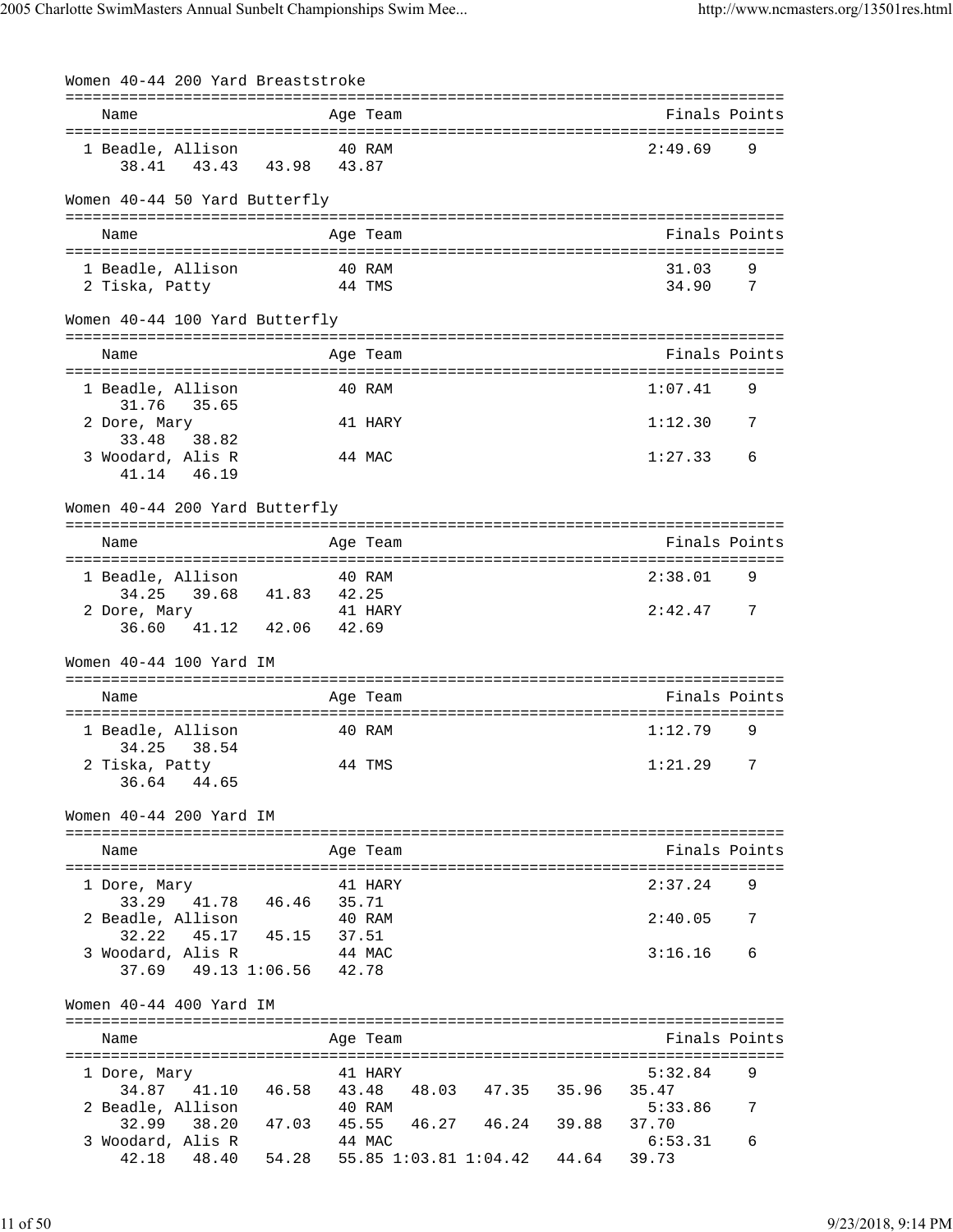| Women 45-49 25 Yard Freestyle       |                         |        |          |                                                       |       |                                                        |                |
|-------------------------------------|-------------------------|--------|----------|-------------------------------------------------------|-------|--------------------------------------------------------|----------------|
|                                     |                         |        | Age Team |                                                       |       |                                                        |                |
| Name                                |                         |        |          |                                                       |       | Finals                                                 |                |
| 1 Johnson, Liz                      |                         |        | 48 MAC   |                                                       |       | 18.10                                                  |                |
| Women 45-49 50 Yard Freestyle       |                         |        |          |                                                       |       |                                                        |                |
| Name                                |                         |        | Age Team |                                                       |       | Finals Points                                          |                |
|                                     |                         |        |          |                                                       |       |                                                        |                |
| 1 VanDeCarr, Gretchen               |                         |        | 47 DAMA  |                                                       |       | 34.91                                                  | 9              |
| 2 Johnson, Liz                      |                         |        | 48 MAC   |                                                       |       | 41.03                                                  | $\overline{7}$ |
| 3 Thornton, Charlotte 47 TGM        |                         |        |          |                                                       |       | 44.72                                                  | 6              |
| Women 45-49 100 Yard Freestyle      |                         |        |          |                                                       |       | ============================                           |                |
| Name                                |                         |        | Age Team |                                                       |       | Finals Points<br>===================================== |                |
| 1 Spencer, Constance<br>33.67 37.67 |                         |        | 46 UNA   |                                                       |       | 1:11.34                                                | 9              |
| 2 VanDeCarr, Gretchen<br>37.05      | 41.14                   |        | 47 DAMA  |                                                       |       | 1:18.19                                                | 7              |
| 3 Johnson, Liz<br>42.74             | 48.93                   |        | 48 MAC   |                                                       |       | 1:31.67                                                | 6              |
| 4 Andersen, Kathy<br>46.48          | 51.02                   |        | 49 MAC   |                                                       |       | 1:37.50                                                | 5              |
| Women 45-49 200 Yard Freestyle      |                         |        |          |                                                       |       |                                                        |                |
|                                     |                         |        |          |                                                       |       |                                                        |                |
| Name                                |                         |        | Age Team |                                                       |       | Finals Points                                          |                |
| 1 VanDeCarr, Gretchen               |                         |        | 47 DAMA  |                                                       |       | 2:51.40                                                | 9              |
| 39.02                               | 43.90  45.27  43.21     |        |          |                                                       |       |                                                        |                |
| 2 Johnson, Liz<br>45.50             | 52.83   56.28   54.76   | 48 MAC |          |                                                       |       | 3:29.37                                                | 7              |
|                                     |                         |        |          |                                                       |       |                                                        |                |
| Women 45-49 500 Yard Freestyle      |                         |        |          |                                                       |       |                                                        |                |
| Name                                |                         |        | Age Team |                                                       |       | Finals Points                                          |                |
| 1 VanDeCarr, Gretchen               |                         |        | 47 DAMA  |                                                       |       | 7:28.76                                                | 9              |
| 40.57                               |                         |        |          | 43.59  45.65  46.42  45.68  46.21  46.47  45.94       |       |                                                        |                |
| 45.47 42.76                         |                         |        |          |                                                       |       |                                                        |                |
| 2 Thornton, Charlotte               |                         |        | 47 TGM   |                                                       |       | 8:45.93                                                | 7              |
| 47.59                               | 52.32                   | 53.92  | 54.00    | 54.35 53.03                                           | 52.98 | 53.42                                                  |                |
| 53.80<br>3 Miller, Bette            | 50.52                   |        | 45 CSM   |                                                       |       | 8:55.84                                                | 6              |
| 45.39                               |                         |        |          | 54.87 53.87 54.95                                     |       | 56.69                                                  |                |
| 57.19                               | 53.91                   |        |          |                                                       |       |                                                        |                |
| 4 Andersen, Kathy                   |                         |        | 49 MAC   |                                                       |       | 9:25.14                                                | 5              |
|                                     |                         |        |          | 51.27   56.56   56.00   57.20   57.73   58.25   58.30 |       | 58.07                                                  |                |
| 57.84 53.92                         |                         |        |          |                                                       |       |                                                        |                |
| Women 45-49 1000 Yard Freestyle     |                         |        |          |                                                       |       |                                                        |                |
| Name                                |                         |        | Age Team |                                                       |       |                                                        | Finals Points  |
|                                     |                         |        |          |                                                       |       |                                                        |                |
| 1 Andersen, Kathy 19 MAC            |                         |        |          |                                                       |       | 18:45.90                                               | 9              |
|                                     |                         |        |          | 52.18 57.02 55.87 56.36 55.87 56.31 57.27 56.66       |       | 56.61                                                  |                |
|                                     | 57.16 57.50 55.36 53.28 |        |          | 57.13 57.54 57.26 57.12 56.60 56.79 56.01             |       |                                                        |                |
|                                     |                         |        |          |                                                       |       |                                                        |                |

Women 45-49 1650 Yard Freestyle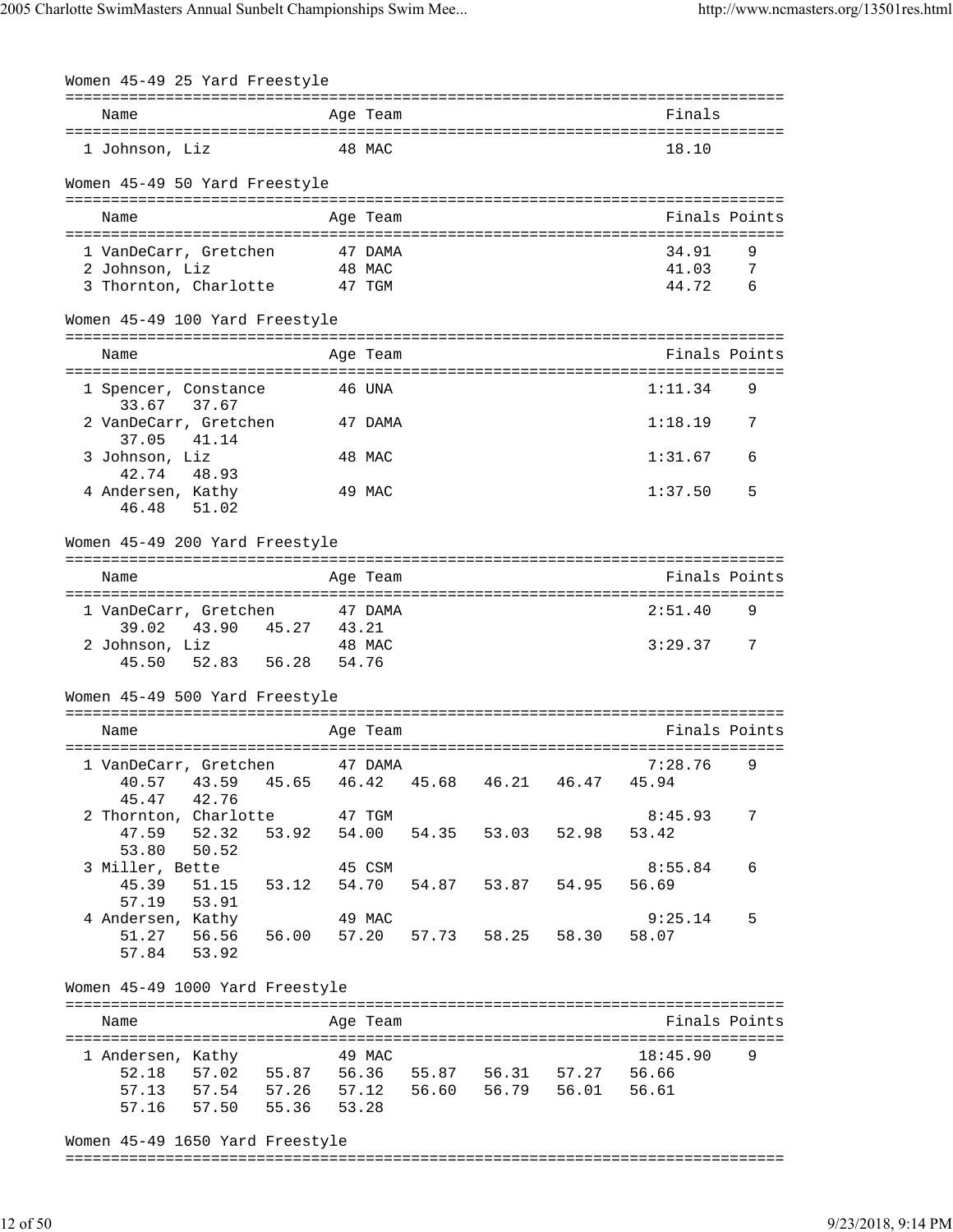| Name                                             | Age Team        |         |               |       |       | Finals Points     |   |
|--------------------------------------------------|-----------------|---------|---------------|-------|-------|-------------------|---|
| ==============================                   |                 |         |               |       |       |                   |   |
| 1 Thornton, Charlotte<br>50.58<br>52.92<br>54.57 | 47 TGM<br>54.94 |         | 54.06         | 53.86 | 55.15 | 29:40.94<br>54.29 | 9 |
| 53.63<br>54.15<br>54.76                          | 54.69           |         | 55.27         | 55.05 | 54.85 | 54.95             |   |
| 54.12<br>54.96<br>53.98                          | 55.44           |         | 54.96 53.36   |       | 54.12 | 54.29             |   |
| 54.42<br>54.00<br>54.49                          | 54.07           |         | 52.59         | 53.19 | 52.35 | 51.50             |   |
| 51.38                                            |                 |         |               |       |       |                   |   |
| 2 Miller, Bette                                  | 45 CSM          |         |               |       |       | 30:14.33          | 7 |
| 50.15<br>53.70<br>53.58                          | 54.32           |         | 55.15         | 54.62 | 56.91 | 55.21             |   |
| 54.79<br>55.46<br>55.77                          | 54.62           |         | 55.54         | 54.48 | 55.43 | 55.99             |   |
| 55.94<br>55.85<br>55.18                          | 55.16           |         | 55.26         | 55.08 | 56.05 | 55.10             |   |
| 55.52<br>56.00<br>56.11                          |                 |         | 55.75 1:21.63 | 29.71 | 55.19 | 54.73             |   |
| 50.35                                            |                 |         |               |       |       |                   |   |
| Women 45-49 25 Yard Backstroke                   |                 |         |               |       |       |                   |   |
| Name                                             | Age Team        |         |               |       |       | Finals            |   |
|                                                  |                 |         |               |       |       |                   |   |
| 1 Johnson, Liz                                   | 48 MAC          |         |               |       |       | 23.56             |   |
| Women 45-49 50 Yard Backstroke                   |                 |         |               |       |       |                   |   |
| Name                                             | Age Team        |         |               |       |       | Finals Points     |   |
|                                                  |                 |         |               |       |       |                   |   |
| 1 Spencer, Constance                             | 46 UNA          |         |               |       |       | 36.93             | 9 |
| 2 VanDeCarr, Gretchen                            |                 | 47 DAMA |               |       |       | 44.27             | 7 |
| 3 Thornton, Charlotte                            | 47 TGM          |         |               |       |       | 55.59             | 6 |
| 4 Andersen, Kathy                                | 49 MAC          |         |               |       |       | 59.38             | 5 |
| Women 45-49 100 Yard Backstroke                  |                 |         |               |       |       |                   |   |
| Name                                             | Age Team        |         |               |       |       | Finals Points     |   |
|                                                  |                 |         |               |       |       |                   |   |
| 1 Andersen, Kathy<br>$1:05.38$ $1:06.16$         | 49 MAC          |         |               |       |       | 2:11.54           | 9 |
| Women 45-49 200 Yard Backstroke                  |                 |         |               |       |       |                   |   |
| Name                                             | Age Team        |         |               |       |       | Finals Points     |   |
|                                                  |                 |         |               |       |       |                   |   |
| 1 Spencer, Constance                             | 46 UNA          |         |               |       |       | 2:59.87           | 9 |
| 45.11 47.89<br>39.40                             | 47.47           |         |               |       |       |                   |   |
| 2 Thornton, Charlotte                            | 47 TGM          |         |               |       |       | 4:33.95           | 7 |
| $1:06.68$ $1:10.79$ $1:12.18$ $1:04.30$          |                 |         |               |       |       |                   |   |
| Women 45-49 25 Yard Breaststroke                 |                 |         |               |       |       |                   |   |
|                                                  |                 |         |               |       |       |                   |   |
| Name                                             | Age Team        |         |               |       |       | Finals            |   |
| 1 Johnson, Liz                                   | 48 MAC          |         |               |       |       | 27.94             |   |
| Women 45-49 50 Yard Breaststroke                 |                 |         |               |       |       |                   |   |
| Name                                             | Age Team        |         |               |       |       | Finals Points     |   |
|                                                  |                 |         |               |       |       |                   |   |
| 1 Andersen, Kathy                                | 49 MAC          |         |               |       |       | 47.62             | 9 |
| Women 45-49 100 Yard Breaststroke                |                 |         |               |       |       |                   |   |
| Name                                             | Age Team        |         |               |       |       | Finals Points     |   |
| 1 Spencer, Constance<br>45.71<br>53.60           | 46 UNA          |         |               |       |       | 1:39.31           | 9 |
| 2 Miller, Bette                                  | 45 CSM          |         |               |       |       | 1:40.18           | 7 |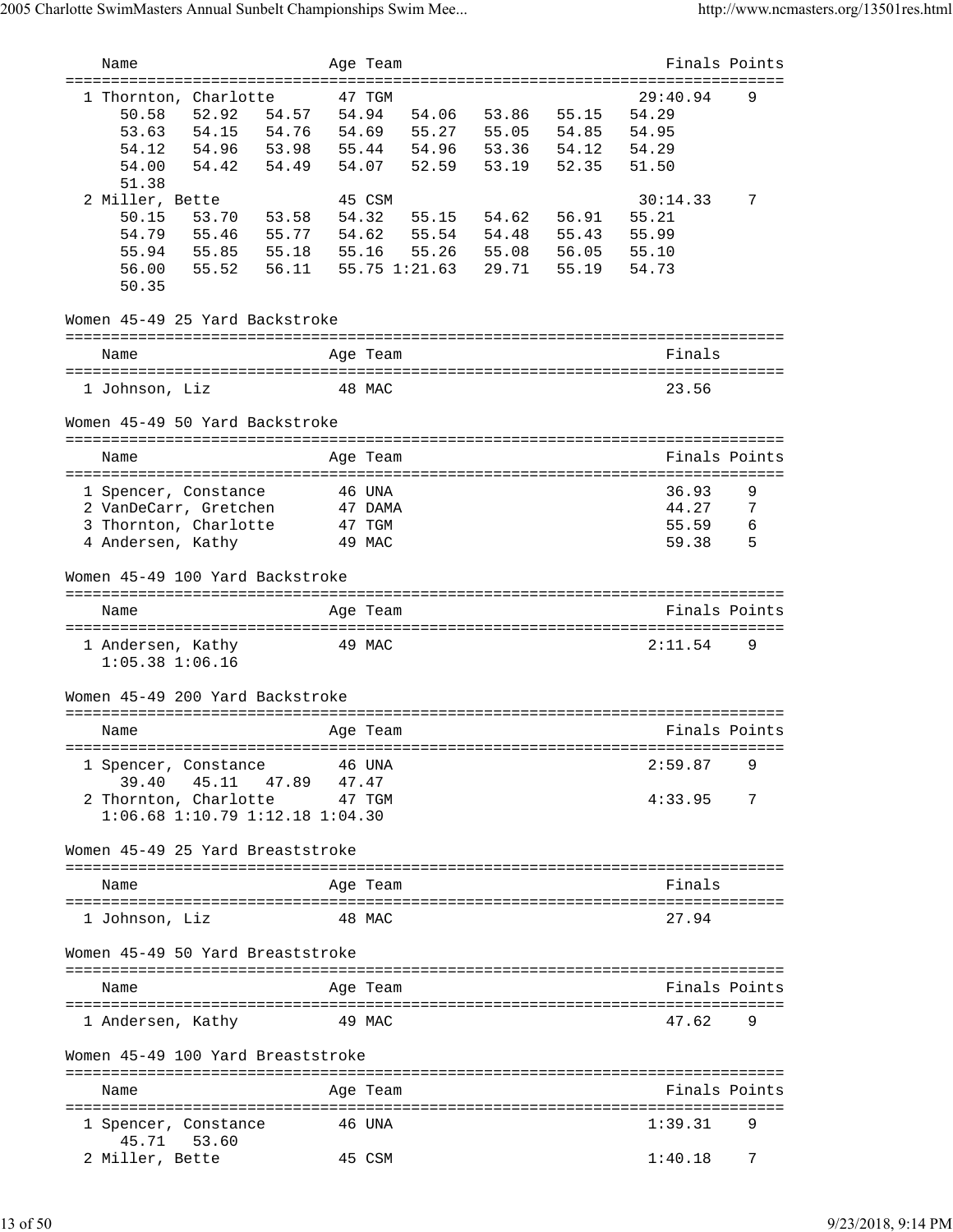| 47.88                      | 52.30                                                                               |        |          |  |               |                |
|----------------------------|-------------------------------------------------------------------------------------|--------|----------|--|---------------|----------------|
| 52.46                      | 3 Thornton, Charlotte<br>52.79                                                      |        | 47 TGM   |  | 1:45.25       | 6              |
| 4 Andersen, Kathy<br>50.82 | 54.52                                                                               |        | 49 MAC   |  | 1:45.34       | 5              |
|                            | Women 45-49 200 Yard Breaststroke                                                   |        |          |  |               |                |
|                            |                                                                                     |        |          |  |               |                |
| Name                       |                                                                                     |        | Age Team |  | Finals Points |                |
|                            |                                                                                     |        |          |  | 3:49.51       |                |
|                            | 1 Thornton, Charlotte 47 TGM<br>59.26 58.74 55.10                                   |        |          |  |               | 9              |
| 56.41                      |                                                                                     |        |          |  |               |                |
|                            | 2 Andersen, Kathy 49 MAC                                                            |        |          |  | $3:52.15$ 7   |                |
|                            | 51.25   59.02   1:01.52   1:00.36                                                   |        |          |  |               |                |
|                            | Women 45-49 25 Yard Butterfly                                                       |        |          |  |               |                |
| Name                       |                                                                                     |        | Age Team |  | Finals        |                |
|                            |                                                                                     |        |          |  |               |                |
| 1 Johnson, Liz             |                                                                                     |        | 48 MAC   |  | 26.92         |                |
|                            |                                                                                     |        |          |  |               |                |
|                            | Women 45-49 50 Yard Butterfly                                                       |        |          |  |               |                |
|                            |                                                                                     |        |          |  |               |                |
| Name                       |                                                                                     |        | Age Team |  | Finals Points |                |
|                            | 1 VanDeCarr, Gretchen 47 DAMA                                                       |        |          |  | 46.10         | 9              |
|                            |                                                                                     |        |          |  |               |                |
| Women 45-49 100 Yard IM    |                                                                                     |        |          |  |               |                |
|                            |                                                                                     |        |          |  |               |                |
| Name                       |                                                                                     |        | Age Team |  | Finals Points |                |
|                            |                                                                                     |        |          |  |               |                |
| 1 Andersen, Kathy          |                                                                                     |        | 49 MAC   |  | 1:45.95       | 9              |
| 53.32                      | 52.63                                                                               |        |          |  |               |                |
| 55.73 51.99                | 2 Thornton, Charlotte 47 TGM                                                        |        |          |  | $1:47.72$ 7   |                |
| Women 45-49 200 Yard IM    |                                                                                     |        |          |  |               |                |
|                            |                                                                                     |        |          |  |               |                |
| Name                       |                                                                                     |        | Age Team |  | Finals Points |                |
|                            |                                                                                     |        |          |  |               |                |
|                            | 1 Thornton, Charlotte 47 TGM                                                        |        |          |  | $3:49.16$ 9   |                |
|                            | 51.42 1:07.36 1:00.23 50.15                                                         |        |          |  |               |                |
| 2 Miller, Bette            |                                                                                     | 45 CSM |          |  | 3:50.45       | $\overline{7}$ |
|                            | 56.99 1:03.27    56.44    53.75                                                     |        |          |  |               |                |
| Women 45-49 400 Yard IM    |                                                                                     |        |          |  |               |                |
| Name                       |                                                                                     |        | Age Team |  | Finals Points |                |
|                            |                                                                                     |        |          |  |               |                |
|                            | 1 VanDeCarr, Gretchen                                                               |        | 47 DAMA  |  | 7:25.65       |                |
|                            | $47.53 \ 1:01.23 \ 1:00.83 \quad 59.49 \ 1:01.31 \ 1:02.27 \quad 47.29 \quad 45.70$ |        |          |  |               |                |
|                            | 2 Thornton, Charlotte 47 TGM                                                        |        |          |  | 8:10.04       | 7              |
|                            | 56.20 1:02.82 1:14.49 1:09.77 1:00.00 59.92 54.79 52.05                             |        |          |  |               |                |
|                            |                                                                                     |        |          |  |               |                |
|                            | Women 50-54 25 Yard Freestyle                                                       |        |          |  |               |                |
| Name                       |                                                                                     |        | Age Team |  | Finals        |                |
|                            |                                                                                     |        |          |  |               |                |
| 1 Bell, Dee                |                                                                                     |        | 51 MAC   |  | 22.67         |                |
|                            | Women 50-54 50 Yard Freestyle                                                       |        |          |  |               |                |
|                            |                                                                                     |        |          |  |               |                |
| Name                       |                                                                                     |        | Age Team |  | Finals Points |                |
| 1 Bell, Dee                |                                                                                     |        | 51 MAC   |  | 49.88         | 9              |
|                            |                                                                                     |        |          |  |               |                |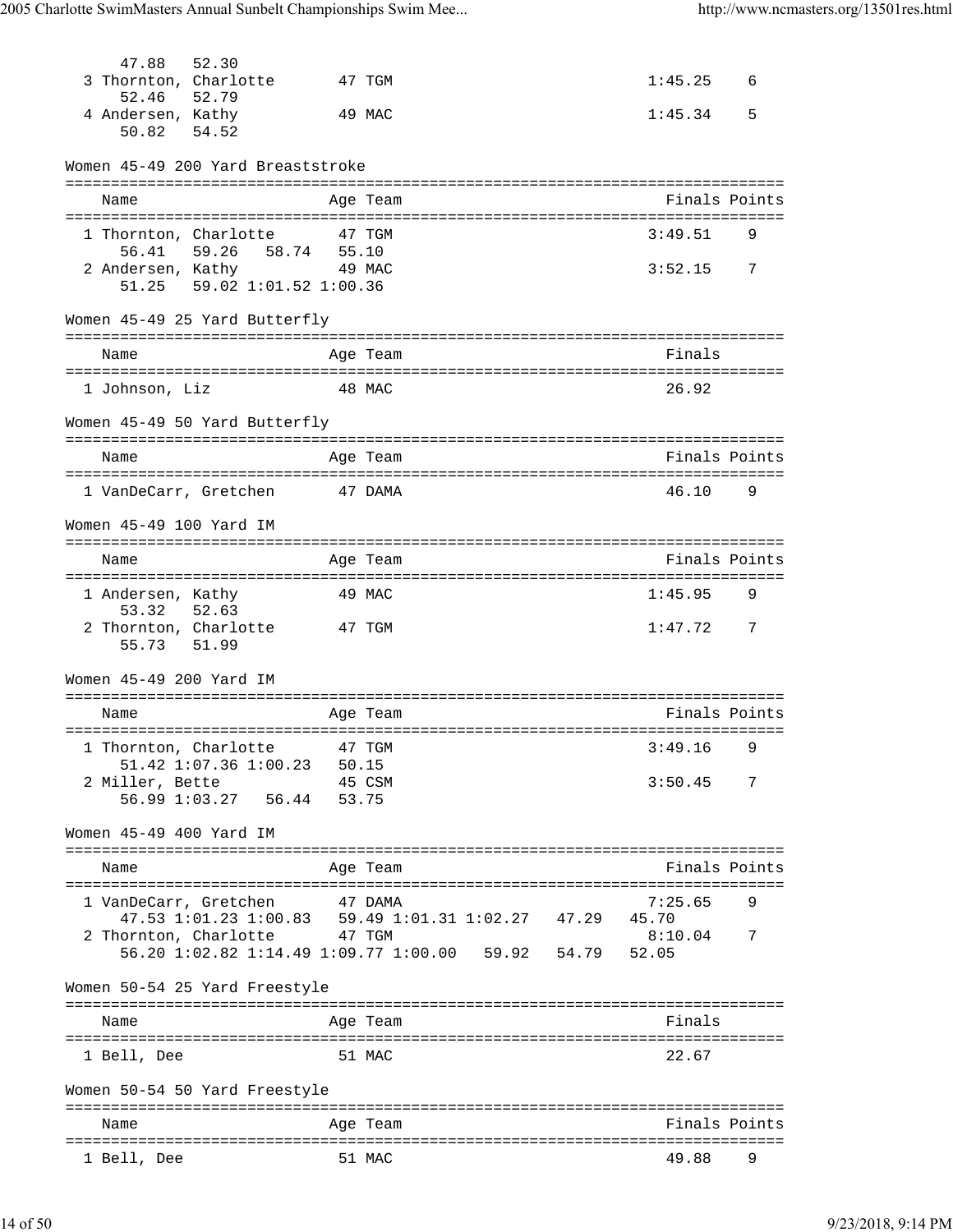| Women 50-54 100 Yard Freestyle                                                                                                                                                                                                                                                                        |                |                  |  |                   |        |
|-------------------------------------------------------------------------------------------------------------------------------------------------------------------------------------------------------------------------------------------------------------------------------------------------------|----------------|------------------|--|-------------------|--------|
| Name                                                                                                                                                                                                                                                                                                  |                | Age Team         |  | Finals Points     |        |
| 1 Bell, Dee<br>55.01 1:03.09                                                                                                                                                                                                                                                                          |                | 51 MAC           |  | 1:58.10           | 9      |
| Women 50-54 200 Yard Freestyle                                                                                                                                                                                                                                                                        |                |                  |  |                   |        |
| Name                                                                                                                                                                                                                                                                                                  |                | Age Team         |  | Finals Points     |        |
| 1 Bell, Dee<br>57.13 1:09.75 1:11.08 1:07.80                                                                                                                                                                                                                                                          |                | 51 MAC           |  | 4:25.76           | 9      |
| Women 50-54 500 Yard Freestyle                                                                                                                                                                                                                                                                        |                |                  |  |                   |        |
| Name                                                                                                                                                                                                                                                                                                  |                | Age Team         |  | Finals Points     |        |
| 1 Medearis, Rebecca<br>47.65 49.22 49.80 50.79 50.31 50.10 50.64<br>44.88<br>48.91<br>49.86                                                                                                                                                                                                           |                | 51 CSM           |  | 8:12.16           | 9      |
| 2 Phillips, Rita<br>54.87 1:03.39 1:02.97 1:04.81 1:04.80 1:05.24 1:04.94 1:03.73<br>$1:04.20$ $1:01.95$                                                                                                                                                                                              |                | 51 CSM           |  | 10:30.90          | 7      |
| 3 Bell, Dee<br>1:05.94 1:12.93 1:15.19 1:14.90 1:15.22 1:16.50 1:14.99 1:13.85<br>$1:14.26$ $1:06.16$                                                                                                                                                                                                 |                | 51 MAC           |  | 12:09.94          | 6      |
| Women 50-54 1000 Yard Freestyle                                                                                                                                                                                                                                                                       |                | =============    |  |                   |        |
| Name                                                                                                                                                                                                                                                                                                  |                | Age Team         |  | Finals Points     |        |
| 1 Medearis, Rebecca<br>44.99  49.07  49.70  50.50  51.08  50.74  51.15  50.65<br>50.55 51.30 50.51 51.03 50.92 51.15 50.89                                                                                                                                                                            |                | 51 CSM           |  | 16:44.59<br>50.98 | 9      |
| 50.55 49.78<br>50.34<br>2 Bell, Dee<br>1:02.52 1:10.42 1:10.48 1:12.39 1:14.06 1:12.64 1:10.72 1:12.85<br>1:11.44 1:12.90 1:11.93 1:12.21 1:12.69 1:13.15 1:15.32 1:15.82<br>$1:14.28$ $1:10.48$ $1:07.73$                                                                                            | 48.71<br>59.70 | 51 MAC           |  | 23:43.73          | 7      |
| Women 50-54 1650 Yard Freestyle                                                                                                                                                                                                                                                                       |                |                  |  |                   |        |
| Name                                                                                                                                                                                                                                                                                                  |                | Age Team         |  | Finals Points     |        |
| 1 Phillips, Rita<br>56.90 1:03.33 1:03.96 1:04.56 1:03.70 1:04.45 1:04.56 1:04.03<br>1:04.42 1:05.66 1:04.39 1:05.20 1:04.81 1:05.04 1:05.73 1:04.53<br>1:05.15 1:03.70 1:05.13 1:06.56 1:04.47 1:05.72 1:05.57 1:03.28<br>1:06.75 1:05.05 1:04.45 1:06.27 1:05.98 1:06.00 1:04.56 1:05.49<br>1:05.59 |                | 51 CSM           |  | 35:34.99          | 9      |
| Women 50-54 25 Yard Backstroke                                                                                                                                                                                                                                                                        |                |                  |  |                   |        |
| Name                                                                                                                                                                                                                                                                                                  |                | Age Team         |  | Finals            |        |
| 1 Bell, Dee                                                                                                                                                                                                                                                                                           |                | 51 MAC           |  | 27.27             |        |
| Women 50-54 50 Yard Backstroke                                                                                                                                                                                                                                                                        |                |                  |  |                   |        |
| Name                                                                                                                                                                                                                                                                                                  |                | Age Team         |  | Finals Points     |        |
| 1 Medearis, Rebecca<br>2 Phillips, Rita                                                                                                                                                                                                                                                               |                | 51 CSM<br>51 CSM |  | 49.08<br>58.50    | 9<br>7 |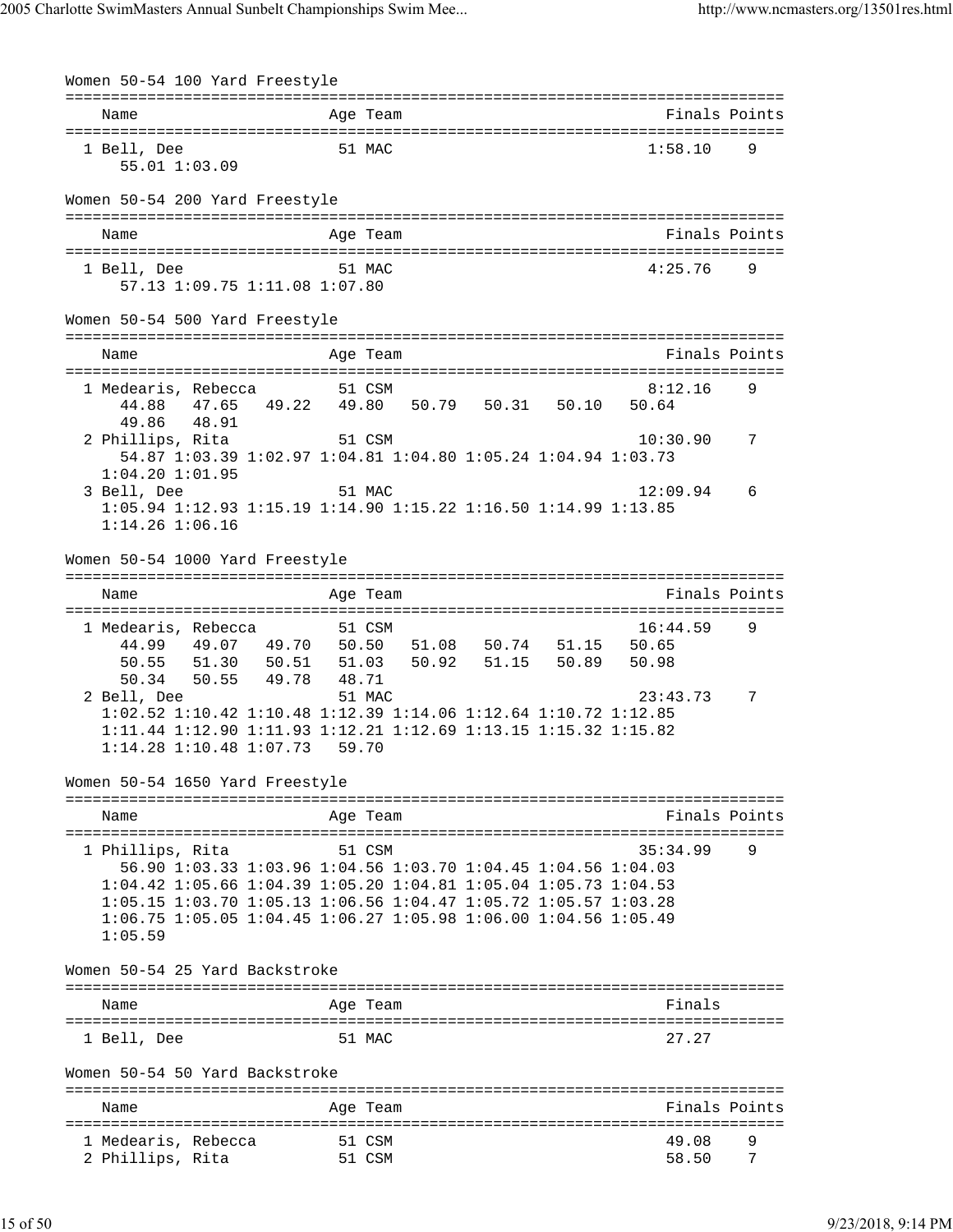| 3 Bell, Dee                                                        | 51 MAC                | 59.16   | 6              |
|--------------------------------------------------------------------|-----------------------|---------|----------------|
| Women 50-54 100 Yard Backstroke                                    |                       |         |                |
| Name                                                               | Age Team              |         | Finals Points  |
| 1 Medearis, Rebecca<br>50.82 50.87                                 | 51 CSM                | 1:41.69 | 9              |
| Women 50-54 200 Yard Backstroke                                    |                       |         |                |
| Name                                                               | Age Team              |         | Finals Points  |
|                                                                    |                       |         |                |
| 1 Medearis, Rebecca<br>54.12<br>51.99                              | 51 CSM<br>56.35 54.15 | 3:36.61 | 9              |
| 2 Phillips, Rita 51 CSM<br>$1:02.33$ $1:04.16$ $1:04.69$ $1:03.88$ |                       | 4:15.06 | $\overline{7}$ |
| Women 50-54 50 Yard Breaststroke                                   |                       |         |                |
| Name                                                               | Age Team              |         | Finals Points  |
| 1 Medearis, Rebecca 51 CSM                                         |                       | 48.09   | 9              |
| Women 50-54 100 Yard Breaststroke                                  |                       |         |                |
|                                                                    |                       |         |                |
| Name                                                               | Age Team              |         | Finals Points  |
| 1 Medearis, Rebecca<br>50.21 53.32                                 | 51 CSM                | 1:43.53 | 9              |
| Women 50-54 200 Yard Breaststroke                                  |                       |         |                |
|                                                                    |                       |         |                |
| Name                                                               | Age Team              |         | Finals Points  |
| 1 Medearis, Rebecca 51 CSM<br>49.52 54.46 56.11 56.83              |                       | 3:36.92 | 9              |
| Women 50-54 100 Yard IM                                            |                       |         |                |
| Name                                                               | Age Team              |         | Finals Points  |
| 1 Medearis, Rebecca                                                | 51 CSM                | 1:36.88 | 9              |
| 48.58 48.30                                                        |                       |         |                |
| Women 50-54 200 Yard IM                                            |                       |         |                |
| Name                                                               | Age Team              |         | Finals Points  |
| 1 Medearis, Rebecca<br>47.59 54.40                                 | 51 CSM<br>54.69 49.11 | 3:25.79 | 9              |
| Women 55-59 50 Yard Freestyle                                      |                       |         |                |
| Name                                                               | Age Team              |         | Finals Points  |
| 1 Prall, Winifred                                                  | 57 GAJA               | 38.40   | 9              |
| Women 55-59 100 Yard Freestyle                                     |                       |         |                |
|                                                                    |                       |         |                |
| Name                                                               | Age Team              |         | Finals Points  |
| 1 Prall, Winifred<br>38.75<br>41.41                                | 57 GAJA               | 1:20.16 | 9              |
| 2 Daugherty, Donnie                                                | 56 HARY               | 1:27.68 | 7              |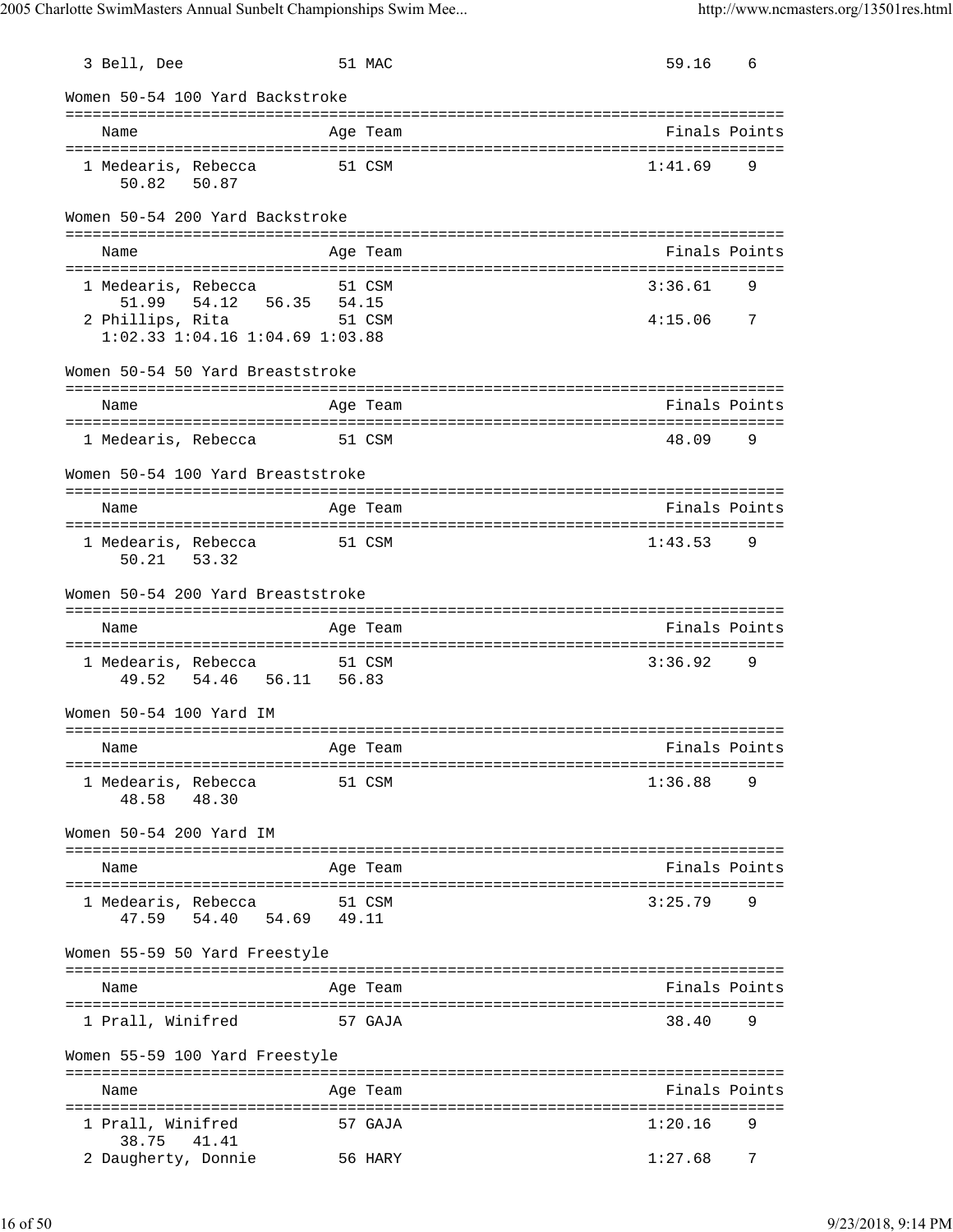39.31 48.37

Women 55-59 200 Yard Freestyle =============================================================================== Name Age Team Finals Points =============================================================================== 1 Prall, Winifred 57 GAJA 3:04.79 41.79 47.58 49.31 46.11 2 Brawer, Marian 59 CSM 4:25.69 7 58.87 1:07.38 1:09.98 1:09.46 Women 55-59 1000 Yard Freestyle =============================================================================== Name **Age Team** Age Team Finals Points =============================================================================== 1 Prall, Winifred 57 GAJA 15:59.22 9 42.33 46.92 48.19 47.72 48.48 47.61 48.66 48.54 48.36 48.64 47.95 48.33 49.05 50.02 48.49 48.93 48.89 47.88 47.45 46.78 Women 55-59 50 Yard Backstroke =============================================================================== Name **Age Team** Age Team Finals Points =============================================================================== 1 Daugherty, Donnie 56 HARY 45.61 9 2 Prall, Winifred 57 GAJA 46.77 7 Women 55-59 50 Yard Breaststroke =============================================================================== Name Age Team Age Team Finals Points =============================================================================== 1 Brawer, Marian 59 CSM 1:00.07 9 Women 55-59 100 Yard Breaststroke =============================================================================== Name **Age Team** Age Team **Finals Points** Points =============================================================================== 1 Prall, Winifred 57 GAJA 1:41.19 9 48.89 52.30 Women 55-59 200 Yard Breaststroke =============================================================================== Name Age Team Finals Points =============================================================================== 1 Prall, Winifred 57 GAJA 3:50.85 51.31 1:00.26 1:00.85 58.43 2 Brawer, Marian 59 CSM 4:55.54 7 1:03.71 1:14.28 1:19.58 1:17.97 Women 55-59 50 Yard Butterfly =============================================================================== Name Age Team Finals Points =============================================================================== 1 Prall, Winifred 57 GAJA 47.49 Women 55-59 200 Yard Butterfly =============================================================================== Name **Age Team** Age Team Finals Points =============================================================================== 1 Prall, Winifred 57 GAJA 49.84 1:02.45 1:00.89 1:01.31 Women 55-59 400 Yard IM =============================================================================== Name **Age Team** Age Team **Finals Points**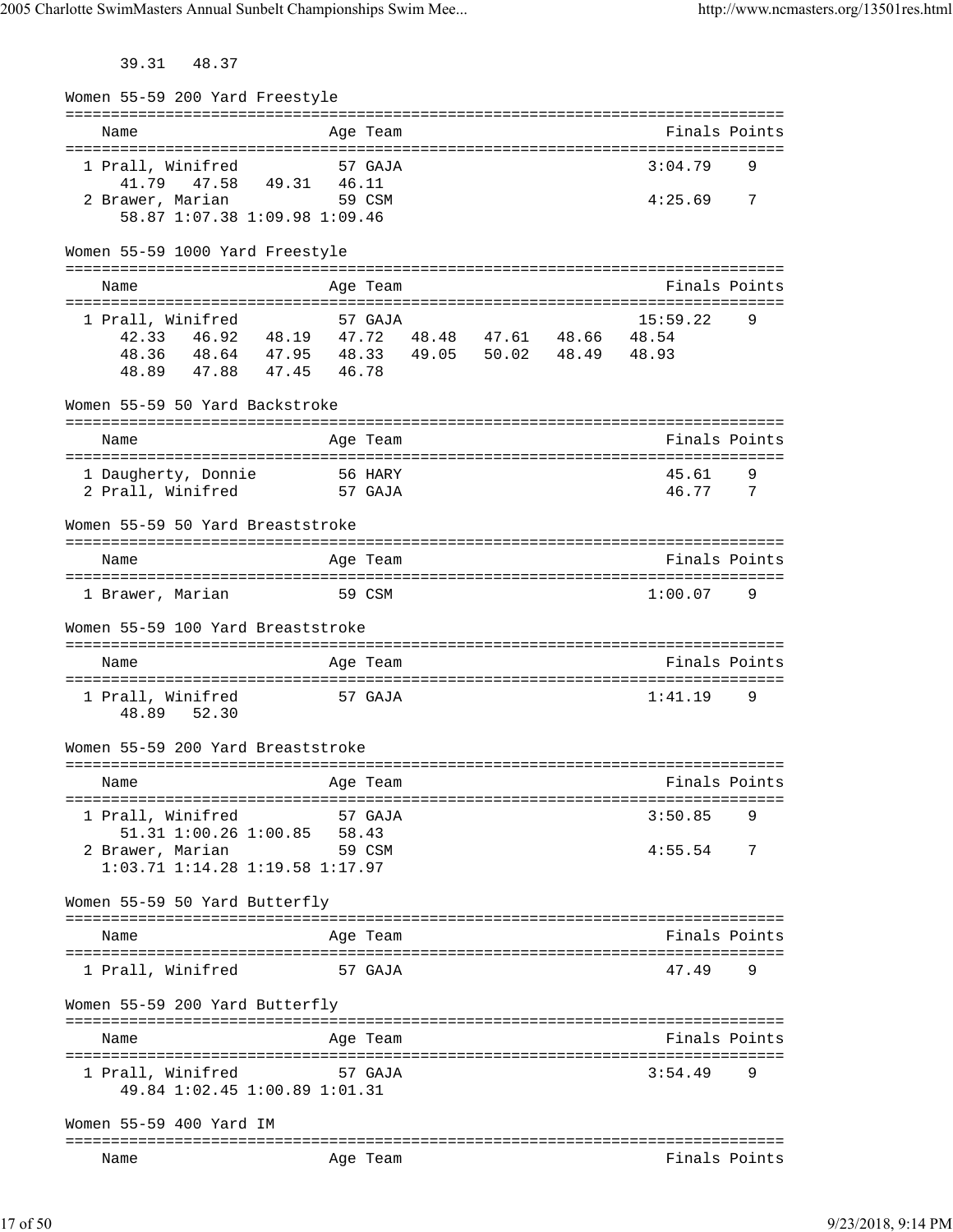=============================================================================== 1 Prall, Winifred 57 GAJA 7:05.45 9 49.96 58.98 56.47 56.69 56.54 56.11 45.94 44.76 Women 65-69 100 Yard Freestyle =============================================================================== Name Age Team Finals Points =============================================================================== 1 Kremer, Sandra 68 RAM 1:29.41 9 42.03 47.38 2 Vass, Mary Katherine 68 CSM 1:51.12 7 52.16 58.96 Women 65-69 200 Yard Freestyle =============================================================================== Name Age Team Age Team Finals Points =============================================================================== 1 Kremer, Sandra 68 RAM 3:15.64 9 44.59 50.04 51.03 49.98 Women 65-69 50 Yard Backstroke =============================================================================== Name **Age Team Age Team** Rinals Points =============================================================================== 1 Vass, Mary Katherine 68 CSM 54.56 9 Women 65-69 100 Yard Breaststroke =============================================================================== Name Age Team Finals Points =============================================================================== 1 Kremer, Sandra 68 RAM 1:49.79 9 52.43 57.36 2 Vass, Mary Katherine 68 CSM 2:12.62 7 1:03.76 1:08.86 Women 65-69 200 Yard Breaststroke =============================================================================== Name Age Team Age Team Finals Points =============================================================================== 1 Kremer, Sandra 68 RAM 3:59.19 9 53.98 1:02.19 1:03.89 59.13 Women 65-69 100 Yard IM =============================================================================== Name Age Team Finals Points =============================================================================== 1 Kremer, Sandra 68 RAM 1:49.45 9 53.33 56.12 Women 70-74 50 Yard Freestyle =============================================================================== Name Age Team Finals Points =============================================================================== 1 Robbins-Bonitz, Suzanne 71 SAC 47.64 9 2 Eisele, Barbara 74 HHAC 47.93 7 Women 70-74 100 Yard Freestyle =============================================================================== Name **Age Team Age Team Rinals Points** =============================================================================== 1 Eisele, Barbara 174 HHAC 51.70 57.21 Women 70-74 200 Yard Freestyle

===============================================================================

18 of 50 9/23/2018, 9:14 PM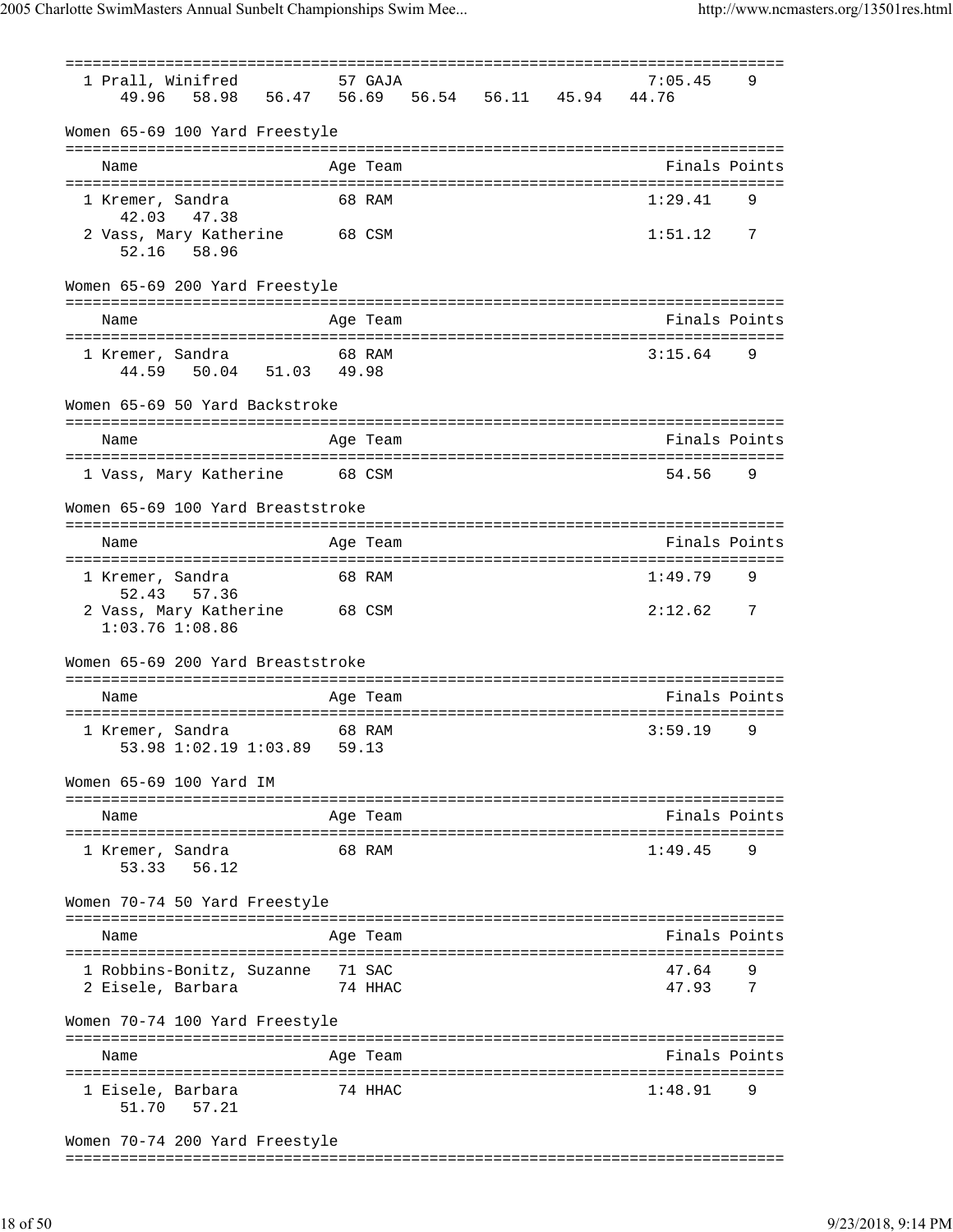Name Age Team Finals Points =============================================================================== 1 Eisele, Barbara 74 HHAC 3:53.30 9 51.53 58.58 1:01.91 1:01.28 Women 70-74 500 Yard Freestyle =============================================================================== Name Age Team Finals Points =============================================================================== 1 Eisele, Barbara 74 HHAC 10:32.76 9 55.63 1:02.33 1:03.32 1:05.23 1:04.28 1:06.00 1:05.76 1:05.07 1:04.39 1:00.75 Women 70-74 50 Yard Backstroke =============================================================================== Name Age Team Finals Points =============================================================================== 1 Robbins-Bonitz, Suzanne 71 SAC 45.76 9 2 Eisele, Barbara 74 HHAC 1:00.61 7 Women 70-74 100 Yard Backstroke =============================================================================== Name **Age Team Age Team** Rinals Points =============================================================================== 1 Robbins-Bonitz, Suzanne 71 SAC 1:45.86 9 49.72 56.14 2 Eisele, Barbara 74 HHAC 2:10.84 7 1:03.97 1:06.87 Women 70-74 200 Yard Backstroke =============================================================================== Name Age Team Finals Points =============================================================================== 1 Robbins-Bonitz, Suzanne 71 SAC 3:58.65 9 55.97 1:02.47 1:02.71 57.50 2 Eisele, Barbara 74 HHAC 4:37.35 7 1:03.99 1:09.42 1:14.04 1:09.90 Women 70-74 50 Yard Breaststroke =============================================================================== Name **Age Team** Age Team Finals Points =============================================================================== 1 Robbins-Bonitz, Suzanne 71 SAC 54.26 9 2 Eisele, Barbara 74 HHAC Women 70-74 100 Yard Breaststroke =============================================================================== Name Age Team Age Team Finals Points =============================================================================== 1 Robbins-Bonitz, Suzanne 71 SAC 2:12.82 9 1:01.23 1:11.59 Women 70-74 100 Yard IM =============================================================================== Name Age Team Age Team Finals Points =============================================================================== 1 Eisele, Barbara 74 HHAC 2:10.70 9 58.41 1:12.29 Women 75-79 50 Yard Freestyle =============================================================================== Age Team and the Second Second Points Points and Points =============================================================================== 1 Carr, Florence E 79 FMM 38.65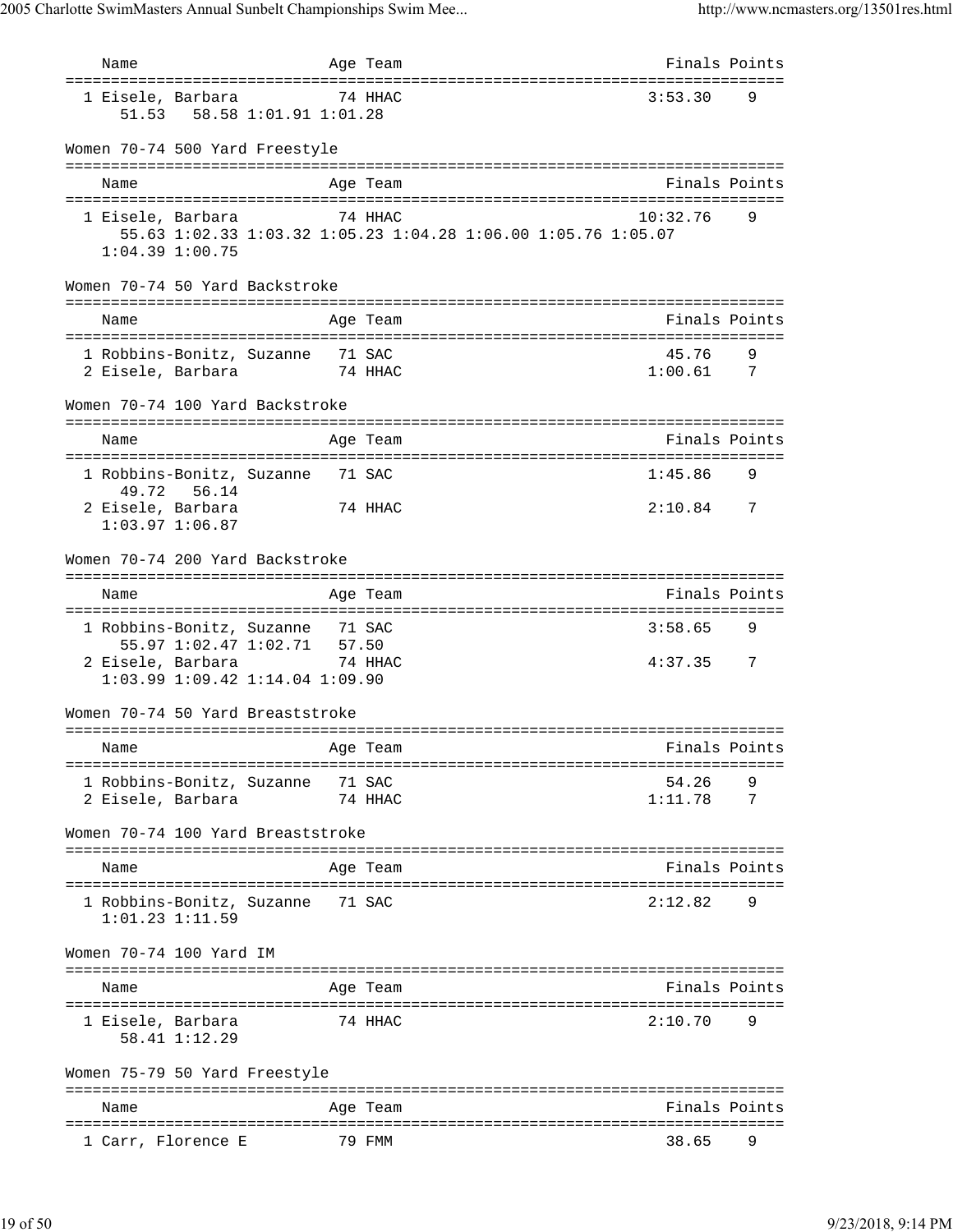| ______________________<br>Name                                                         |        | ------------<br>Age Team | Finals Points                                 |   |
|----------------------------------------------------------------------------------------|--------|--------------------------|-----------------------------------------------|---|
| 1 Carr, Florence E                                                                     |        | 79 FMM                   | 1:35.87                                       | 9 |
| 46.82 49.05<br>2 Billings, Betty                                                       |        | 79 CSM                   | 1:54.43                                       | 7 |
| 58.93<br>55.50                                                                         |        |                          |                                               |   |
| Women 75-79 200 Yard Freestyle                                                         |        |                          |                                               |   |
|                                                                                        |        | Age Team                 | Finals Points                                 |   |
| Name                                                                                   |        |                          |                                               |   |
| 1 Carr, Florence E<br>58.50 1:01.24 54.70<br>54.72                                     | 79 FMM |                          | 3:49.16                                       | 9 |
| Women 75-79 500 Yard Freestyle                                                         |        |                          |                                               |   |
| Name                                                                                   |        | Age Team                 | Finals Points                                 |   |
| 1 Carr, Florence E                                                                     |        | 79 FMM                   | 10:30.92                                      | 9 |
| 58.34 1:01.66 1:02.50 1:03.74 1:03.21 1:03.14 1:05.31 1:05.04<br>$1:06.69$ $1:01.29$   |        |                          |                                               |   |
| 2 Billings, Betty                                                                      |        | 79 CSM                   | 12:24.28                                      | 7 |
| $1:02.62$ $2:18.03$ $1:10.64$ $1:08.29$ $1:09.05$ $1:11.28$ $1:10.88$<br>23.25 2:30.86 |        |                          | 19.38                                         |   |
| Women 75-79 50 Yard Backstroke                                                         |        |                          |                                               |   |
| Name                                                                                   |        | Age Team                 | Finals Points                                 |   |
| 1 Carr, Florence E                                                                     |        | 79 FMM                   | 49.62                                         | 9 |
| 2 Billings, Betty                                                                      |        | 79 CSM                   | 1:03.97                                       | 7 |
| Women 75-79 100 Yard Backstroke                                                        |        |                          |                                               |   |
| Name                                                                                   |        | Age Team                 | Finals Points                                 |   |
| 1 Carr, Florence E                                                                     |        | 79 FMM                   | 2:11.66                                       | 9 |
| 59.82 1:11.84                                                                          |        |                          |                                               |   |
| Women 75-79 50 Yard Breaststroke                                                       |        |                          |                                               |   |
| Name                                                                                   |        | Age Team                 | Finals Points                                 |   |
| 1 Carr, Florence E                                                                     |        | 79 FMM                   | 1:00.76                                       |   |
| 2 Dockendorf, Pat                                                                      |        | 77 RAM                   | 1:10.53                                       | 7 |
| Women 75-79 100 Yard Breaststroke                                                      |        |                          |                                               |   |
| Name                                                                                   |        | Age Team                 | Finals Points                                 |   |
| 1 Dockendorf, Pat<br>$1:17.84$ $1:25.28$                                               |        | 77 RAM                   | 2:43.12                                       | 9 |
| Women 75-79 200 Yard Breaststroke                                                      |        |                          |                                               |   |
| Name                                                                                   |        | Age Team                 | ============================<br>Finals Points |   |
| =======================                                                                |        | :==================      |                                               |   |
| 1 Dockendorf, Pat<br>$1:21.15$ $1:32.16$ $1:35.40$ $1:29.45$                           |        | 77 RAM                   | 5:58.16                                       | 9 |
| Women 75-79 50 Yard Butterfly                                                          |        |                          |                                               |   |
| Name                                                                                   |        | Age Team                 | Finals Points                                 |   |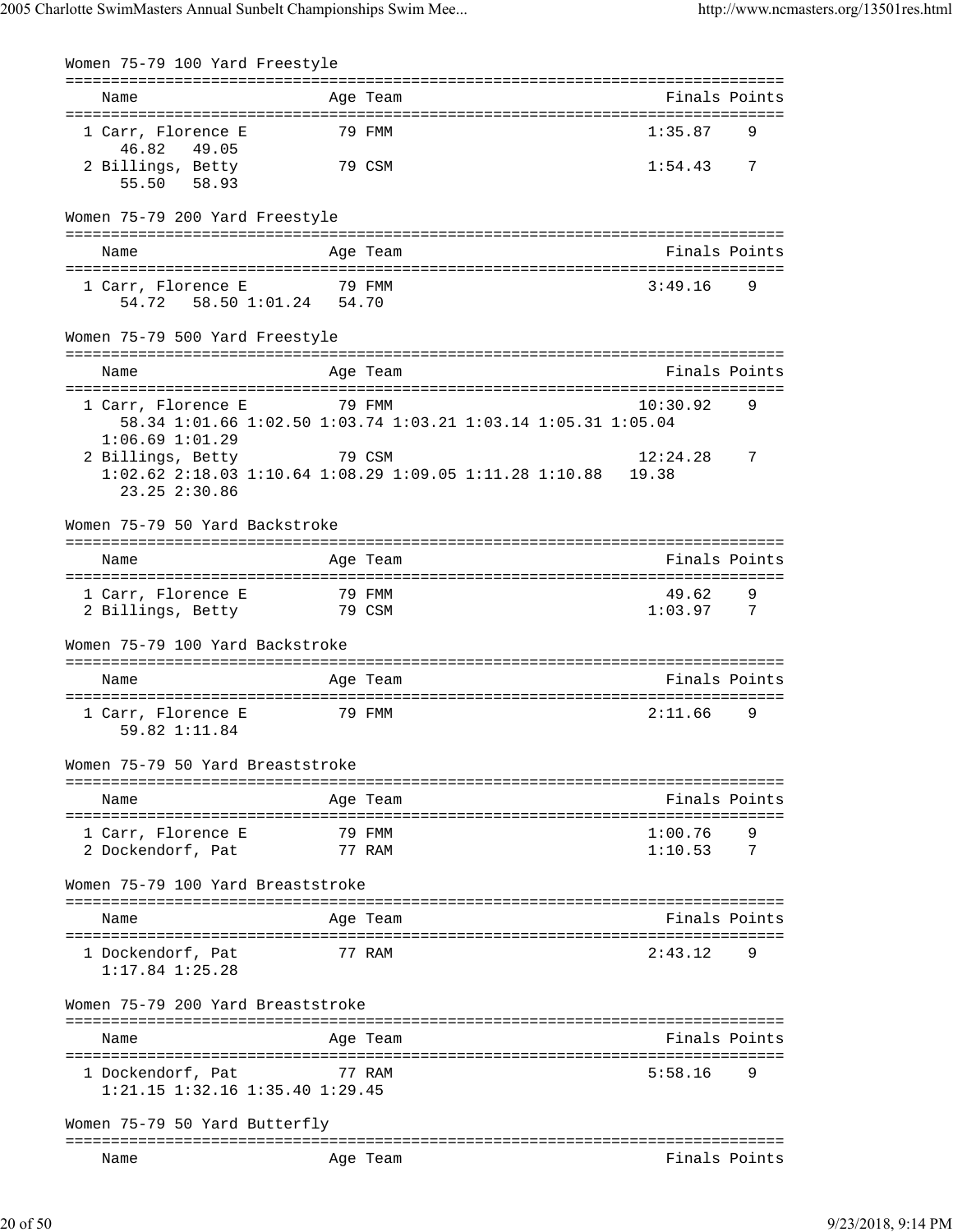|                                                                       |        | =============                                                      |                |        |
|-----------------------------------------------------------------------|--------|--------------------------------------------------------------------|----------------|--------|
| 1 Carr, Florence E                                                    |        | 79 FMM                                                             | 54.07          | 9      |
| Women 75-79 100 Yard IM                                               |        |                                                                    |                |        |
| Name                                                                  |        | Age Team                                                           | Finals Points  |        |
| 1 Carr, Florence E<br>58.61 1:05.22                                   |        | 79 FMM                                                             | 2:03.83        | 9      |
| Women 80-84 50 Yard Backstroke                                        |        |                                                                    |                |        |
| Name                                                                  |        | Age Team                                                           | Finals Points  |        |
| 1 Kelly, Judy Ann                                                     |        | 80 RAM                                                             | 1:14.45        | 9      |
| Women 80-84 50 Yard Breaststroke                                      |        |                                                                    |                |        |
| Name                                                                  |        | Age Team                                                           | Finals Points  |        |
| 1 Kelly, Judy Ann                                                     | 80 RAM |                                                                    | 1:14.22        | 9      |
| Women 80-84 100 Yard Breaststroke                                     |        |                                                                    |                |        |
| Name                                                                  |        | Age Team                                                           | Finals Points  |        |
| 1 Kelly, Judy Ann<br>$1:17.36$ $1:23.74$                              |        | 80 RAM                                                             | 2:41.10        | 9      |
| Women 80-84 200 Yard Breaststroke                                     |        |                                                                    |                |        |
| Name                                                                  |        | Age Team                                                           | Finals Points  |        |
|                                                                       |        |                                                                    |                |        |
| -- Kelly, Judy Ann<br>80 RAM<br>$1:21.02$ $1:31.84$ $1:35.32$ $15.75$ |        |                                                                    | DQ             |        |
| Men 19-24 50 Yard Freestyle                                           |        |                                                                    |                |        |
| Name                                                                  |        | Age Team                                                           | Finals Points  |        |
| 1 Harrigan, Chris<br>20 YSMS<br>2 Reed, Sean                          |        | 20 UNA                                                             | 22.34<br>23.23 | 9<br>7 |
| Men 19-24 100 Yard Freestyle                                          |        |                                                                    |                |        |
| ===================<br>Name                                           |        | =======================<br>===========================<br>Age Team | Finals Points  |        |
| 1 Harrigan, Chris<br>2 Reed, Sean                                     |        | 20 YSMS<br>20 UNA                                                  | 50.60<br>54.01 | 9<br>7 |
| 24.76<br>29.25<br>3 Thornton, Eric<br>26.70<br>29.41                  |        | 19 TGM                                                             | 56.11          | 6      |
| Men 19-24 50 Yard Backstroke                                          |        |                                                                    |                |        |
| Name                                                                  |        | Age Team                                                           | Finals Points  |        |
| 1 Harrigan, Chris                                                     |        | 20 YSMS                                                            | 26.90          | 9      |
| Men 19-24 100 Yard Backstroke                                         |        |                                                                    |                |        |
| Name                                                                  |        | Age Team                                                           | Finals Points  |        |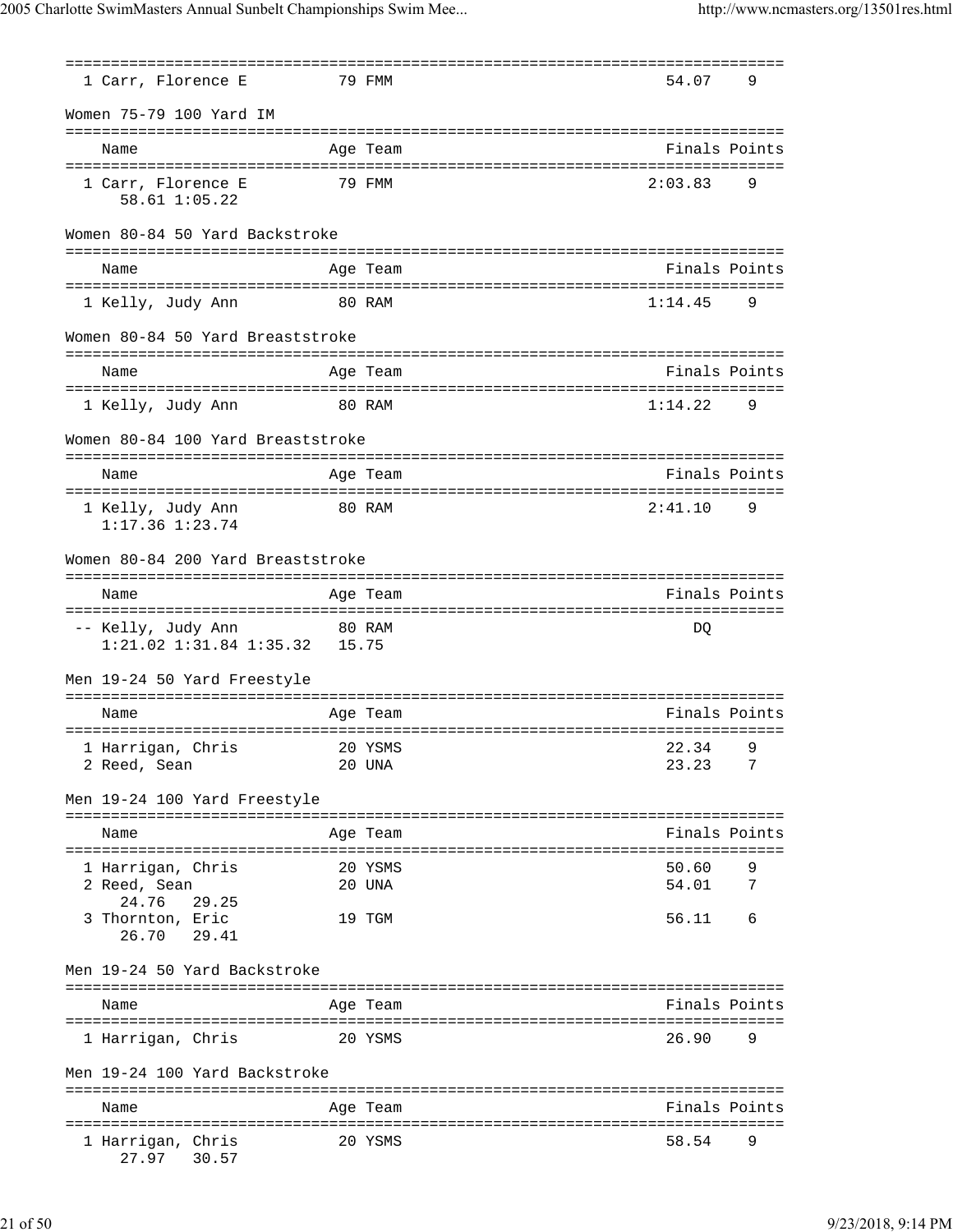| 2 Thornton, Eric<br>30.26          | 31.99          |       | 19 TGM           | 1:02.25        | 7        |
|------------------------------------|----------------|-------|------------------|----------------|----------|
| Men 19-24 50 Yard Breaststroke     |                |       |                  |                |          |
| Name                               |                |       | Age Team         | Finals Points  |          |
| 1 Thornton, Eric<br>2 Reed, Sean   |                |       | 19 TGM<br>20 UNA | 30.95<br>31.91 | 9<br>7   |
| Men 19-24 100 Yard Breaststroke    |                |       |                  |                |          |
| Name                               |                |       | Age Team         | Finals Points  |          |
| 1 Thornton, Eric<br>32.56          | 35.93          |       | 19 TGM           | 1:08.49        | 9        |
| Men 19-24 200 Yard Breaststroke    |                |       |                  |                |          |
| Name                               |                |       | Age Team         | Finals Points  |          |
| 1 Thornton, Eric                   |                |       | 19 TGM           | 2:26.75        | 9        |
| Men 19-24 50 Yard Butterfly        |                |       |                  |                |          |
| Name                               |                |       | Age Team         | Finals Points  |          |
| 1 Reed, Sean<br>2 Thornton, Eric   |                |       | 20 UNA<br>19 TGM | 25.70<br>27.68 | 9<br>- 7 |
| Men 19-24 100 Yard Butterfly       |                |       |                  |                |          |
| Name                               |                |       | Age Team         | Finals Points  |          |
| 1 Reed, Sean                       |                |       | 20 UNA           | 58.79          | 9        |
| 26.01<br>2 Thornton, Eric<br>28.18 | 32.78<br>33.06 |       | 19 TGM           | 1:01.24        | 7        |
| Men 19-24 200 Yard Butterfly       |                |       |                  |                |          |
| Name                               |                |       | Age Team         | Finals Points  |          |
| 1 Thornton, Eric<br>30.22          | 36.57 40.24    | 38.49 | 19 TGM           | 2:25.52        | 9        |
| Men 19-24 100 Yard IM              |                |       |                  |                |          |
| Name                               |                |       | Age Team         | Finals Points  |          |
| 1 Harrigan, Chris                  |                |       | 20 YSMS          | 59.55          | 9        |
| 26.76<br>2 Thornton, Eric<br>28.64 | 32.79<br>32.39 |       | 19 TGM           | 1:01.03        | 7        |
| 3 Reed, Sean<br>27.92              | 33.37          |       | 20 UNA           | 1:01.29        | 6        |
| Men 19-24 200 Yard IM              |                |       |                  |                |          |
| Name                               |                |       | Age Team         | Finals Points  |          |
| 1 Thornton, Eric<br>29.66          | 37.65 39.32    | 32.11 | 19 TGM           | 2:18.74        | 9        |

Men 25-29 50 Yard Freestyle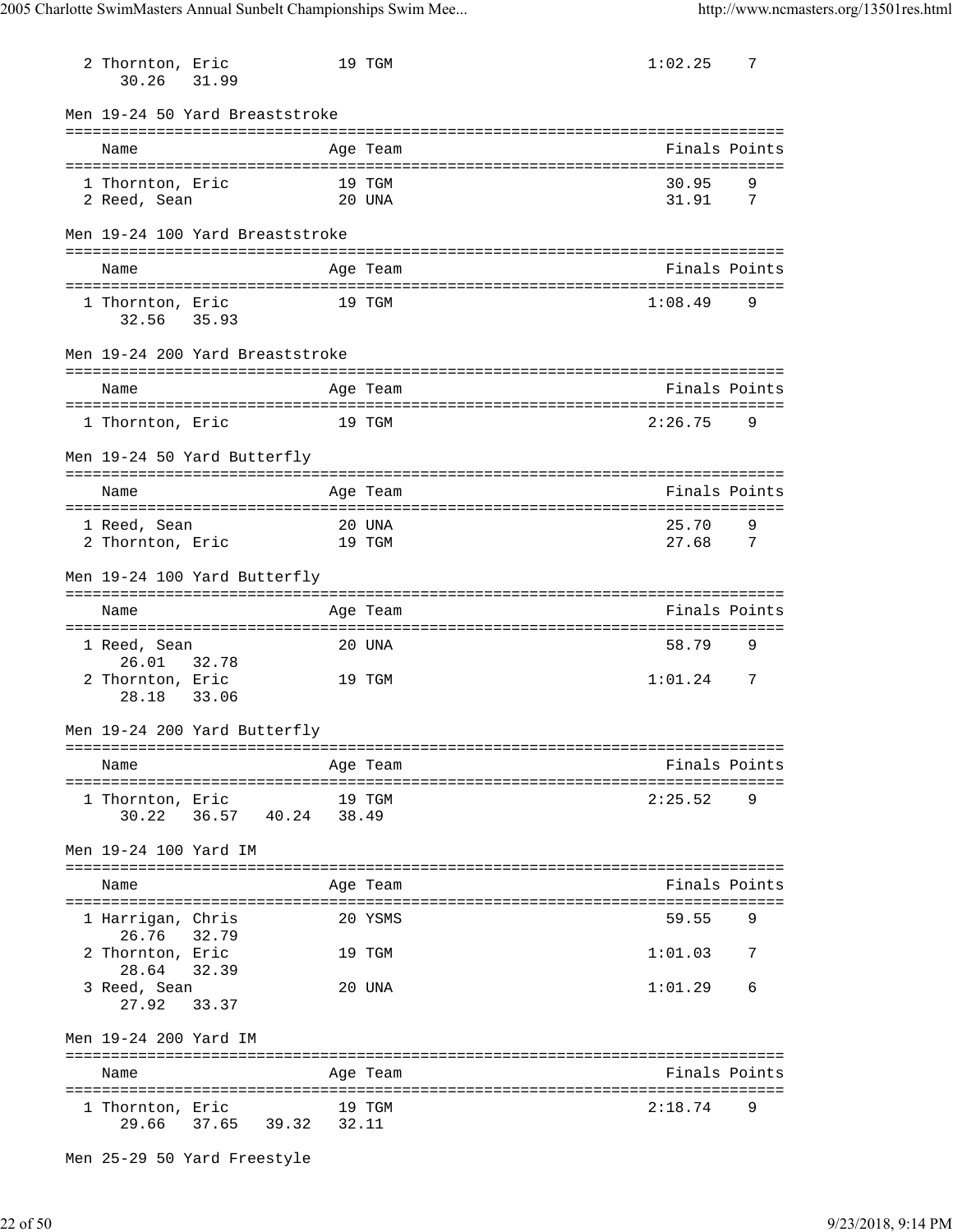| :==================                             |        | ================= |  |                                     |     |
|-------------------------------------------------|--------|-------------------|--|-------------------------------------|-----|
| Name                                            |        | Age Team          |  | Finals Points                       |     |
|                                                 |        |                   |  | =================================== |     |
| 1 Eads, Travis                                  |        | 25 CFYM           |  | 24.56                               | 9   |
| 2 Green, Marcus E                               | 29 CSM |                   |  | 24.85                               | 6.5 |
| 2 Ferris, Michael                               |        | 27 CSM            |  | 24.85                               | 6.5 |
| 4 Murphy, Jimmy                                 |        | 29 DAMA           |  | 25.27                               | 5   |
| Men 25-29 100 Yard Freestyle                    |        |                   |  |                                     |     |
|                                                 |        |                   |  |                                     |     |
| Name                                            |        | Age Team          |  | Finals Points                       |     |
| 1 Eads, Travis                                  |        | 25 CFYM           |  | 54.72                               | 9   |
| 26.57<br>28.15                                  |        |                   |  |                                     |     |
| 2 Haberman, Brandon                             |        | 27 RAM            |  | 55.11                               | 7   |
| 26.78<br>28.33                                  |        |                   |  |                                     |     |
| 3 Murphy, Jimmy                                 |        | 29 DAMA           |  | 57.09                               | 6   |
| 27.23<br>29.86                                  |        |                   |  |                                     |     |
|                                                 |        |                   |  |                                     |     |
| Men 25-29 200 Yard Freestyle                    |        |                   |  |                                     |     |
|                                                 |        |                   |  |                                     |     |
| Name                                            |        | Age Team          |  | Finals Points                       |     |
| 1 Haberman, Brandon                             |        | 27 RAM            |  | 2:02.57                             | 9   |
| 31.33 31.51<br>29.07                            | 30.66  |                   |  |                                     |     |
|                                                 |        |                   |  |                                     |     |
| Men 25-29 500 Yard Freestyle                    |        |                   |  |                                     |     |
|                                                 |        | =============     |  | =============================       |     |
| Name                                            |        | Age Team          |  | Finals Points                       |     |
|                                                 |        |                   |  |                                     |     |
| 29 DAMA<br>1 Murphy, Jimmy                      |        |                   |  | 5:59.37                             | 9   |
| 33.93 36.39 36.09 37.22 37.55 37.73<br>30.05    |        |                   |  | 37.66                               |     |
| 35.87<br>36.88                                  |        |                   |  |                                     |     |
| 2 O'Conner, Jonathan 29 CSM                     |        |                   |  | 6:56.02                             | 7   |
| 39.77<br>42.65 43.10 42.53 43.05 44.03<br>34.46 |        |                   |  | 43.88                               |     |
| 43.69<br>38.86                                  |        |                   |  |                                     |     |
|                                                 |        |                   |  |                                     |     |
| Men 25-29 50 Yard Backstroke                    |        |                   |  |                                     |     |
| Name                                            |        |                   |  | Finals Points                       |     |
|                                                 |        | Age Team          |  |                                     |     |
| 1 Eads, Travis                                  |        | 25 CFYM           |  | 28.61                               | 9   |
| 2 Murphy, Jimmy                                 |        | 29 DAMA           |  | 30.19                               | 7   |
| 3 Davenport, Kyle                               |        | 26 RAM            |  | 34.96                               | 6   |
| 4 O'Conner, Jonathan                            |        | 29 CSM            |  | 35.14                               | 5   |
|                                                 |        |                   |  |                                     |     |
| Men 25-29 100 Yard Backstroke                   |        |                   |  |                                     |     |
|                                                 |        |                   |  |                                     |     |
| Name                                            |        | Age Team          |  | Finals Points                       |     |
| 1 Murphy, Jimmy                                 |        | 29 DAMA           |  | 1:05.20                             | 9   |
| 31.25<br>33.95                                  |        |                   |  |                                     |     |
| 2 Haberman, Brandon                             |        | 27 RAM            |  | 1:09.09                             | 7   |
| 35.01<br>34.08                                  |        |                   |  |                                     |     |
|                                                 |        |                   |  |                                     |     |
| Men 25-29 50 Yard Breaststroke                  |        |                   |  |                                     |     |
|                                                 |        |                   |  |                                     |     |
| Name                                            |        | Age Team          |  | Finals Points                       |     |
|                                                 |        |                   |  |                                     |     |
| 1 Green, Marcus E                               |        | 29 CSM            |  | 29.75                               | 9   |
| 2 Murphy, Jimmy                                 |        | 29 DAMA           |  | 32.95                               | 7   |
| 3 Davenport, Kyle                               |        | 26 RAM            |  | 35.00                               | 6   |
|                                                 |        |                   |  |                                     |     |
| Men 25-29 100 Yard Breaststroke                 |        |                   |  |                                     |     |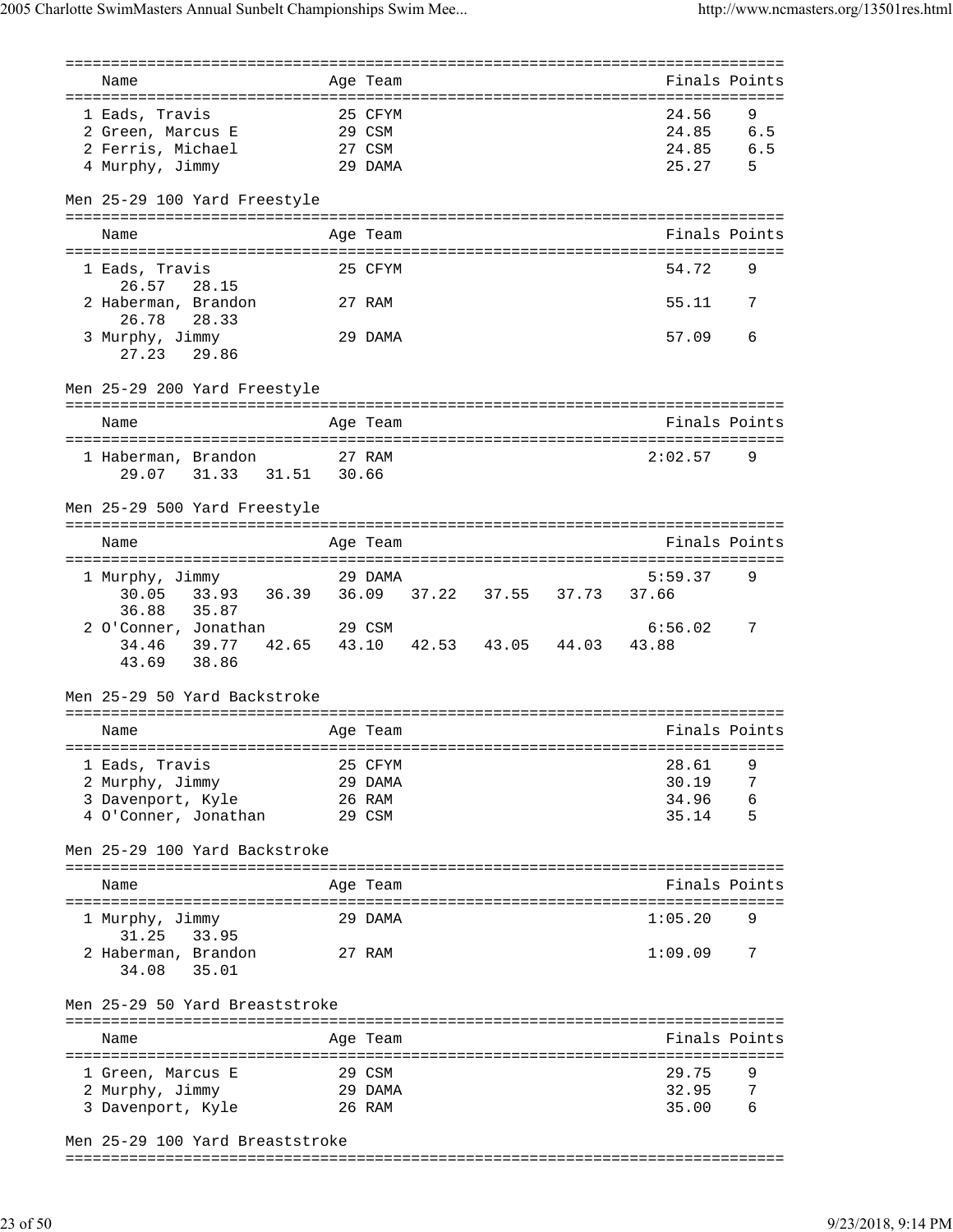| Name                                                                                                                          |        | Age Team                                      | Finals Points |     |
|-------------------------------------------------------------------------------------------------------------------------------|--------|-----------------------------------------------|---------------|-----|
| 1 Green, Marcus E<br>31.53<br>36.04                                                                                           |        | 29 CSM                                        | 1:07.57       | 9   |
| 2 Murphy, Jimmy<br>34.32<br>38.91                                                                                             |        | 29 DAMA                                       | 1:13.23       | 7   |
| 3 Davenport, Kyle                                                                                                             |        | 26 RAM                                        | 1:17.19       | 6   |
| Men 25-29 50 Yard Butterfly                                                                                                   |        |                                               |               |     |
| Name                                                                                                                          |        | Age Team                                      | Finals Points |     |
| 1 Green, Marcus E                                                                                                             |        | 29 CSM                                        | 27.20         | 9   |
| 2 Haberman, Brandon                                                                                                           |        | 27 RAM                                        | 27.21         | 7   |
| 3 Ferris, Michael                                                                                                             |        | 27 CSM                                        | 27.28         | 6   |
| 4 Davenport, Kyle                                                                                                             |        | 26 RAM                                        | 31.89         | - 5 |
| Men 25-29 100 Yard Butterfly                                                                                                  |        |                                               |               |     |
| Name                                                                                                                          |        | Age Team                                      | Finals Points |     |
| 1 Ferris, Michael<br>28.14<br>30.87                                                                                           |        | 27 CSM                                        | 59.01         | 9   |
| 2 Eads, Travis<br>27.43<br>31.69                                                                                              |        | 25 CFYM                                       | 59.12         | 7   |
| 3 Haberman, Brandon<br>29.08<br>33.06                                                                                         |        | 27 RAM                                        | 1:02.14       | 6   |
| 4 Murphy, Jimmy<br>35.05<br>29.67                                                                                             |        | 29 DAMA                                       | 1:04.72       | 5   |
| Men 25-29 200 Yard Butterfly                                                                                                  |        |                                               |               |     |
|                                                                                                                               |        |                                               |               |     |
| Name                                                                                                                          |        | Age Team                                      | Finals Points |     |
| ======================                                                                                                        |        | =============<br>============================ |               |     |
| 1 Ferris, Michael                                                                                                             |        | 27 CSM                                        | 2:11.69       | 9   |
| 33.46 33.76 34.40<br>30.07                                                                                                    |        |                                               |               |     |
| 2 Eads, Travis                                                                                                                |        | 25 CFYM                                       | 2:26.03       | 7   |
| 37.33 38.70<br>30.37                                                                                                          | 39.63  |                                               |               |     |
| Men 25-29 100 Yard IM                                                                                                         |        |                                               |               |     |
| Name                                                                                                                          |        | Age Team                                      | Finals Points |     |
| 1 Eads, Travis                                                                                                                |        | 25 CFYM                                       | $1:02.49$ 9   |     |
| 28.19 34.30<br>2 Murphy, Jimmy                                                                                                |        | 29 DAMA                                       | 1:03.98       | - 7 |
| 29.44 34.54<br>3 Green, Marcus E                                                                                              |        | 29 CSM                                        | 1:05.84       | 6   |
| 31.15 34.69<br>4 Davenport, Kyle                                                                                              |        | 26 RAM                                        | 1:10.06       | 5   |
| 32.94 37.12                                                                                                                   |        |                                               |               |     |
| Men 25-29 200 Yard IM                                                                                                         |        |                                               |               |     |
| Name                                                                                                                          |        | Age Team                                      | Finals Points |     |
|                                                                                                                               |        |                                               |               |     |
| 1 Ferris, Michael                                                                                                             | 27 CSM |                                               | 2:17.46       | 9   |
| 29.84 36.44 40.71 30.47<br>2 Haberman, Brandon                                                                                |        |                                               | 2:20.70       | 7   |
| --<br>berman, Brandon 27 RAM<br>29.31 37.43 41.32 32.64<br>urphy, Jimmy 29 DAMA<br>3 Murphy, Jimmy<br>29.31 36.19 41.60 33.74 |        |                                               | 2:20.84       | 6   |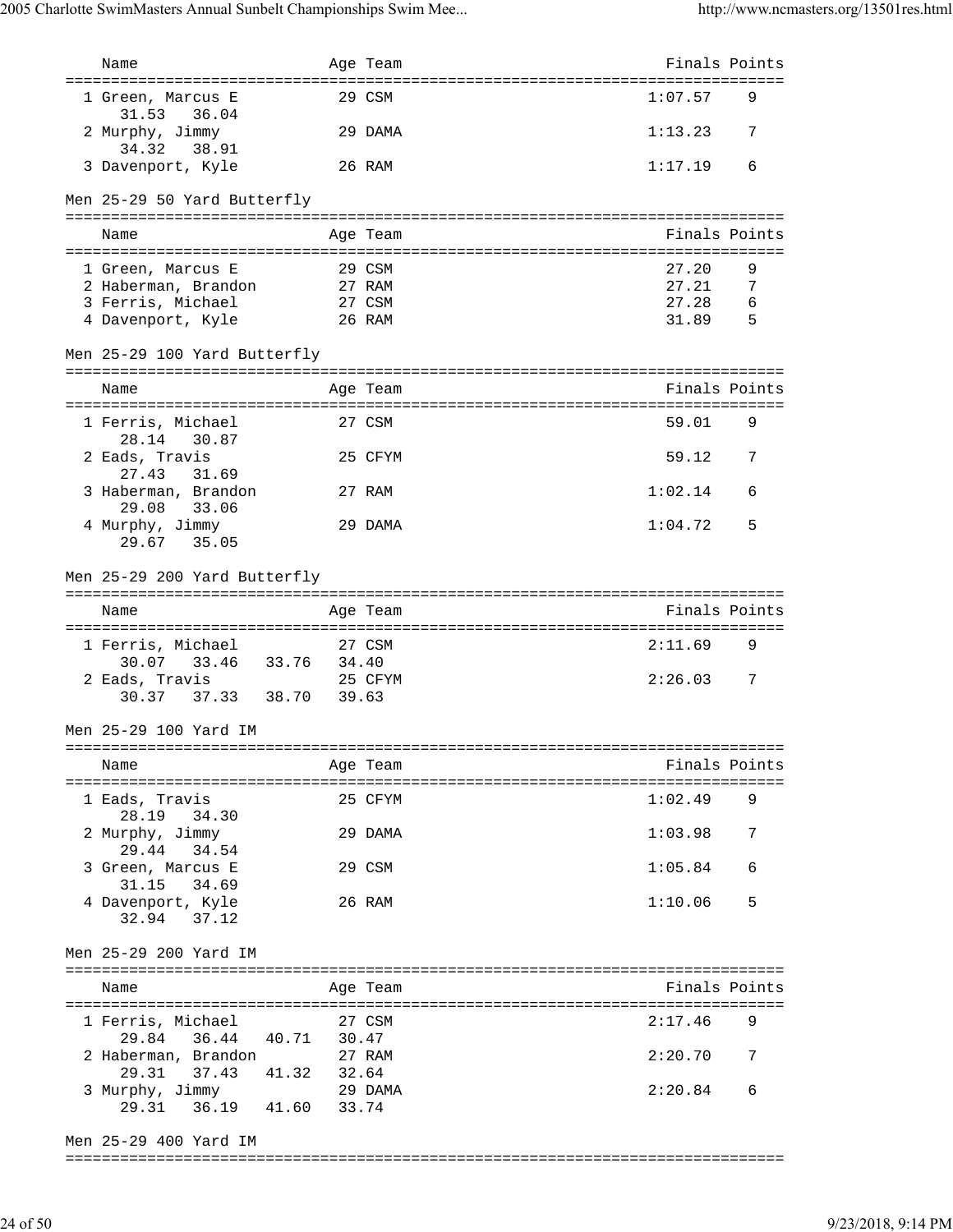| Name                                  |       | Age Team |                            |       | Finals Points |                |
|---------------------------------------|-------|----------|----------------------------|-------|---------------|----------------|
|                                       |       |          |                            |       |               |                |
| 1 Ferris, Michael                     |       | 27 CSM   |                            |       | 4:49.11       | 9              |
| 30.49<br>33.83                        |       |          | 38.81 38.28 42.06 42.20    | 32.14 | 31.30         |                |
| 2 Eads, Travis                        |       | 25 CFYM  |                            |       | 5:16.31       | 7              |
| 29.02<br>35.02<br>40.92               |       |          | 41.22  47.58  48.42  38.22 |       | 35.91         |                |
|                                       |       |          |                            |       |               |                |
| Men 30-34 50 Yard Freestyle           |       |          |                            |       |               |                |
|                                       |       |          |                            |       |               |                |
| Name                                  |       | Age Team |                            |       | Finals Points |                |
|                                       |       |          |                            |       |               |                |
|                                       |       |          |                            |       |               |                |
| 1 Petcu, Raz                          |       | 31 CSM   |                            |       | 21.29         | 9              |
| 2 Tvermoes, Nicolai                   |       | 34 DAMA  |                            |       | 23.25         | 7              |
| 3 Andersen, Morten                    |       | 34 MAC   |                            |       | 23.46         | 6              |
| 4 TenBroeck, Scott                    |       | 33 CSM   |                            |       | 23.69         | 5              |
| 5 Lohr, Joe                           |       | 30 RAM   |                            |       | 23.89         | $\sqrt{4}$     |
| 6 Van Voorhis, Kerry                  |       | 32 HARY  |                            |       | 24.76         | $\overline{3}$ |
| 7 Clark, Marcell                      |       | 34 HARY  |                            |       | 25.65         | $\overline{2}$ |
| 8 Parr, Derek                         |       | 30 DAMA  |                            |       | 26.21         | 1              |
| 9 Connolly, William B                 |       | 33 HARY  |                            |       | 26.89         |                |
| 10 Vess, Eric                         |       | 34 CSM   |                            |       | 27.95         |                |
| 11 Carney, Kevin                      |       | 32 CSM   |                            |       | 28.07         |                |
| 12 Suero, Elioas                      |       | 34 THAT  |                            |       | 28.17         |                |
|                                       |       |          |                            |       |               |                |
| Men 30-34 100 Yard Freestyle          |       |          |                            |       |               |                |
|                                       |       |          |                            |       |               |                |
|                                       |       |          |                            |       |               |                |
| Name                                  |       | Age Team |                            |       | Finals Points |                |
|                                       |       |          |                            |       |               |                |
| 1 Petcu, Raz<br>24.67<br>22.68        |       | 31 CSM   |                            |       | 47.35         | 9              |
| 2 Tvermoes, Nicolai<br>24.10<br>26.18 |       | 34 DAMA  |                            |       | 50.28         | 7              |
| 3 Andersen, Morten                    |       | 34 MAC   |                            |       | 51.62         | 6              |
| 25.10<br>26.52                        |       |          |                            |       |               |                |
|                                       |       |          |                            |       |               |                |
| 4 Lohr, Joe                           |       | 30 RAM   |                            |       | 53.80         | 5              |
| 25.61<br>28.19                        |       |          |                            |       |               |                |
| 5 Parr, Derek                         |       | 30 DAMA  |                            |       | 57.32         | 4              |
| 27.75<br>29.57                        |       |          |                            |       |               |                |
| 6 Vess, Eric                          |       | 34 CSM   |                            |       | 1:01.61       | 3              |
| 29.45<br>32.16                        |       |          |                            |       |               |                |
| 7 Connolly, William B                 |       | 33 HARY  |                            |       | 1:02.43       | 2              |
| 29.21<br>33.22                        |       |          |                            |       |               |                |
| 8 Carney, Kevin                       |       | 32 CSM   |                            |       | 1:03.65       | 1              |
| 30.37<br>33.28                        |       |          |                            |       |               |                |
|                                       |       |          |                            |       |               |                |
| Men 30-34 200 Yard Freestyle          |       |          |                            |       |               |                |
|                                       |       |          |                            |       |               |                |
| Name                                  |       | Age Team |                            |       | Finals Points |                |
|                                       |       |          |                            |       |               |                |
| 1 Van Voorhis, Kerry                  |       | 32 HARY  |                            |       | 2:00.22       | 9              |
| 28.28<br>30.50<br>30.80               | 30.64 |          |                            |       |               |                |
| 2 Clark, Marcell                      |       | 34 HARY  |                            |       | 2:06.76       | 7              |
| 28.28<br>31.28<br>33.21               | 33.99 |          |                            |       |               |                |
| 3 Parr, Derek                         |       | 30 DAMA  |                            |       | 2:08.06       | 6              |
| 27.84<br>32.05 34.42                  | 33.75 |          |                            |       |               |                |
| 4 Connolly, William B                 |       | 33 HARY  |                            |       | 2:21.81       | 5              |
| 32.18<br>36.03<br>36.88               | 36.72 |          |                            |       |               |                |
|                                       |       | 34 THAT  |                            |       | 2:27.25       | 4              |
| 5 Suero, Elioas                       |       |          |                            |       |               |                |
| 31.89<br>36.43<br>39.23               | 39.70 |          |                            |       |               |                |
| 6 Yanz, Greg                          |       | 34 NCMS  |                            |       | 2:29.78       | 3              |
| 37.32<br>33.78<br>39.82               | 38.86 |          |                            |       |               |                |
|                                       |       |          |                            |       |               |                |
| Men 30-34 500 Yard Freestyle          |       |          |                            |       |               |                |
|                                       |       |          |                            |       |               |                |
| Name                                  |       | Age Team |                            |       | Finals Points |                |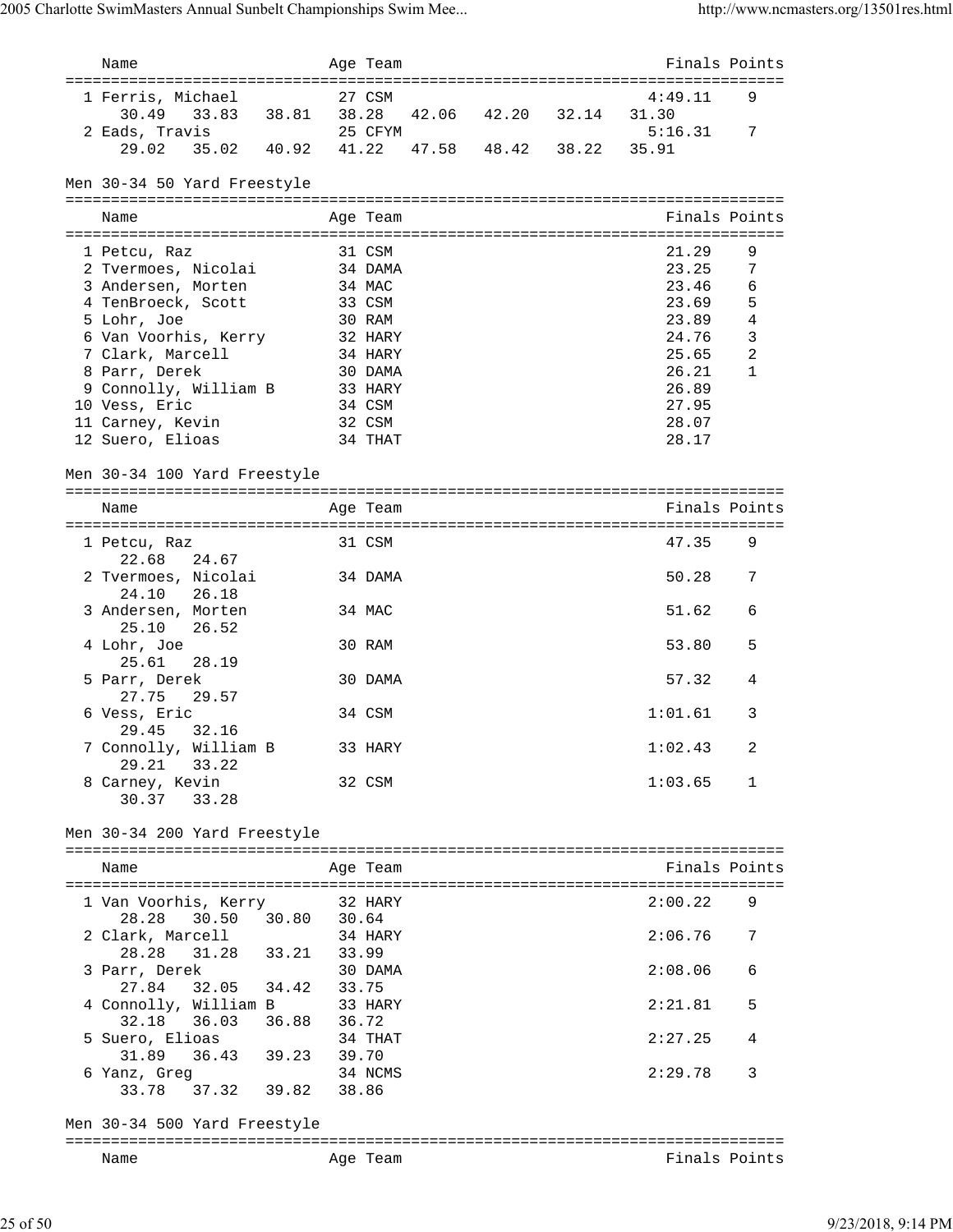=============================================================================== 1 Parr, Derek 30 DAMA 6:03.26 9 30.11 34.26 35.90 37.05 37.90 37.45 38.22 38.63 38.32 35.42 2 Vess, Eric 34 CSM 6:42.54 7 35.39 38.88 40.59 40.98 41.97 41.02 41.36 42.02 40.98 39.35 3 Connolly, William B 33 HARY 6:45.63 6 34.33 39.82 40.67 41.96 42.49 41.59 41.37 41.78 42.26 39.36 4 Yanz, Greq 33.30<br>4 Yanz, Greq 34 NCMS 34 NOMS 7:11.62 5 36.72 39.92 42.83 44.56 44.43 45.79 46.19 45.25 43.82 42.11 Men 30-34 1000 Yard Freestyle =============================================================================== Name Age Team Finals Points =============================================================================== 1 Vess, Eric 34 CSM 14:19.46 9 34.62 38.19 39.89 40.59 43.31 42.67 43.00 46.21 46.77 44.36 45.38 47.23 43.57 45.22 44.94 43.97 45.14 42.54 43.12 38.74 Men 30-34 1650 Yard Freestyle =============================================================================== Name Age Team Finals Points =============================================================================== 1 Lizano, Antonio 33 CSM 20:38.51 9 32.30 34.39 35.87 36.82 36.94 36.93 37.79 38.01 37.80 37.83 38.18 38.05 37.23 38.19 37.67 37.00 38.05 37.52 38.65 38.29 38.13 38.16 37.71 38.42 38.12 38.27 37.86 37.44 38.17 38.34 38.37 38.03 37.98 Men 30-34 25 Yard Backstroke =============================================================================== Name **Age Team** Age Team **Finals** =============================================================================== 1 Yanz, Greg 34 NCMS 17.54 Men 30-34 50 Yard Backstroke =============================================================================== Name Age Team Finals Points =============================================================================== 1 Lohr, Joe 30 RAM 30.12 9 2 Parr, Derek 30 DAMA 34.22 7 Men 30-34 100 Yard Backstroke =============================================================================== Name **Age Team Age Team** Rinals Points =============================================================================== 1 Van Voorhis, Kerry 32 HARY 1:03.34 9 31.79 31.55 2 Lizano, Antonio 33 CSM 1:15.45 7 36.42 39.03 3 Yanz, Greg 34 NCMS 1:20.15 6 37.80 42.35 Men 30-34 200 Yard Backstroke =============================================================================== Name **Age Team** Age Team Finals Points =============================================================================== 1 Lizano, Antonio 33 CSM 2:36.86 9 36.18 38.02 41.05 41.61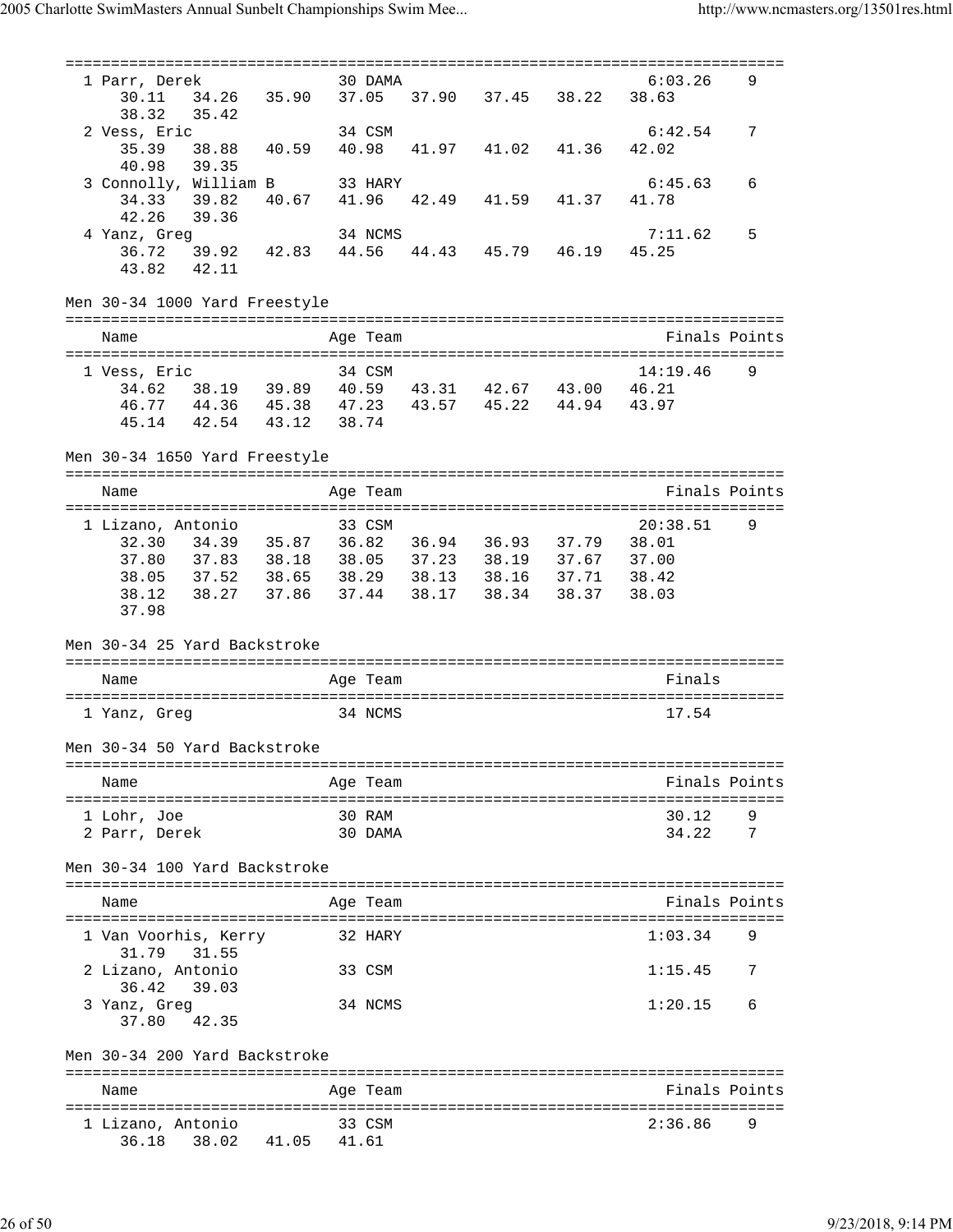| Men 30-34 50 Yard Breaststroke         |         |          |               |
|----------------------------------------|---------|----------|---------------|
| Name                                   |         | Age Team | Finals Points |
| 1 Richardson, Ty                       | 31 HARY |          | 9<br>29.05    |
| 2 Parr, Derek                          | 30 DAMA |          | 30.78<br>7    |
| 3 TenBroeck, Scott 33 CSM              |         |          | 31.86<br>6    |
| 4 Lohr, Joe                            | 30 RAM  |          | 33.16<br>5    |
| 5 Vess, Eric                           |         | 34 CSM   | 4<br>36.90    |
| Men 30-34 100 Yard Breaststroke        |         |          |               |
| Name                                   |         | Age Team | Finals Points |
| 1 Andersen, Morten<br>31.44 33.57      |         | 34 MAC   | 1:05.01<br>9  |
| 2 Parr, Derek                          |         | 30 DAMA  | 1:05.57<br>7  |
| 3 Carney, Kevin                        |         | 32 CSM   | 1:16.69<br>6  |
| 4 Vess, Eric                           |         | 34 CSM   | 1:19.73<br>5  |
| 5 Yanz, Greg                           |         | 34 NCMS  | 1:28.18<br>4  |
| 41.05 47.13                            |         |          |               |
| Men 30-34 200 Yard Breaststroke        |         |          |               |
|                                        |         |          |               |
| Name                                   |         | Age Team | Finals Points |
|                                        |         |          |               |
| 1 Richardson, Ty                       |         | 31 HARY  | 2:17.17       |
| 31.43<br>34.68 35.25                   | 35.81   |          |               |
| 2 Vess, Eric                           |         | 34 CSM   | 2:58.61<br>7  |
| 38.47 44.30 48.32                      | 47.52   |          |               |
| Men 30-34 25 Yard Butterfly            |         |          |               |
|                                        |         |          |               |
| Name                                   |         | Age Team | Finals        |
| 1 Yanz, Greg                           |         | 34 NCMS  | 14.97         |
| Men 30-34 50 Yard Butterfly            |         |          |               |
|                                        |         |          |               |
| Name                                   |         | Age Team | Finals Points |
|                                        |         |          |               |
| 1 Petcu, Raz                           |         | 31 CSM   | 22.84<br>9    |
| 2 Andersen, Morten                     |         | 34 MAC   | 24.87<br>7    |
| 3 TenBroeck, Scott                     |         | 33 CSM   | 6<br>26.11    |
| 4 Lohr, Joe                            |         | 30 RAM   | 5<br>28.76    |
| Men 30-34 100 Yard Butterfly           |         |          |               |
|                                        |         |          |               |
| Name                                   |         | Age Team | Finals Points |
| 1 Petcu, Raz                           |         | 31 CSM   | 50.98<br>9    |
| 23.79<br>27.19<br>2 Brunsman, Matt     |         | 33 NCMS  | 53.69<br>7    |
| 24.58<br>29.11                         |         |          |               |
| 3 Andersen, Morten<br>26.04            |         | 34 MAC   | 54.95<br>6    |
| 28.91<br>4 Tvermoes, Nicolai           |         | 34 DAMA  | 5<br>55.76    |
| 29.82<br>25.94<br>5 Van Voorhis, Kerry |         | 32 HARY  | 1:00.15<br>4  |
| 28.46<br>31.69<br>6 Clark, Marcell     |         | 34 HARY  | 1:06.24<br>3  |
| 30.38<br>35.86                         |         |          |               |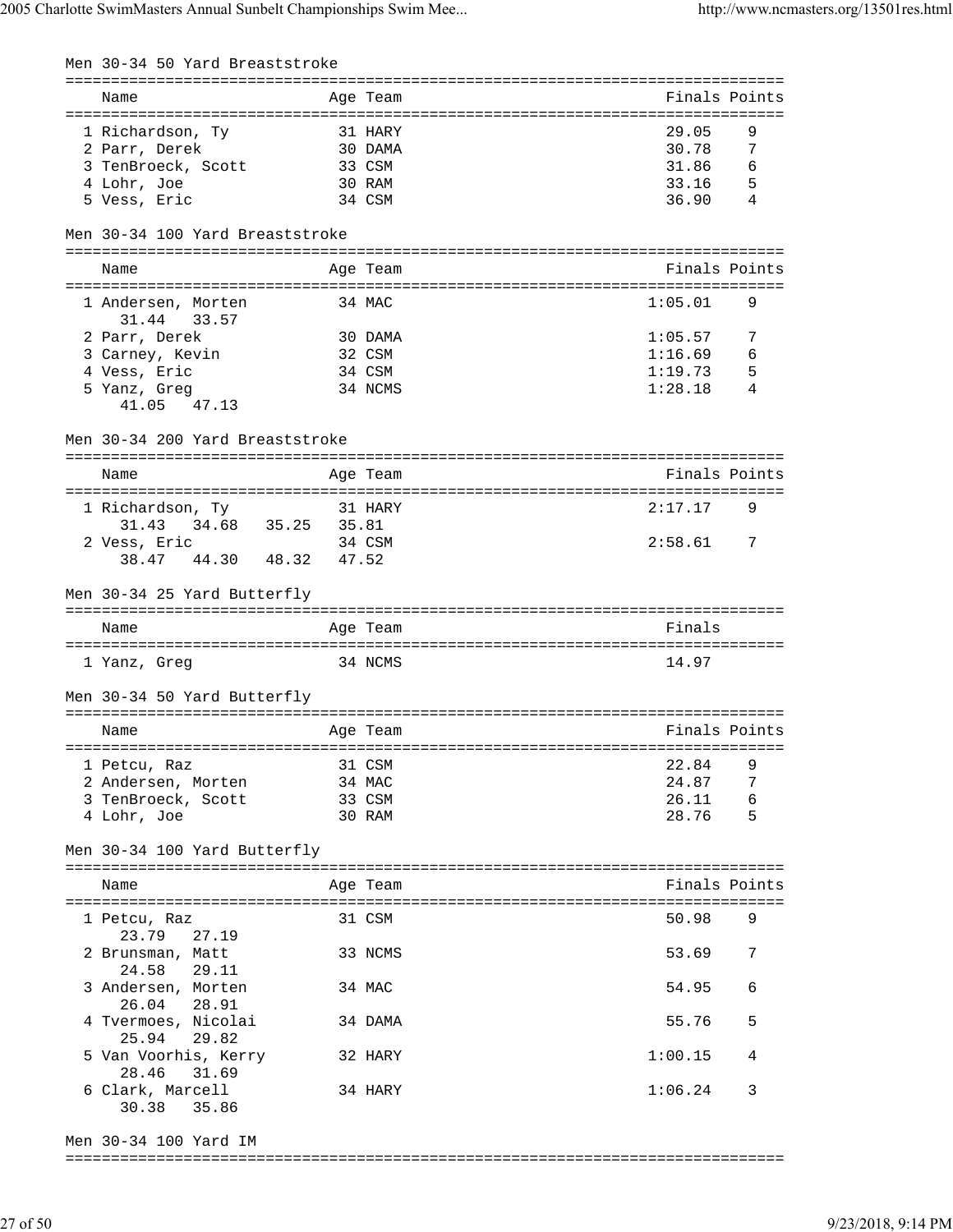| Name                                                                                         |         | Age Team           |                   | Finals Points             |        |
|----------------------------------------------------------------------------------------------|---------|--------------------|-------------------|---------------------------|--------|
| 1 Brunsman, Matt<br>25.83<br>29.61                                                           |         | 33 NCMS            |                   | 55.44                     | 9      |
| 2 Tvermoes, Nicolai<br>26.22<br>30.80                                                        |         | 34 DAMA            |                   | 57.02                     | 7      |
| 3 Andersen, Morten<br>27.01<br>30.02                                                         |         | 34 MAC             |                   | 57.03                     | 6      |
| 4 TenBroeck, Scott<br>28.45<br>33.73                                                         |         | 33 CSM             |                   | 1:02.18                   | 5      |
| 5 Lohr, Joe<br>29.53 34.52                                                                   |         | 30 RAM             |                   | 1:04.05                   | 4      |
| 6 Lizano, Antonio<br>32.32 37.17                                                             |         | 33 CSM             |                   | 1:09.49                   | 3      |
| 7 Carney, Kevin<br>33.39 37.19                                                               |         | 32 CSM             |                   | 1:10.58                   | 2      |
| 8 Vess, Eric<br>33.57 37.79                                                                  |         | 34 CSM             |                   | 1:11.36                   | 1      |
| Men 30-34 200 Yard IM                                                                        |         |                    |                   |                           |        |
| Name                                                                                         |         | Age Team           |                   | Finals Points             |        |
| 1 Andersen, Morten<br>26.17 32.93 36.35                                                      | 30.20   | 34 MAC             |                   | 2:05.65                   | 9      |
| 2 Tvermoes, Nicolai<br>38.87 29.97<br>26.63 32.68                                            |         | 34 DAMA            |                   | 2:08.15                   | 7      |
| 3 Lizano, Antonio<br>33.00 38.72 43.73 37.18                                                 |         | 33 CSM             |                   | 2:32.63                   | 6      |
| 4 Vess, Eric<br>43.76 48.02<br>33.89                                                         | 39.03   | 34 CSM             |                   | 2:44.70                   | 5      |
| 5 Yanz, Greg<br>34.45 42.49 54.63                                                            | 40.96   | 34 NCMS            |                   | 2:52.53                   | 4      |
| Men 30-34 400 Yard IM                                                                        |         |                    |                   |                           |        |
| Name                                                                                         |         | Age Team           |                   | Finals Points             |        |
| 1 Richardson, Ty                                                                             | 31 HARY |                    |                   | 4:42.08                   | 9      |
| 29.15 33.35 37.78 37.30<br>2 Lizano, Antonio<br>39.86 39.85 40.80 45.04 46.44 37.24<br>32.84 |         | 33 CSM             | 37.68 38.87 34.31 | 33.64<br>5:17.81<br>35.74 | 7      |
| Men 35-39 50 Yard Freestyle                                                                  |         |                    |                   |                           |        |
| Name                                                                                         |         |                    |                   | Finals Points             |        |
|                                                                                              |         | Age Team           |                   |                           |        |
| 1 Davis, William A<br>2 Thomas, Terry                                                        |         | 37 HARY<br>39 NCMS |                   | 25.60<br>28.51            | 9<br>7 |
| 3 Kessler, Bill                                                                              |         | 35 HARY            |                   | 29.63                     | 6      |
| 4 Foskey, Tim                                                                                |         | 36 NCMS            |                   | 30.99                     | - 5    |
| Men 35-39 100 Yard Freestyle                                                                 |         |                    |                   |                           |        |
| Name                                                                                         |         | Age Team           |                   | Finals Points             |        |
| 1 Davis, William A<br>26.93<br>29.20                                                         |         | 37 HARY            |                   | 56.13                     | 9      |
| 2 Jewett, Russell<br>29.19<br>31.73                                                          |         | 38 MAC             |                   | 1:00.92                   | 7      |
| 3 Thomas, Terry<br>30.99<br>33.65                                                            |         | 39 NCMS            |                   | 1:04.64                   | 6      |
| 4 Schneeberger, Peter<br>35.00<br>31.73                                                      |         | 37 MAC             |                   | 1:06.73                   | 5      |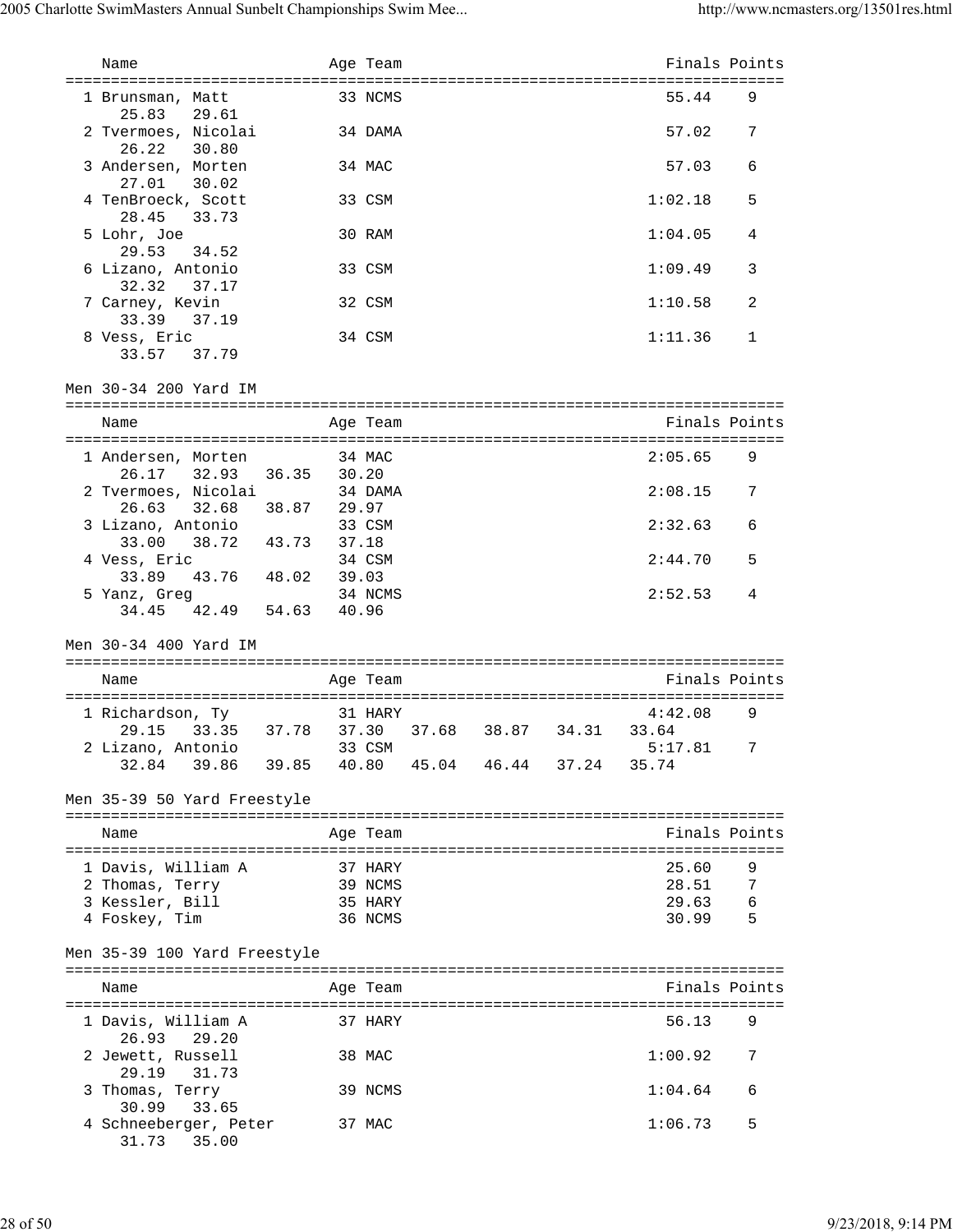| Men 35-39 200 Yard Freestyle                                                                                    |                   |                   |  |                            |        |
|-----------------------------------------------------------------------------------------------------------------|-------------------|-------------------|--|----------------------------|--------|
| Name                                                                                                            |                   | Age Team          |  | Finals Points              |        |
| 1 Davis, William A<br>29.20                                                                                     | 30.47 31.29 31.28 | 37 HARY           |  | 2:02.24                    | 9      |
| 2 White, Kirk<br>29.28                                                                                          | 34.07 34.61 33.68 | 35 THAT           |  | 2:11.64                    | 7      |
| 3 Thomas, Terry 39 NCI<br>33.70 38.08 39.23 37.07                                                               |                   | 39 NCMS           |  | 2:28.08                    | 6      |
| 4 Kessler, Bill<br>32.91 38.35 41.71 40.09                                                                      |                   | 35 HARY           |  | 2:33.06                    | 5      |
| Men 35-39 500 Yard Freestyle                                                                                    |                   |                   |  |                            |        |
| Name                                                                                                            |                   | Age Team          |  | Finals Points              |        |
| 1 Jewett, Russell                                                                                               |                   | 38 MAC            |  | 6:29.24                    | 9      |
| 32.59  36.33  39.41  39.83  39.75  40.08  40.71  40.26<br>40.81 39.47                                           |                   |                   |  |                            |        |
| 2 Thomas, Terry 39 NCMS 6:39<br>34.63 38.92 40.95 41.24 41.39 41.76 41.41 41.57                                 |                   |                   |  | $6:39.44$ 7                |        |
| 40.75 36.82                                                                                                     |                   |                   |  |                            |        |
| Men 35-39 1000 Yard Freestyle                                                                                   |                   |                   |  |                            |        |
| Name                                                                                                            |                   | Age Team          |  | Finals Points              |        |
| 1 Thomas, Terry<br>36.08 39.97 40.75 41.37 41.83 42.13 42.82 42.03<br>43.25 42.72 43.27 42.97 42.25 42.41 42.12 |                   | 39 NCMS           |  | 13:52.61<br>42.03          | 9      |
| 42.98 40.94 41.87 38.82                                                                                         |                   |                   |  |                            |        |
| Men 35-39 25 Yard Backstroke                                                                                    |                   |                   |  |                            |        |
| Name                                                                                                            |                   | Age Team          |  | Finals                     |        |
| 1 Kessler, Bill                                                                                                 | 35 HARY           |                   |  | 18.92                      |        |
| Men 35-39 50 Yard Backstroke                                                                                    |                   |                   |  |                            |        |
| Name                                                                                                            |                   | Age Team          |  | Finals Points              |        |
| 1 Schneeberger, Peter                                                                                           |                   | 37 MAC            |  | 38.57                      |        |
| Men 35-39 50 Yard Breaststroke                                                                                  |                   |                   |  |                            |        |
| Name                                                                                                            |                   | Age Team          |  | Finals Points              |        |
| 1 Foskey, Tim                                                                                                   |                   | 36 NCMS           |  | 42.39                      | 9      |
| Men 35-39 50 Yard Butterfly                                                                                     |                   |                   |  |                            |        |
| Name                                                                                                            |                   | Age Team          |  | Finals Points              |        |
| 1 White, Kirk                                                                                                   |                   | 35 THAT           |  | 27.25                      |        |
| 2 Davis, William A                                                                                              |                   | 37 HARY           |  | 29.37                      | 7      |
| 3 Thomas, Terry<br>4 Schneeberger, Peter                                                                        |                   | 39 NCMS<br>37 MAC |  | 30.50<br>30.78             | 6<br>5 |
| Men 35-39 100 Yard Butterfly                                                                                    |                   |                   |  |                            |        |
| ============================<br>Name                                                                            |                   | Age Team          |  | Finals Points              |        |
|                                                                                                                 |                   |                   |  | ========================== |        |
| 1 White, Kirk                                                                                                   |                   | 35 THAT           |  | 1:00.21                    | 9      |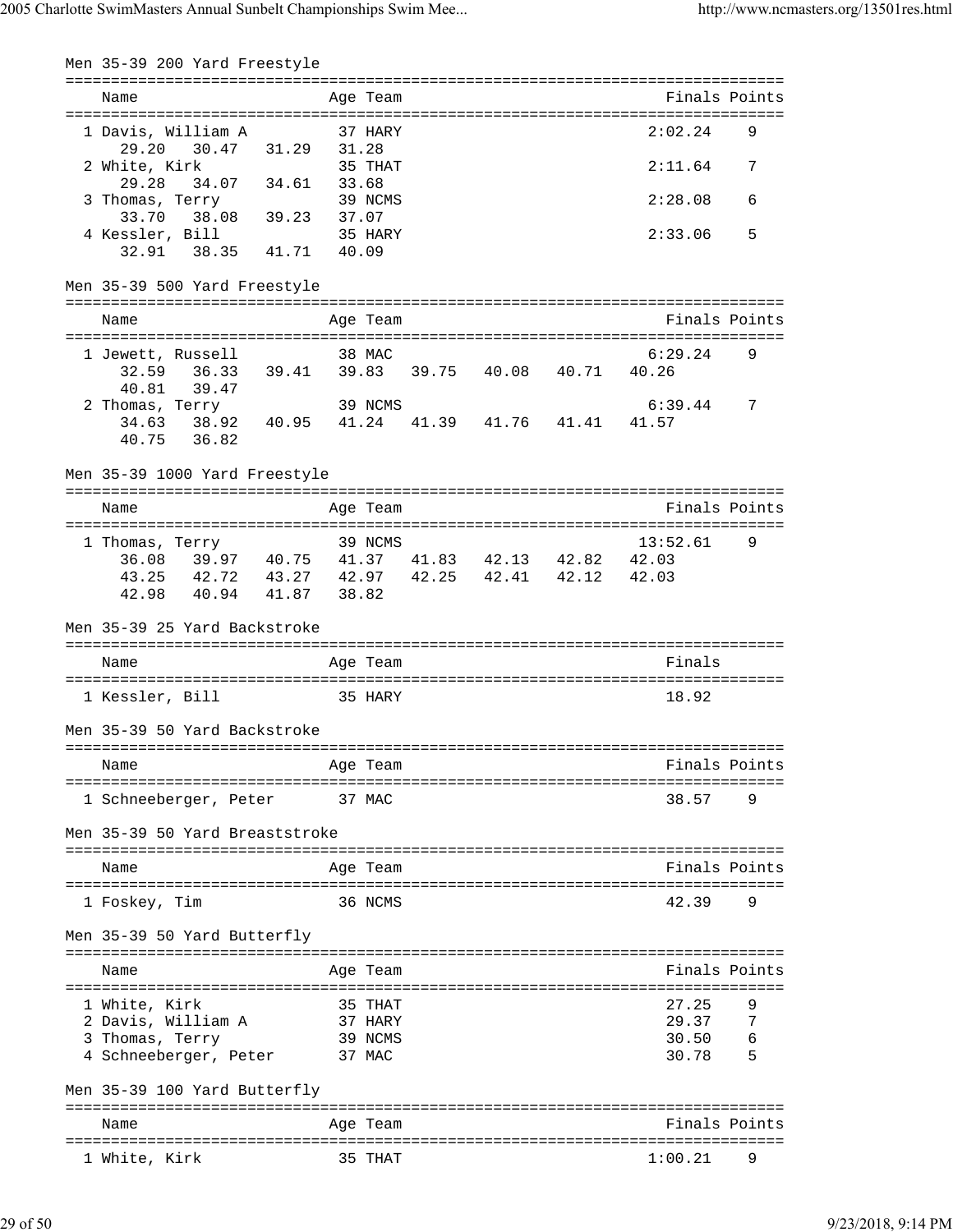28.29 31.92

| Men 35-39 200 Yard Butterfly                       |                                  |          |                |
|----------------------------------------------------|----------------------------------|----------|----------------|
| Name                                               |                                  | Age Team | Finals Points  |
| 1 White, Kirk<br>29.87                             | 35.28 37.98 38.26                | 35 THAT  | 2:21.39<br>9   |
| Men 35-39 100 Yard IM                              |                                  |          |                |
| Name                                               |                                  | Age Team | Finals Points  |
| 1 Davis, William A<br>31.95 36.85                  |                                  | 37 HARY  | 1:08.80<br>9   |
| 2 Foskey, Tim<br>40.74 46.35                       |                                  | 36 NCMS  | 1:27.09<br>- 7 |
| Men 35-39 200 Yard IM                              |                                  |          |                |
| Name                                               |                                  | Age Team | Finals Points  |
| 1 Jewett, Russell<br>33.25 44.65 51.80 36.24       |                                  | 38 MAC   | 2:45.94<br>9   |
| Men 40-44 50 Yard Freestyle                        |                                  |          |                |
| Name                                               |                                  | Age Team | Finals Points  |
| 1 Fary, Robert                                     |                                  | 40 CSM   | 26.04<br>9     |
| 2 Westerberg, Mark                                 |                                  | 44 CSM   | 26.06<br>7     |
| 3 Miesner, John T                                  |                                  | 43 CFYM  | 27.47<br>6     |
| 4 Scuras, Sean                                     | 43 CAT                           |          | 30.14<br>5     |
| 5 Gentry, Fran                                     |                                  | 43 BUMS  | 31.44<br>4     |
| Men 40-44 100 Yard Freestyle                       |                                  |          |                |
| Name                                               |                                  | Age Team | Finals Points  |
| 1 Hollett, Peter                                   |                                  | 44 NCMS  | 53.23<br>9     |
| 27.40<br>25.83<br>2 D'Englere, Paul                | 43 NCMS                          |          | 55.08<br>7     |
| 26.68 28.40<br>3 Miesner, John T<br>29.28<br>32.41 |                                  | 43 CFYM  | 1:01.69<br>6   |
| 4 Gentry, Fran<br>32.71<br>36.30                   |                                  | 43 BUMS  | 1:09.01<br>5   |
| 5 Scuras, Sean<br>34.04<br>35.83                   |                                  | 43 CAT   | 1:09.87<br>4   |
| Men 40-44 200 Yard Freestyle                       |                                  |          |                |
| Name                                               |                                  | Age Team | Finals Points  |
| 1 Hollett, Peter                                   |                                  | 44 NCMS  | 1:56.80<br>9   |
| 27.63 30.03 30.61 28.53<br>2 Fary, Robert          |                                  | 40 CSM   | 2:05.54<br>7   |
| 28.20<br>3 D'Englere, Paul                         | 31.57 32.84 32.93                | 43 NCMS  | 2:05.55<br>6   |
| 30.19<br>32.32<br>4 Scuras, Sean                   | 32.46<br>30.58                   | 43 CAT   | 2:35.58<br>5   |
| 34.24<br>5 Gentry, Fran<br>40.66<br>34.24          | 39.13 41.70 40.51<br>43.01 44.63 | 43 BUMS  | 2:42.54<br>4   |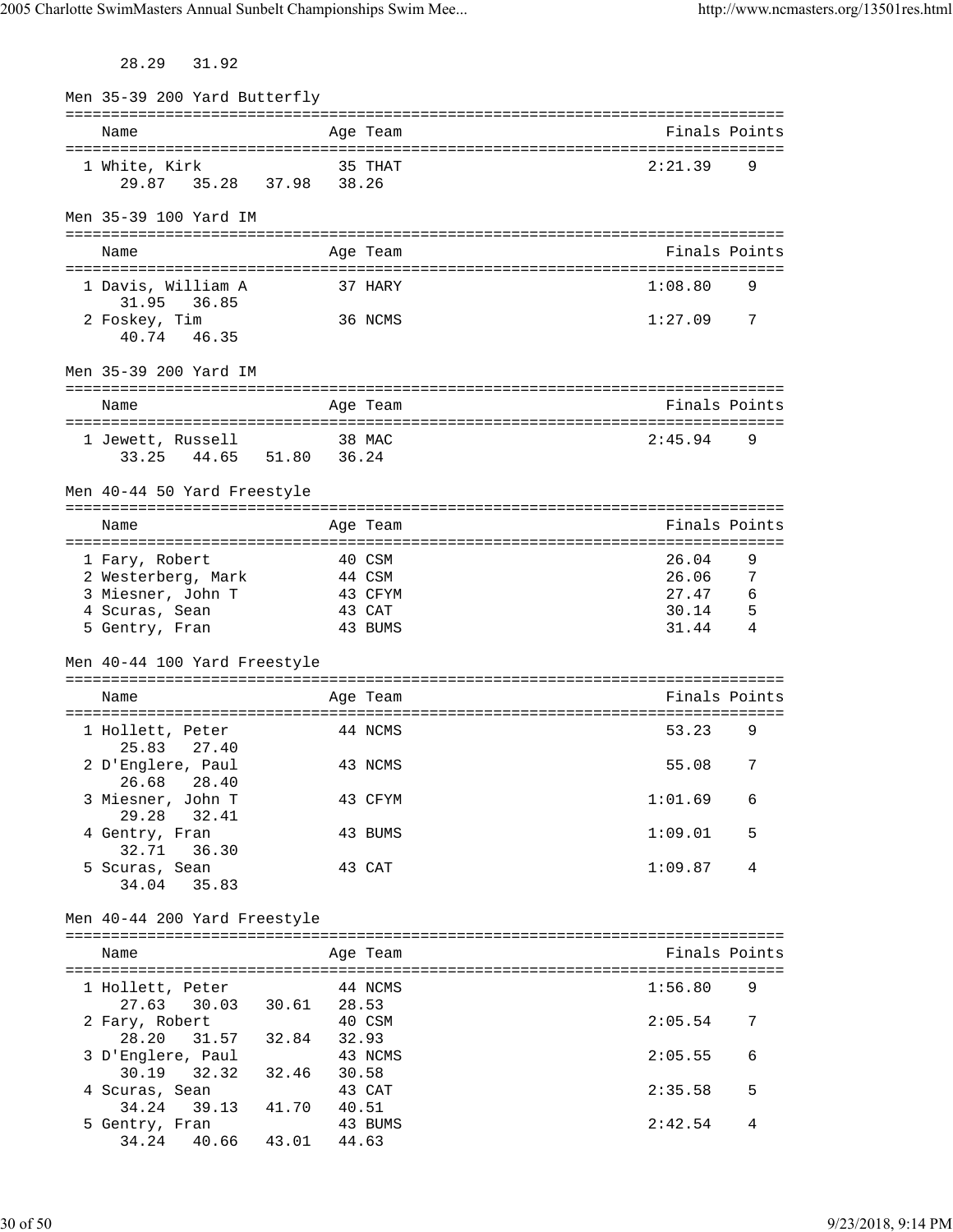| Men 40-44 500 Yard Freestyle                                                           |        |        |          |       |                                        |       |                   |                |
|----------------------------------------------------------------------------------------|--------|--------|----------|-------|----------------------------------------|-------|-------------------|----------------|
| Name                                                                                   |        |        | Age Team |       |                                        |       | Finals Points     |                |
|                                                                                        |        |        |          |       |                                        |       |                   |                |
| 1 D'Englere, Paul                                                                      |        |        | 43 NCMS  |       |                                        |       | 5:30.01           | 9              |
| 33.19 33.24 33.49 33.76 33.90<br>31.17                                                 |        |        |          |       |                                        | 33.60 | 33.20             |                |
| 33.00<br>31.46<br>2 Miesner, John T                                                    |        |        | 43 CFYM  |       |                                        |       | 6:24.52           | 7              |
| 36.43 38.01 39.29 39.62 40.29 40.07<br>32.92                                           |        |        |          |       |                                        |       | 39.86             |                |
| 38.08<br>39.95                                                                         |        |        |          |       |                                        |       |                   |                |
| Men 40-44 1000 Yard Freestyle                                                          |        |        |          |       |                                        |       |                   |                |
|                                                                                        |        |        |          |       |                                        |       |                   |                |
| Name                                                                                   |        |        | Age Team |       |                                        |       | Finals Points     |                |
| 1 Hollett, Peter                                                                       |        |        | 44 NCMS  |       |                                        |       | 11:29.72          | 9              |
| 31.93  35.13  35.29  35.35  35.21  35.47  35.04  34.85                                 |        |        |          |       |                                        |       |                   |                |
| 34.84 34.43 34.33 34.40 34.13 33.98<br>35.06                                           |        |        |          |       |                                        |       | 33.92             |                |
| 34.24<br>34.60 34.81                                                                   |        | 32.71  |          |       |                                        |       |                   |                |
| 2 D'Englere, Paul                                                                      |        |        | 43 NCMS  |       |                                        |       | 11:30.00          | 7              |
| 32.97 34.87 35.27 35.29 34.91 35.40 34.84                                              |        |        |          |       |                                        |       | 34.98             |                |
| 34.99  35.12  35.23  34.75  34.68  34.75  34.73                                        |        |        |          |       |                                        |       | 35.07             |                |
| 34.21 33.83<br>34.47                                                                   |        | 29.64  |          |       |                                        |       |                   |                |
| 3 Devoid, Benjamin<br>36.92                                                            | 37.24  |        | 44 MAC   |       |                                        |       | 12:43.17<br>42.98 | 6              |
| 33.88<br>38.80<br>37.99                                                                | 37.62  | 38.06  |          | 38.49 | 37.70 38.23 37.34 37.63<br>39.14 39.63 |       | 39.43             |                |
| 38.52<br>38.88 37.92                                                                   |        | 36.77  |          |       |                                        |       |                   |                |
| 4 Miesner, John T                                                                      |        |        | 43 CFYM  |       |                                        |       | 13:27.43          | 5              |
| 36.39 37.88 38.88 39.99 39.92 40.65<br>34.01                                           |        |        |          |       |                                        |       | 41.92             |                |
| 41.85  42.03  40.64  41.60  41.68  41.69  42.79                                        |        |        |          |       |                                        |       | 42.00             |                |
| 41.94<br>40.62                                                                         | 41.97  | 38.98  |          |       |                                        |       |                   |                |
| Men 40-44 1650 Yard Freestyle                                                          |        |        |          |       |                                        |       |                   |                |
|                                                                                        |        |        |          |       |                                        |       |                   |                |
| Name                                                                                   |        |        | Age Team |       |                                        |       | Finals Points     |                |
|                                                                                        |        |        |          |       |                                        |       |                   |                |
| 1 Fary, Robert                                                                         |        |        | 40 CSM   |       |                                        |       | 19:14.80          | 9              |
| 33.41 34.85 35.25 35.32 35.36 35.27 34.99<br>35.14 35.26 35.09 34.94 34.86 34.84 35.00 |        |        |          |       |                                        |       | 35.07<br>35.12    |                |
| 35.34 35.03<br>35.04                                                                   |        |        |          |       | 35.09 34.99 34.95 35.20                |       | 35.35             |                |
| 35.32 35.03 34.95 34.92 35.03 35.28 34.92                                              |        |        |          |       |                                        |       | 34.74             |                |
| 33.85                                                                                  |        |        |          |       |                                        |       |                   |                |
| Men 40-44 50 Yard Backstroke                                                           |        |        |          |       |                                        |       |                   |                |
|                                                                                        |        |        |          |       |                                        |       |                   |                |
| Name                                                                                   |        |        | Age Team |       |                                        |       | Finals Points     |                |
| 1 Westerberg, Mark                                                                     | 44 CSM |        |          |       |                                        |       | 32.02             |                |
| 2 Scuras, Sean                                                                         |        | 43 CAT |          |       |                                        |       | 39.72             | $\overline{7}$ |
| Men 40-44 100 Yard Backstroke                                                          |        |        |          |       |                                        |       |                   |                |
| Name                                                                                   |        |        | Age Team |       |                                        |       | Finals Points     |                |
|                                                                                        |        |        |          |       |                                        |       |                   |                |
| 1 D'Englere, Paul<br>34.27 32.82                                                       |        |        | 43 NCMS  |       |                                        |       | 1:07.09           | 9              |
| 2 McLauchlan, Mark                                                                     |        |        | 41 MAC   |       |                                        |       | 1:07.97           | 7              |
| 33.81<br>34.16<br>3 Scuras, Sean                                                       |        |        | 43 CAT   |       |                                        |       | 1:28.45           | 6              |
| 44.32 44.13                                                                            |        |        |          |       |                                        |       |                   |                |
| -- Gentry, Fran<br>42.16<br>45.52                                                      |        |        | 43 BUMS  |       |                                        |       | DQ                |                |
| Men 40-44 50 Yard Breaststroke                                                         |        |        |          |       |                                        |       |                   |                |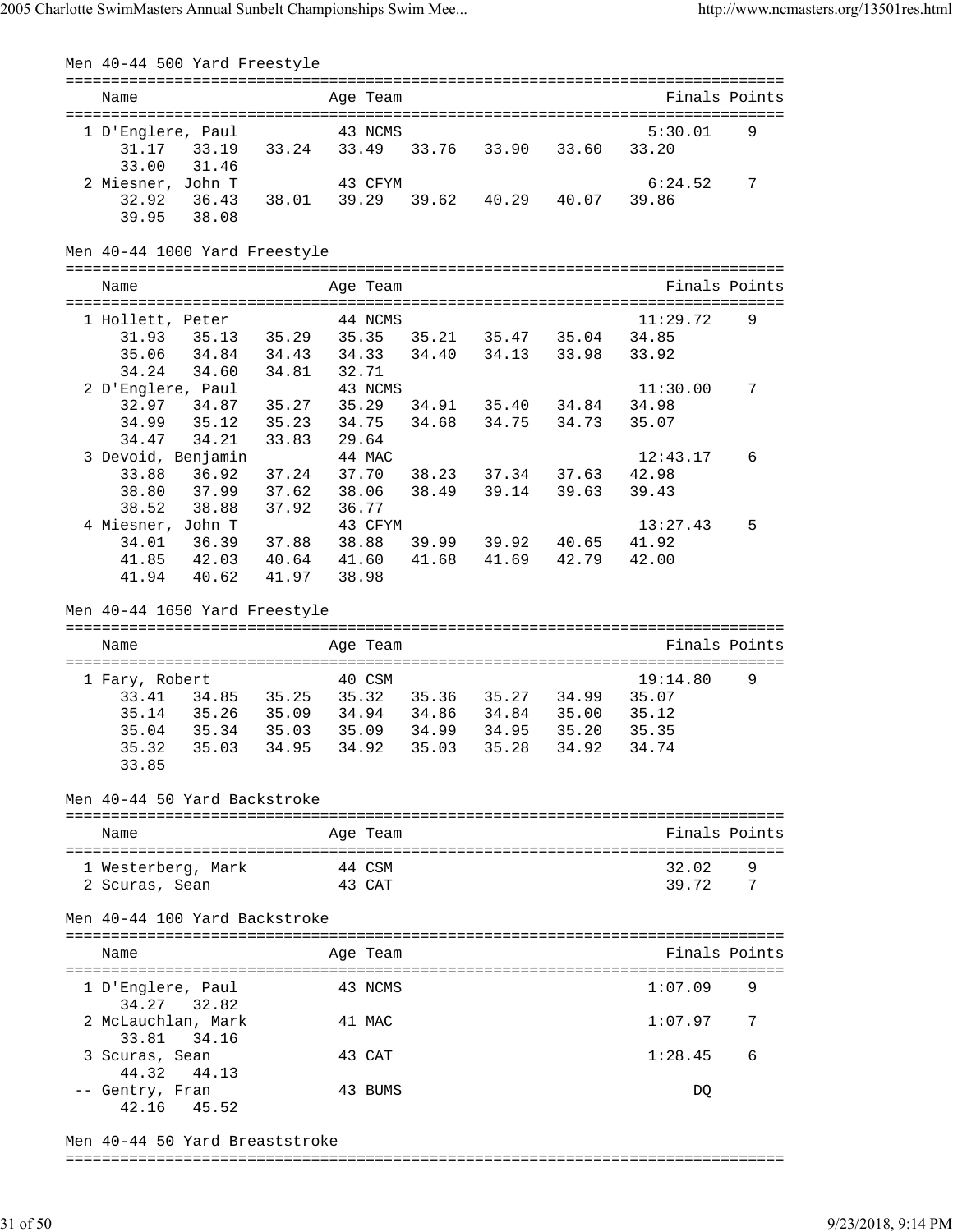| Name                                                                     | Age Team                               |                | Finals Points                      |
|--------------------------------------------------------------------------|----------------------------------------|----------------|------------------------------------|
| 1 Blank, Jon<br>2 D'Englere, Paul<br>3 Miesner, John T<br>4 Scuras, Sean | 44 RAM<br>43 NCMS<br>43 CFYM<br>43 CAT | 28.82<br>40.81 | 9<br>33.07<br>7<br>37.37<br>6<br>5 |
| Men 40-44 100 Yard Breaststroke                                          |                                        |                |                                    |
| Name                                                                     | Age Team                               |                | Finals Points                      |
| 1 Blank, Jon                                                             | 44 RAM                                 | 1:03.53        | 9                                  |
| 30.36 33.17<br>2 D'Englere, Paul                                         | 43 NCMS                                | 1:13.35        | 7                                  |
| 3 Miesner, John T<br>40.62 44.63                                         | 43 CFYM                                | 1:25.25        | 6                                  |
| 4 Scuras, Sean<br>42.19 49.20                                            | 43 CAT                                 | 1:31.39        | 5                                  |
| Men 40-44 200 Yard Breaststroke                                          |                                        |                |                                    |
| Name                                                                     | Age Team                               |                | Finals Points                      |
| 1 Blank, Jon<br>30.38 34.60 36.39 37.19                                  | 44 RAM                                 | 2:18.56        | 9                                  |
| Men 40-44 50 Yard Butterfly                                              |                                        |                |                                    |
| Name                                                                     | Age Team                               |                | Finals Points                      |
| 1 Blank, Jon                                                             | 44 RAM                                 | 25.28          | 9                                  |
| 2 Westerberg, Mark                                                       | 44 CSM                                 |                | 26.96<br>7                         |
| 3 D'Englere, Paul<br>4 Miesner, John T                                   | 43 NCMS<br>43 CFYM                     | 30.52          | 27.78<br>6<br>5                    |
| Men 40-44 100 Yard Butterfly                                             |                                        |                |                                    |
| Name                                                                     | Age Team                               |                | Finals Points                      |
| 1 Blank, Jon                                                             | 44 RAM                                 | 56.02          | 9                                  |
| 26.38 29.64<br>2 Hollett, Peter                                          | 44 NCMS                                |                | 58.25<br>7                         |
| 31.07<br>27.18                                                           |                                        |                |                                    |
| 3 McLauchlan, Mark<br>29.14<br>33.46                                     | 41 MAC                                 | 1:02.60        | 6                                  |
| Men 40-44 100 Yard IM                                                    |                                        |                |                                    |
| Name                                                                     | Age Team                               |                | Finals Points                      |
| 1 Blank, Jon<br>28.55<br>30.92                                           | 44 RAM                                 | 59.47          | 9                                  |
| 2 D'Englere, Paul<br>34.39<br>30.42                                      | 43 NCMS                                | 1:04.81        | 7                                  |
| 3 McLauchlan, Mark<br>30.34<br>35.42                                     | 41 MAC                                 | 1:05.76        | 6                                  |
| 4 Westerberg, Mark<br>30.18 35.63                                        | 44 CSM                                 | 1:05.81        | 5                                  |
| 5 Miesner, John T<br>32.24 38.61                                         | 43 CFYM                                | 1:10.85        | 4                                  |
| Men 40-44 200 Yard IM                                                    |                                        |                |                                    |
| Name                                                                     | Age Team                               |                | Finals Points                      |
|                                                                          |                                        |                |                                    |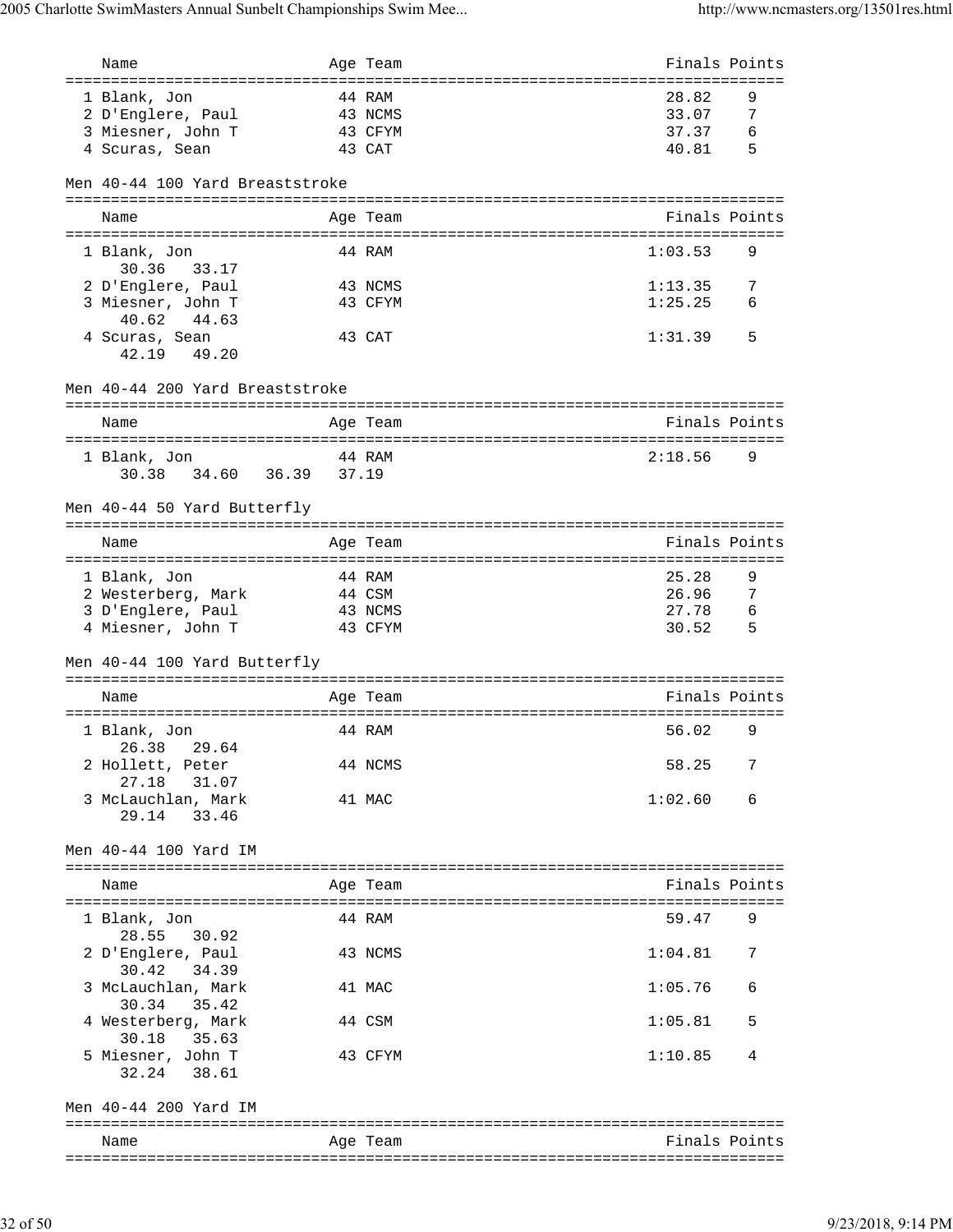| 1 Hollett, Peter<br>27.58<br>35.77 40.30        | 31.21   | 44 NCMS  |  | 2:14.86 | 9             |
|-------------------------------------------------|---------|----------|--|---------|---------------|
| 2 D'Englere, Paul<br>30.06 37.21 42.31 31.70    |         | 43 NCMS  |  | 2:21.28 | 7             |
| 3 Miesner, John T<br>31.69 44.37 48.83          | 37.80   | 43 CFYM  |  | 2:42.69 | 6             |
| Men 40-44 400 Yard IM                           |         |          |  |         |               |
| Name                                            |         | Age Team |  |         | Finals Points |
| 1 Miesner, John T                               | 43 CFYM |          |  | 5:51.94 | 9             |
| 35.02 39.61 47.37 48.64 50.57 51.33 41.67 37.73 |         |          |  |         |               |
| Men 45-49 25 Yard Freestyle                     |         |          |  |         |               |
| Name                                            |         | Age Team |  | Finals  |               |
| 1 Brandt, Phil                                  |         | 45 MAC   |  | 14.07   |               |
| Men 45-49 50 Yard Freestyle                     |         |          |  |         |               |
| Name                                            |         | Age Team |  |         | Finals Points |
| 1 Klein, Jonathan                               |         | 47 THAT  |  | 24.03   | 9             |
| 2 Shanklin, Mark                                |         | 45 CSM   |  | 25.15   | 7             |
| 3 Siegel, Craig                                 |         | 46 TRYM  |  | 25.73   | 6             |
| 4 Johnson, Ken                                  |         | 47 CSM   |  | 26.24   | - 5           |
| 5 Lee, Doug                                     |         | 48 CSM   |  | 26.96   | 4             |
| 6 DeLuca, Robert                                |         | 46 MAC   |  | 29.15   | 3             |
| 7 McKee, Bob                                    |         | 48 MAC   |  | 32.14   | 2             |
| Men 45-49 100 Yard Freestyle                    |         |          |  |         |               |
|                                                 |         |          |  |         |               |
| Name                                            |         | Age Team |  |         | Finals Points |
| 1 Klein, Jonathan                               |         | 47 THAT  |  | 53.26   | 9             |
| 26.00<br>27.26<br>2 Dimsdale, Todd              |         | 47 THAT  |  | 53.72   | 7             |
| 25.71<br>28.01<br>3 Phillps, John               |         | 46 CSM   |  | 54.98   | 6             |
| 27.07 27.91<br>4 Johnson, Ken                   |         | 47 CSM   |  | 58.36   | 5             |
| 28.12<br>30.24<br>5 Lee, Doug                   |         | 48 CSM   |  | 59.43   | 4             |
| 28.60<br>30.83<br>6 Huey, Brian                 |         | 45 MAC   |  | 59.94   | 3             |
| 29.66<br>30.28<br>7 DeLuca, Robert              |         | 46 MAC   |  | 1:08.28 | 2             |
| 32.04 36.24<br>8 Nunley, Michael<br>34.22 35.65 |         | 46 CFYM  |  | 1:09.87 | 1             |
| Men 45-49 200 Yard Freestyle                    |         |          |  |         |               |
| Name                                            |         | Age Team |  |         | Finals Points |
| 1 Klein, Jonathan                               | 47 THAT |          |  | 1:57.58 | 9             |
| 30.51 30.18 29.27<br>27.62                      |         |          |  |         |               |
| 2 Huey, Brian                                   |         | 45 MAC   |  | 2:10.34 | 7             |
| 32.37 32.94 32.86 32.17<br>3 Siegel, Craig      |         | 46 TRYM  |  | 2:10.60 | 6             |
| 31.18 33.09 33.53 32.80                         |         |          |  |         |               |
| 4 Nunley, Michael<br>35.08 38.41 39.65 38.70    |         | 46 CFYM  |  | 2:31.84 | 5             |

33 of 50 9/23/2018, 9:14 PM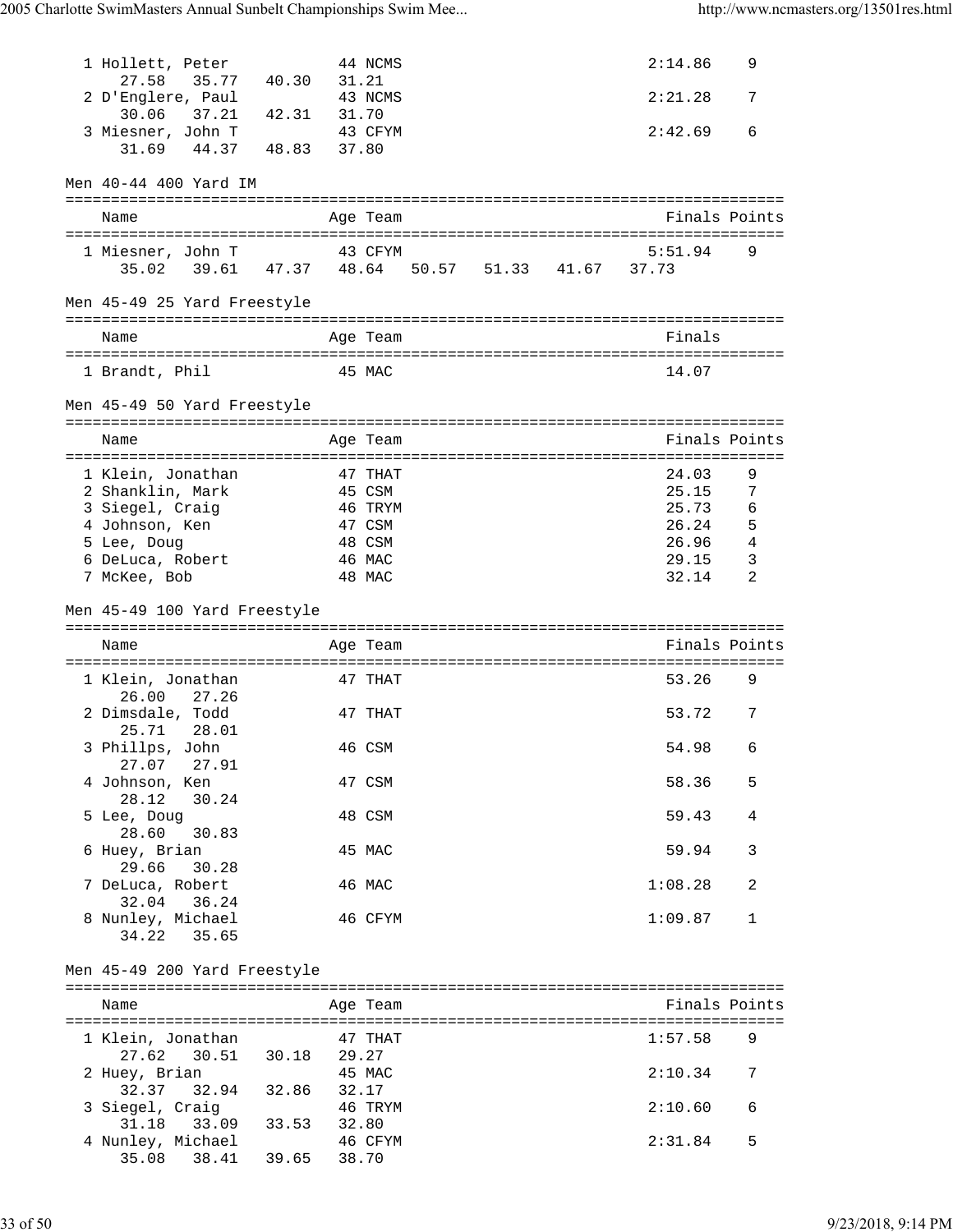| Men 45-49 500 Yard Freestyle  |                                                                                        |                  |                         |                     |             |                  |               |
|-------------------------------|----------------------------------------------------------------------------------------|------------------|-------------------------|---------------------|-------------|------------------|---------------|
| Name                          |                                                                                        | Age Team         |                         |                     |             | Finals Points    |               |
|                               |                                                                                        |                  |                         |                     |             |                  |               |
| 1 Huey, Brian                 |                                                                                        | 45 MAC           |                         |                     |             | 5:54.20          | 9             |
| 34.21                         | 35.75<br>36.01                                                                         |                  | 36.34 35.99 36.29 36.08 |                     |             | 35.49            |               |
| 33.20<br>34.84                |                                                                                        |                  |                         |                     |             |                  |               |
| 2 Siegel, Craig               |                                                                                        | 46 TRYM          |                         |                     |             | 5:55.81          | 7             |
|                               | 33.17 35.49 36.26                                                                      |                  | 36.37 36.21 36.21 36.20 |                     |             | 35.76            |               |
| 35.79 34.35                   |                                                                                        |                  |                         |                     |             |                  |               |
| 3 Nunley, Michael<br>37.10    |                                                                                        | 46 CFYM<br>41.60 | 41.49  41.98  42.16     |                     |             | 6:46.26<br>41.56 | 6             |
| 39.32<br>40.75<br>39.44       | 40.86                                                                                  |                  |                         |                     |             |                  |               |
| 4 Lucas, Jeff                 |                                                                                        | 47 CFYM          |                         |                     |             | 7:09.14          | 5             |
| 36.81                         | 41.02 41.82                                                                            | 43.27            | 44.91 45.39 44.39       |                     |             | 43.61            |               |
| 45.02 42.90                   |                                                                                        |                  |                         |                     |             |                  |               |
|                               |                                                                                        |                  |                         |                     |             |                  |               |
| Men 45-49 1000 Yard Freestyle |                                                                                        |                  |                         |                     |             |                  |               |
| Name                          |                                                                                        | Age Team         |                         |                     |             | Finals Points    |               |
| 1 Nunley, Michael             |                                                                                        | 46 CFYM          |                         |                     |             | 14:06.14         | 9             |
|                               | 37.57 42.06 42.67 43.22                                                                |                  | 42.66 42.80 43.21       |                     |             | 42.87            |               |
| 42.70                         | 42.65 42.93                                                                            |                  | 42.80 42.76 43.52 42.25 |                     |             | 43.16            |               |
| 41.74                         | 41.82 41.62                                                                            | 41.13            |                         |                     |             |                  |               |
| 2 Lucas, Jeff                 |                                                                                        | 47 CFYM          |                         |                     |             | 14:45.67         | 7             |
|                               | 38.86 42.39 43.92 45.32 45.08 46.35 46.18                                              |                  |                         |                     |             | 45.35            |               |
|                               | 45.35 44.14 43.82 43.77 43.75 43.54 43.87                                              |                  |                         |                     |             | 43.74            |               |
|                               | 46.13 44.74 45.62                                                                      | 43.75            |                         |                     |             |                  |               |
| Men 45-49 1650 Yard Freestyle |                                                                                        |                  |                         |                     |             |                  |               |
|                               |                                                                                        | Age Team         |                         |                     |             |                  | Finals Points |
| Name                          |                                                                                        |                  |                         |                     |             |                  |               |
|                               |                                                                                        |                  |                         |                     |             |                  |               |
| 1 Huey, Brian                 |                                                                                        | 45 MAC           |                         |                     |             | 20:32.13         | 9             |
|                               |                                                                                        |                  |                         |                     |             | 37.69            |               |
|                               | 34.51 37.00 37.95 38.29 38.18 38.05 37.63<br>37.90 38.25 38.11 37.20 37.45 37.58 37.40 |                  |                         |                     |             | 37.66            |               |
| 38.27                         | 37.88 37.66 37.36 37.24 37.90 37.63<br>37.18 37.56                                     |                  |                         |                     |             | 37.36            |               |
| 37.72<br>33.97                |                                                                                        | 37.39            | 36.81                   |                     | 36.83 37.04 | 35.48            |               |
|                               |                                                                                        | 46 CFYM          |                         |                     |             | 23:10.76         | 7             |
| 2 Nunley, Michael<br>38.72    | 41.29<br>41.70                                                                         | 42.31            | 42.49                   |                     | 42.54 42.74 | 42.78            |               |
| 43.18                         | 42.67 42.59 42.83                                                                      |                  |                         | 42.29  42.42  42.68 |             | 42.46            |               |
| 42.56                         | 42.70  42.79  42.24  42.68  42.48  42.68                                               |                  |                         |                     |             | 42.61            |               |
| 42.14                         | 42.50 42.16                                                                            | 41.99            |                         | 41.73  41.65  41.06 |             | 41.36            |               |
| 39.74                         |                                                                                        |                  |                         |                     |             |                  |               |
| Men 45-49 25 Yard Backstroke  |                                                                                        |                  |                         |                     |             |                  |               |
| Name                          |                                                                                        | Age Team         |                         |                     |             | Finals           |               |
|                               |                                                                                        |                  |                         |                     |             |                  |               |
| 1 Brandt, Phil                |                                                                                        | 45 MAC           |                         |                     |             | 19.55            |               |
| Men 45-49 50 Yard Backstroke  |                                                                                        |                  |                         |                     |             |                  |               |
| Name                          |                                                                                        | Age Team         |                         |                     |             | Finals Points    |               |
|                               |                                                                                        |                  |                         |                     |             |                  |               |
| 1 Klein, Jonathan             |                                                                                        | 47 THAT          |                         |                     |             | 28.32            | 9             |
| 2 DeLuca, Robert              |                                                                                        | 46 MAC           |                         |                     |             | 33.38            | 7             |
| 3 Lee, Doug                   |                                                                                        | 48 CSM           |                         |                     |             | 33.57            | 6             |
| 4 Nunley, Michael             |                                                                                        | 46 CFYM          |                         |                     |             | 39.00            | 5             |

Men 45-49 100 Yard Backstroke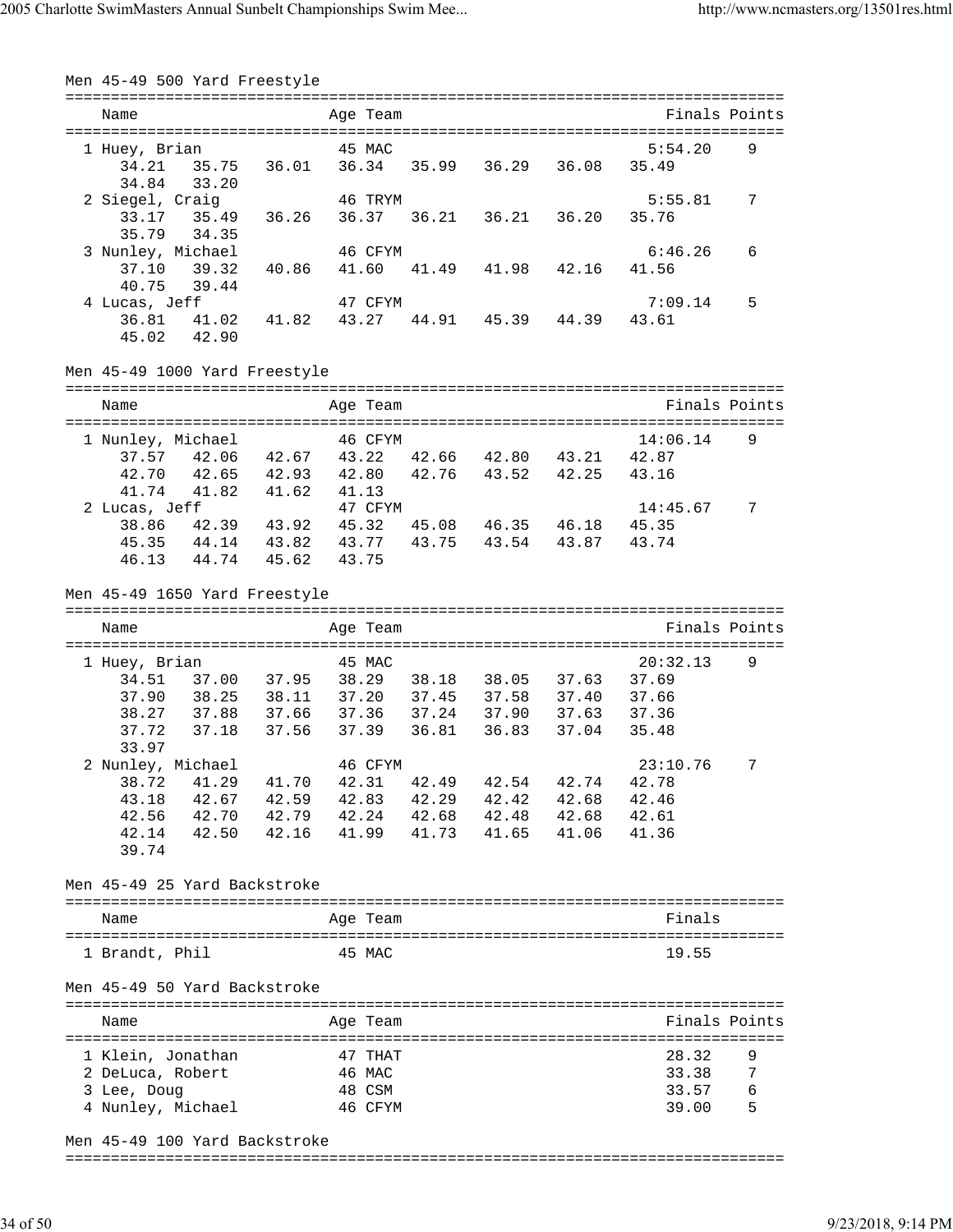| Name                                            |                   | Age Team         | Finals Points  |        |
|-------------------------------------------------|-------------------|------------------|----------------|--------|
| 1 Klein, Jonathan<br>29.09<br>30.26             |                   | 47 THAT          | 59.35          | 9      |
| 2 Phillps, John<br>32.58<br>33.66               |                   | 46 CSM           | 1:06.24        | 7      |
| 3 Johnson, Ken<br>34.69<br>36.73                |                   | 47 CSM           | 1:11.42        | 6      |
| 4 DeLuca, Robert<br>35.86<br>38.21              |                   | 46 MAC           | 1:14.07        | 5      |
| 5 Nunley, Michael<br>41.96<br>42.63             |                   | 46 CFYM          | 1:24.59        | 4      |
| 6 McKee, Bob<br>45.09<br>46.83                  |                   | 48 MAC           | 1:31.92        | 3      |
| Men 45-49 200 Yard Backstroke                   |                   |                  |                |        |
| Name                                            |                   | Age Team         | Finals Points  |        |
| 1 Klein, Jonathan<br>31.53 33.79 33.72 32.31    |                   | 47 THAT          | 2:11.35        | 9      |
| 2 DeLuca, Robert<br>37.13 41.77 46.98 48.54     |                   | 46 MAC           | 2:54.42        | 7      |
| 3 Nunley, Michael<br>43.28  44.60  44.01  45.03 |                   | 46 CFYM          | 2:56.92        | 6      |
| Men 45-49 25 Yard Breaststroke                  |                   |                  |                |        |
| Name                                            |                   | Age Team         | Finals         |        |
| 1 Brandt, Phil                                  |                   | 45 MAC           | 21.86          |        |
| Men 45-49 50 Yard Breaststroke                  |                   |                  |                |        |
| Name                                            |                   | Age Team         | Finals Points  |        |
| 1 Dimsdale, Todd                                |                   | 47 THAT          | 29.37          | 9      |
| 2 McCart, John                                  |                   | 45 UNA           | 31.05          | 7      |
| 3 Lucas, Jeff                                   |                   | 47 CFYM          | 32.11<br>33.29 | 6<br>5 |
| 4 Lee, Doug<br>5 Hearn, John                    |                   | 48 CSM<br>46 UNA | 35.10 4        |        |
| 6 McKee, Bob                                    |                   | 48 MAC           | 42.12 3        |        |
| Men 45-49 100 Yard Breaststroke                 |                   |                  |                |        |
| Name                                            |                   | Age Team         | Finals Points  |        |
|                                                 |                   |                  |                |        |
| 1 Dimsdale, Todd<br>30.46<br>34.64              |                   | 47 THAT          | 1:05.10        | 9      |
| 2 McCart, John<br>31.91<br>36.56                |                   | 45 UNA           | 1:08.47        | 7      |
| 3 Lee, Doug                                     |                   | 48 CSM           | 1:12.78        | 6      |
| 4 Lucas, Jeff<br>35.01 39.23                    |                   | 47 CFYM          | 1:14.24        | 5      |
| Men 45-49 200 Yard Breaststroke                 |                   |                  |                |        |
| Name                                            |                   | Age Team         | Finals Points  |        |
|                                                 |                   |                  |                |        |
| 1 Dimsdale, Todd                                |                   | 47 THAT          | 2:25.95        | 9      |
| 32.79<br>2 McCart, John                         | 37.27 37.96 37.93 | 45 UNA           | 2:38.69        | 7      |
| 39.71 43.99<br>32.69                            | 42.30             |                  |                |        |
| 3 Lucas, Jeff                                   |                   | 47 CFYM          | 2:45.53        | 6      |
| 36.47 41.41 43.88                               | 43.77             |                  |                |        |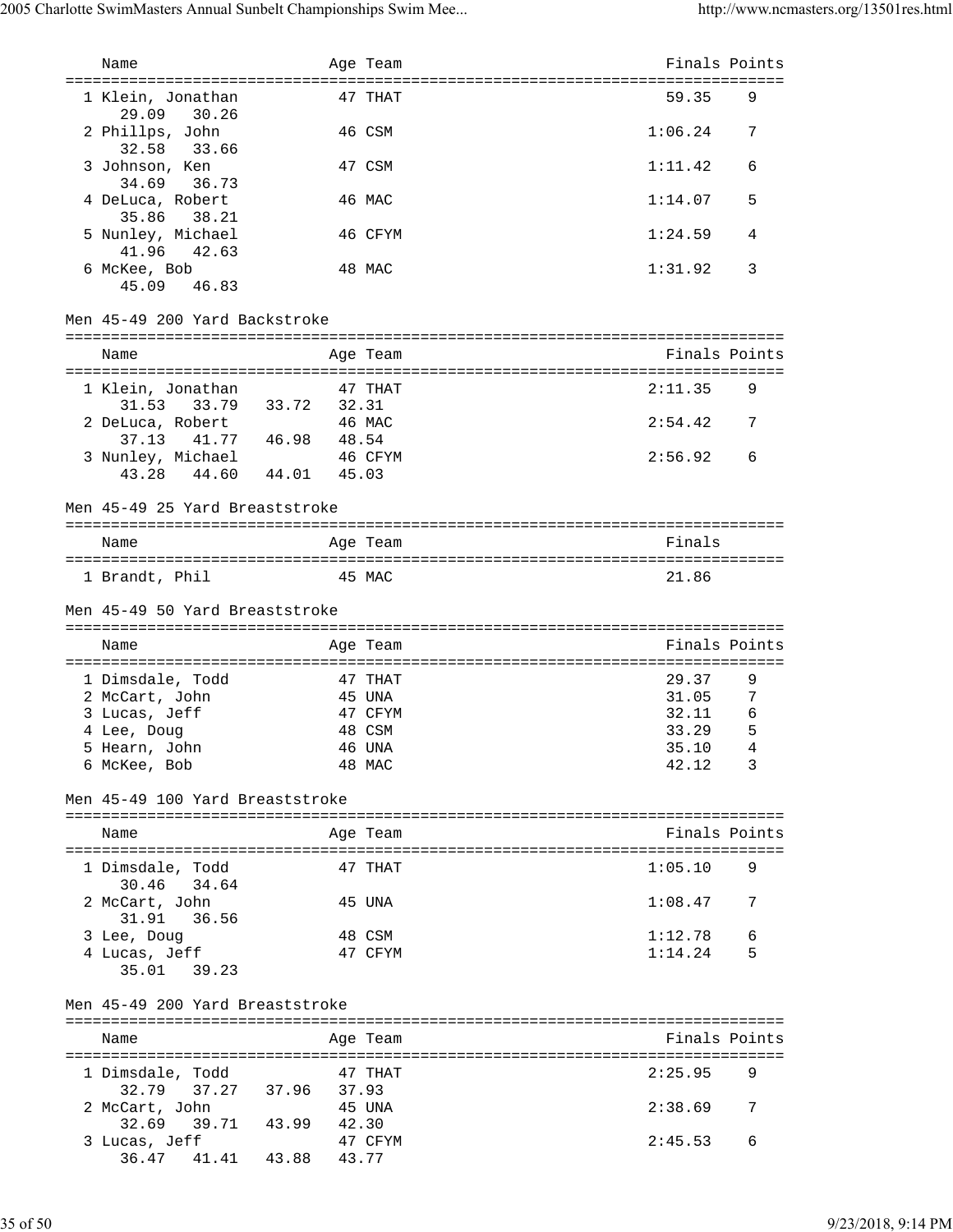| Men 45-49 25 Yard Butterfly        |       |                  |                                              |             |
|------------------------------------|-------|------------------|----------------------------------------------|-------------|
| Name                               |       | Age Team         | ----------------------------------<br>Finals |             |
| 1 Hearn, John<br>2 Brandt, Phil    |       | 46 UNA<br>45 MAC | 14.21<br>16.87                               |             |
| Men 45-49 50 Yard Butterfly        |       |                  |                                              |             |
| Name                               |       | Age Team         | Finals Points                                |             |
| 1 Klein, Jonathan                  |       | 47 THAT          | 25.41                                        | 9           |
| 2 Phillps, John<br>3 McCart, John  |       | 46 CSM<br>45 UNA | 26.85<br>27.48                               | 7<br>6      |
| 4 Lee, Doug                        |       | 48 CSM           | 28.81                                        | 5           |
| 5 Johnson, Ken                     |       | 47 CSM           | 29.81                                        | 4           |
| 6 Lucas, Jeff                      |       | 47 CFYM          | 32.47                                        | 3           |
| 7 Nunley, Michael                  |       | 46 CFYM          | 38.62                                        | 2           |
| 8 Brandt, Phil                     |       | 45 MAC           | 38.73                                        | 1           |
| Men 45-49 100 Yard Butterfly       |       |                  |                                              |             |
| Name                               |       | Age Team         | Finals Points                                |             |
| 1 Klein, Jonathan                  |       | 47 THAT          | 58.16                                        | 9           |
| 30.67<br>27.49<br>2 Phillps, John  |       | 46 CSM           | 59.11                                        | 7           |
| 27.57<br>31.54<br>3 Lee, Doug      |       | 48 CSM           | 1:05.76                                      | 6           |
| 30.64 35.12                        |       |                  |                                              |             |
| Men 45-49 200 Yard Butterfly       |       |                  |                                              |             |
| Name                               |       | Age Team         | Finals Points                                |             |
| 1 Lucas, Jeff                      |       | 47 CFYM          | 3:12.85                                      | 9           |
| 38.15 47.50 52.20                  | 55.00 |                  |                                              |             |
| Men 45-49 100 Yard IM              |       |                  |                                              |             |
| Name                               |       | Age Team         | Finals Points                                |             |
| 1 Dimsdale, Todd<br>29.15<br>31.75 |       | 47 THAT          | 1:00.90                                      | 9           |
| 2 McCart, John<br>29.04<br>33.52   |       | 45 UNA           | 1:02.56                                      | 7           |
| 3 Phillps, John<br>29.01<br>34.36  |       | 46 CSM           | 1:03.37                                      | 6           |
| 4 Lee, Doug<br>31.64<br>35.65      |       | 48 CSM           | 1:07.29                                      | 5           |
| 5 Shanklin, Mark<br>31.60<br>35.82 |       | 45 CSM           | 1:07.42                                      | 4           |
| 6 Johnson, Ken<br>31.13<br>37.77   |       | 47 CSM           | 1:08.90                                      | 3           |
| 7 Lucas, Jeff<br>34.27<br>34.92    |       | 47 CFYM          | 1:09.19                                      | 2           |
| 8 Hearn, John<br>36.30<br>42.10    |       | 46 UNA           | 1:18.40                                      | $\mathbf 1$ |
| 9 Nunley, Michael<br>40.71 43.27   |       | 46 CFYM          | 1:23.98                                      |             |
| 10 Brandt, Phil<br>40.17<br>45.05  |       | 45 MAC           | 1:25.22                                      |             |
| 11 McKee, Bob<br>42.70<br>44.56    |       | 48 MAC           | 1:27.26                                      |             |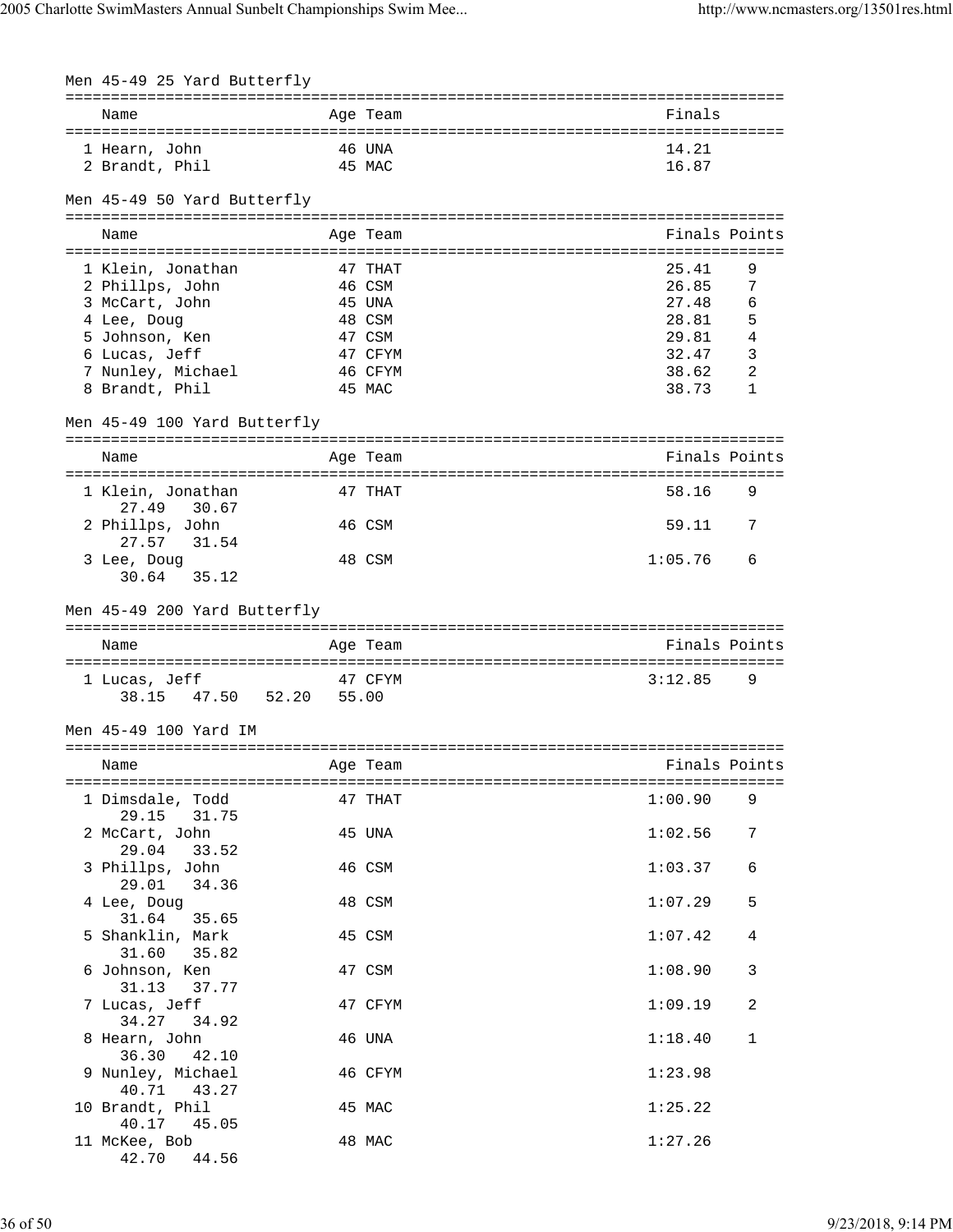| Men 45-49 200 Yard IM                                                                                                           |                |       |                                                                         |                   |                     |       |                                                             |                                                           |
|---------------------------------------------------------------------------------------------------------------------------------|----------------|-------|-------------------------------------------------------------------------|-------------------|---------------------|-------|-------------------------------------------------------------|-----------------------------------------------------------|
| Name<br>.=====================================                                                                                  |                |       | Age Team                                                                | ----------------- |                     |       | ================================<br>Finals Points           |                                                           |
| 1 Dimsdale, Todd<br>29.03 36.35                                                                                                 | 37.95          |       | 47 THAT<br>31.25                                                        |                   |                     |       | 2:14.58                                                     | 9                                                         |
| 2 Phillps, John<br>28.23<br>36.00                                                                                               | 40.89          |       | 46 CSM<br>33.08                                                         |                   |                     |       | 2:18.20                                                     | 7                                                         |
| 3 Johnson, Ken<br>33.37<br>40.82                                                                                                | 43.81          |       | 47 CSM<br>35.74                                                         |                   |                     |       | 2:33.74                                                     | 6                                                         |
| 4 Huey, Brian<br>32.53<br>41.68   46.61                                                                                         |                |       | 45 MAC<br>33.40                                                         |                   |                     |       | 2:34.22                                                     | 5                                                         |
| 5 Lucas, Jeff<br>45.60 44.73<br>34.75                                                                                           |                |       | 47 CFYM<br>37.49                                                        |                   |                     |       | 2:42.57                                                     | 4                                                         |
| Men 45-49 400 Yard IM                                                                                                           |                |       |                                                                         |                   |                     |       |                                                             |                                                           |
| Name                                                                                                                            |                |       | Age Team                                                                |                   |                     |       | Finals Points                                               |                                                           |
| 1 Huey, Brian<br>35.69 38.09 42.96                                                                                              |                |       | 45 MAC<br>41.07                                                         |                   | 47.92  46.57  34.17 |       | 5:18.62<br>32.15                                            | 9                                                         |
| 2 Lucas, Jeff<br>46.54 51.62<br>36.82                                                                                           |                | 49.81 | 47 CFYM                                                                 |                   | 46.00  46.52  40.08 |       | 5:56.10<br>38.71                                            | 7                                                         |
| Men 50-54 50 Yard Freestyle                                                                                                     |                |       |                                                                         |                   |                     |       |                                                             |                                                           |
| Name                                                                                                                            |                |       | Age Team<br>============                                                |                   |                     |       | Finals Points                                               |                                                           |
| 1 Gilchrist, Don<br>2 Schmitz, Bob<br>3 Gosha, Joe<br>4 Boder, Bob<br>5 Stone, Jeff<br>6 Rensink, Rick<br>7 Coddington, Henry V |                |       | 50 NCMS<br>52 THAT<br>51 NCMS<br>53 CFYM<br>53 TGM<br>52 MAC<br>53 NCMS |                   |                     |       | 24.46<br>25.60<br>27.28<br>29.46<br>29.78<br>29.93<br>33.40 | 9<br>$\overline{7}$<br>6<br>5<br>4<br>3<br>$\overline{2}$ |
| Men 50-54 100 Yard Freestyle                                                                                                    |                |       |                                                                         |                   |                     |       |                                                             |                                                           |
| Name                                                                                                                            | ============== |       | Age Team                                                                |                   |                     |       | Finals Points                                               |                                                           |
| 1 Schmitz, Bob<br>28.72<br>26.63                                                                                                |                |       | 52 THAT                                                                 |                   |                     |       | 55.35                                                       | 9                                                         |
| 2 Hinton, Jim<br>29.00<br>31.22                                                                                                 |                |       | 50 AMS                                                                  |                   |                     |       | 1:00.22                                                     | 7                                                         |
| 3 Boder, Bob<br>30.50<br>33.31                                                                                                  |                |       | 53 CFYM                                                                 |                   |                     |       | 1:03.81                                                     | 6                                                         |
| Men 50-54 200 Yard Freestyle                                                                                                    |                |       |                                                                         |                   |                     |       |                                                             |                                                           |
| Name                                                                                                                            |                |       | Age Team                                                                |                   |                     |       | Finals Points                                               |                                                           |
| 1 Ferroqqiaro, Fred<br>28.75 31.33                                                                                              | 31.43          |       | 51 CSM<br>30.14                                                         |                   |                     |       | 2:01.65                                                     | 9                                                         |
| 2 Coxhead, George<br>32.84<br>30.09                                                                                             | 32.60          |       | 52 CSM<br>32.17                                                         |                   |                     |       | 2:07.70                                                     | 7                                                         |
| Men 50-54 500 Yard Freestyle                                                                                                    |                |       |                                                                         |                   |                     |       |                                                             |                                                           |
| Name                                                                                                                            |                |       | Age Team                                                                |                   |                     |       | Finals Points                                               |                                                           |
| 1 Ferroggiaro, Fred<br>30.49<br>33.12<br>32.68<br>31.30                                                                         | 33.37          |       | 51 CSM                                                                  | 33.84 33.84       | 33.65               | 33.30 | 5:28.53<br>32.94                                            | 9                                                         |
| 2 Hinton, Jim                                                                                                                   |                |       | 50 AMS                                                                  |                   |                     |       | 5:53.57                                                     | 7                                                         |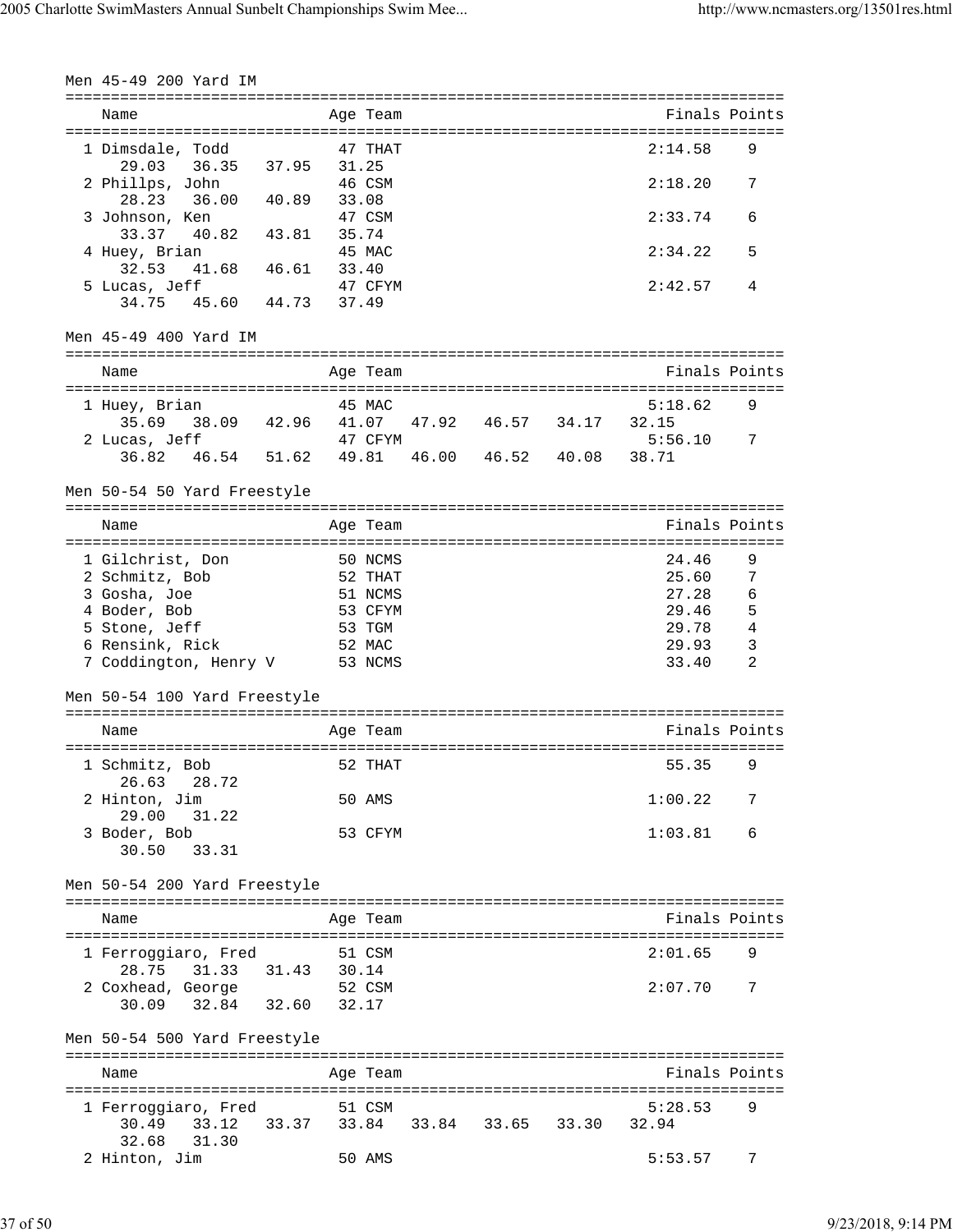| 30.46<br>34.10                            | 35.35                                                   | 36.11            | 36.41       |                         | 36.51 36.43 | 36.49            |   |
|-------------------------------------------|---------------------------------------------------------|------------------|-------------|-------------------------|-------------|------------------|---|
| 36.39<br>35.32                            |                                                         |                  |             |                         |             |                  |   |
| 3 Gosha, Joe<br>40.31<br>37.10            | 41.70                                                   | 51 NCMS<br>41.80 | 42.18       | 42.43                   | 42.71       | 6:51.58<br>42.46 | 6 |
| 41.89<br>39.00                            |                                                         |                  |             |                         |             |                  |   |
| 4 Boder, Bob                              |                                                         | 53 CFYM          |             |                         |             | 7:02.44          | 5 |
| 36.96<br>40.53                            | 42.66                                                   | 44.19            | 44.05       |                         | 43.49 43.87 | 43.17            |   |
| 43.19<br>40.33                            |                                                         |                  |             |                         |             |                  |   |
|                                           |                                                         |                  |             |                         |             |                  |   |
| Men 50-54 1000 Yard Freestyle             |                                                         |                  |             |                         |             |                  |   |
| Name                                      |                                                         | Age Team         |             |                         |             | Finals Points    |   |
|                                           |                                                         |                  |             |                         |             |                  |   |
| 1 Ferroggiaro, Fred                       |                                                         | 51 CSM           |             |                         |             | 11:19.12         | 9 |
| 32.38 35.01 35.42                         |                                                         |                  |             | 35.16 35.21 35.04 34.45 |             | 34.36            |   |
| 34.37 34.38 34.01 33.68 33.52 33.59 33.38 |                                                         |                  |             |                         |             | 33.10            |   |
| 32.98                                     | 33.05 33.11 32.92                                       |                  |             |                         |             |                  |   |
| Men 50-54 1650 Yard Freestyle             |                                                         |                  |             |                         |             |                  |   |
| Name                                      |                                                         | Age Team         |             |                         |             | Finals Points    |   |
|                                           |                                                         |                  |             |                         |             |                  |   |
| 1 Ferroggiaro, Fred                       |                                                         | 51 CSM           |             |                         |             | 19:07.80         | 9 |
| 33.03                                     | 35.70 35.38 35.60 35.13 35.41 35.40                     |                  |             |                         |             | 35.08            |   |
| 34.82<br>34.82                            | 34.84  34.71  34.61  34.96  35.09  35.01                |                  |             |                         |             | 34.79<br>34.60   |   |
| 34.77                                     | 34.81  34.63  34.60  34.79  34.60  34.47<br>34.61 34.60 |                  |             | 34.33 34.75 34.62       | 34.88       | 34.37            |   |
| 33.99                                     |                                                         |                  |             |                         |             |                  |   |
| 2 Hinton, Jim                             |                                                         | 50 AMS           |             |                         |             | 20:04.88         | 7 |
| 31.64                                     | 35.04 35.57                                             | 36.55            | 36.92       | 36.25                   | 36.39       | 36.50            |   |
| 36.60 36.73 36.74                         |                                                         |                  |             | 36.88 36.42 37.09 36.95 |             | 36.97            |   |
| 37.18<br>36.70                            | 36.92                                                   |                  |             | 37.11 37.16 37.09       | 37.11       | 37.16            |   |
| 36.82<br>37.05                            | 36.85                                                   | 37.02            | 36.77       | 36.75                   | 36.93       | 36.24            |   |
| 34.78                                     |                                                         |                  |             |                         |             |                  |   |
| 3 Boder, Bob                              |                                                         | 53 CFYM          |             |                         |             | 23:50.48         | 6 |
| 37.18                                     | 41.76 43.09                                             | 42.88            |             | 42.49 43.26             | 43.08       | 43.47            |   |
| 43.85                                     | 43.18 43.77                                             |                  | 43.40 44.38 | 44.42                   | 44.48       | 44.63            |   |
| 44.01<br>43.87                            | 44.75                                                   | 44.06            | 43.53       | 43.73                   | 44.22       | 44.04            |   |
| 44.73<br>44.46                            | 43.42                                                   | 44.12            | 44.51       | 43.36                   | 43.15       | 42.88            |   |
| 38.32                                     |                                                         |                  |             |                         |             |                  |   |
| Men 50-54 50 Yard Backstroke              |                                                         |                  |             |                         |             |                  |   |
| Name                                      |                                                         |                  |             |                         |             | Finals Points    |   |
|                                           |                                                         | Age Team         |             |                         |             |                  |   |
| 1 Ferroggiaro, Fred                       |                                                         | 51 CSM           |             |                         |             | 28.90            | 9 |
| 2 Boder, Bob                              |                                                         | 53 CFYM          |             |                         |             | 42.46            | 7 |
| 3 Coddington, Henry V                     |                                                         | 53 NCMS          |             |                         |             | 44.56            |   |
| Men 50-54 100 Yard Backstroke             |                                                         |                  |             |                         |             |                  |   |
|                                           |                                                         |                  |             |                         |             |                  |   |
| Name                                      |                                                         | Age Team         |             |                         |             | Finals Points    |   |
| 1 Ferroqqiaro, Fred                       |                                                         | 51 CSM           |             |                         |             | 1:01.05          | 9 |
| 29.90<br>31.15                            |                                                         |                  |             |                         |             |                  |   |
| 2 Hinton, Jim                             |                                                         | 50 AMS           |             |                         |             | 1:12.83          | 7 |
| 35.65<br>37.18                            |                                                         |                  |             |                         |             |                  |   |
| 3 Boder, Bob                              |                                                         | 53 CFYM          |             |                         |             | 1:33.22          | 6 |
| 43.50<br>49.72                            |                                                         |                  |             |                         |             |                  |   |
| Men 50-54 200 Yard Backstroke             |                                                         |                  |             |                         |             |                  |   |
| Name                                      |                                                         | Age Team         |             |                         |             | Finals Points    |   |
|                                           |                                                         |                  |             |                         |             |                  |   |
| 1 Ferroggiaro, Fred                       |                                                         | 51 CSM           |             |                         |             | 2:11.57          | 9 |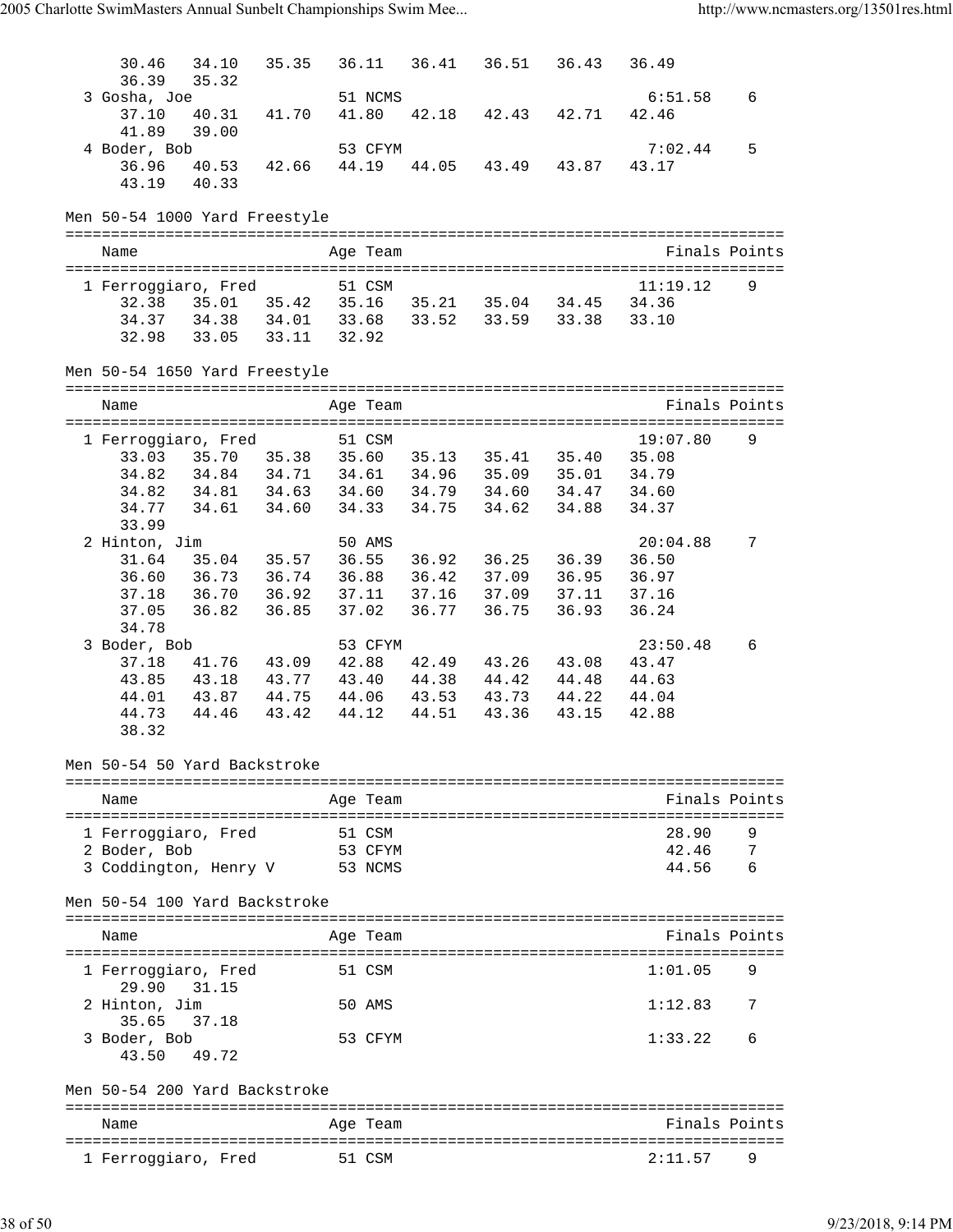32.18 33.73 33.70 31.96

| Men 50-54 50 Yard Breaststroke  |             |          |                              |   |
|---------------------------------|-------------|----------|------------------------------|---|
|                                 |             |          |                              |   |
| Name                            |             | Age Team | Finals Points                |   |
|                                 |             |          |                              |   |
| 1 Gilchrist, Don                |             | 50 NCMS  | 31.59                        | 9 |
| 2 Schmitz, Bob                  |             | 52 THAT  | 31.77                        | 7 |
| 3 Stone, Jeff                   |             | 53 TGM   | 32.42                        | 6 |
| 4 Coxhead, George               |             | 52 CSM   | 33.41                        | 5 |
| 5 Hinton, Jim                   |             | 50 AMS   | 34.57                        | 4 |
| 6 Gosha, Joe                    |             | 51 NCMS  | 36.15                        | 3 |
| 7 Boder, Bob                    |             | 53 CFYM  | 37.62                        | 2 |
| 8 Rensink, Rick                 |             | 52 MAC   | 39.88                        | 1 |
| Men 50-54 100 Yard Breaststroke |             |          |                              |   |
| Name                            |             | Age Team | Finals Points                |   |
| -------------------             | =========== |          |                              |   |
| 1 Schmitz, Bob                  |             | 52 THAT  | 1:10.28                      | 9 |
| 32.88 37.40                     |             |          |                              |   |
| 2 Hinton, Jim                   |             | 50 AMS   | 1:15.23                      | 7 |
| 3 Boder, Bob                    |             | 53 CFYM  | 1:25.48                      | 6 |
| 40.23 45.25                     |             |          |                              |   |
|                                 |             |          |                              |   |
| Men 50-54 200 Yard Breaststroke |             |          |                              |   |
|                                 |             |          |                              |   |
| Name                            |             | Age Team | Finals Points                |   |
|                                 |             |          | :=========================== |   |
| 1 Gilchrist, Don                |             | 50 NCMS  | 2:28.83                      | 9 |
| 33.82<br>37.52                  | 38.55 38.94 |          |                              |   |
| 2 Schmitz, Bob                  |             | 52 THAT  | 2:37.20                      | 7 |
| 41.25<br>34.53 39.40            | 42.02       |          |                              |   |
| 3 Hinton, Jim                   |             | 50 AMS   | 2:47.97                      | 6 |
| 42.77 44.30<br>37.50            | 43.40       |          |                              |   |
|                                 |             |          |                              |   |
| Men 50-54 50 Yard Butterfly     |             |          |                              |   |
| Name                            |             | Age Team | Finals Points                |   |
|                                 |             |          |                              |   |
| 1 Schmitz, Bob                  |             | 52 THAT  | 30.83                        | 9 |
| 2 Coddington, Henry V           |             | 53 NCMS  | 39.39                        | 7 |
|                                 |             |          |                              |   |
| Men 50-54 100 Yard Butterfly    |             |          |                              |   |
|                                 |             |          |                              |   |
| Name                            |             | Age Team | Finals Points                |   |
|                                 |             |          |                              |   |
| 1 Gilchrist, Don                |             | 50 NCMS  | 1:02.12                      | 9 |
| 29.41<br>32.71                  |             |          |                              |   |
| 2 Coxhead, George               |             | 52 CSM   | 1:05.01                      | 7 |
| 34.51<br>30.50                  |             |          |                              |   |
|                                 |             |          |                              |   |
| Men 50-54 100 Yard IM           |             |          |                              |   |
|                                 |             |          |                              |   |
| Name                            |             | Age Team | Finals Points                |   |
|                                 |             |          |                              |   |
| 1 Ferroggiaro, Fred             |             | 51 CSM   | 1:05.13                      | 9 |
| 29.25<br>35.88                  |             |          |                              |   |
| 2 Coxhead, George               |             | 52 CSM   | 1:06.20                      | 7 |
| 31.79<br>34.41                  |             |          |                              |   |
| 3 Schmitz, Bob                  |             | 52 THAT  | 1:06.65                      | 6 |
| 31.28<br>35.37                  |             |          |                              |   |
| 4 Gosha, Joe                    |             | 51 NCMS  | 1:14.08                      | 5 |
| 36.88<br>37.20                  |             |          |                              |   |
|                                 |             |          |                              | 4 |
| 5 Stone, Jeff                   |             | 53 TGM   | 1:17.86                      |   |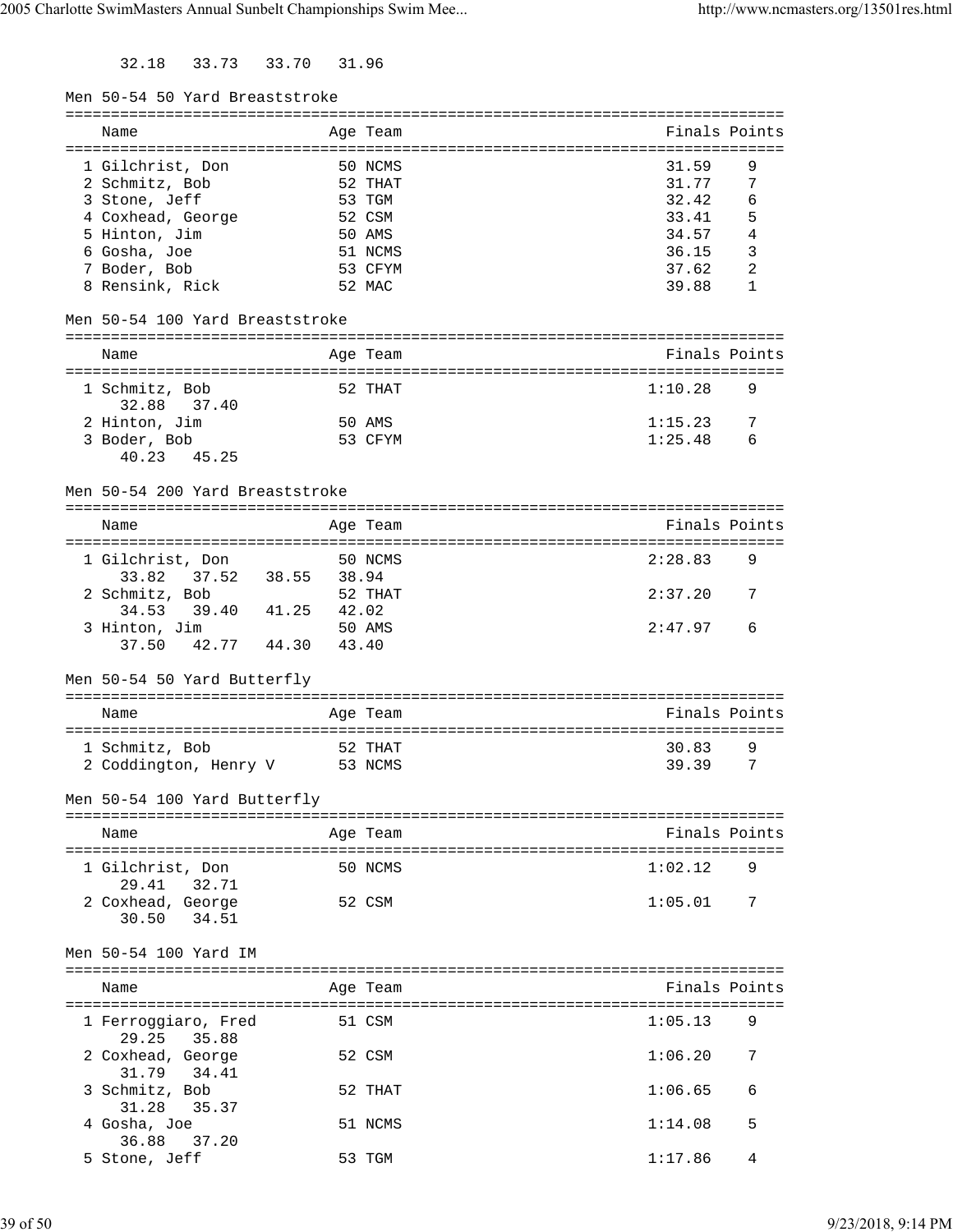| 38.19 39.67                                                                   |        |        |          |                               |                |                 |
|-------------------------------------------------------------------------------|--------|--------|----------|-------------------------------|----------------|-----------------|
| 6 Rensink, Rick<br>35.88<br>43.74                                             |        |        | 52 MAC   |                               | 1:19.62        | 3               |
| 7 Boder, Bob<br>41.97<br>40.91                                                |        |        | 53 CFYM  |                               | 1:22.88        | 2               |
| 8 Coddington, Henry V<br>42.90 48.42                                          |        |        | 53 NCMS  |                               | 1:31.32        | 1               |
| Men 50-54 200 Yard IM                                                         |        |        |          |                               |                |                 |
| Name                                                                          |        |        | Age Team |                               | Finals Points  |                 |
| 1 Ferroggiaro, Fred                                                           |        |        | 51 CSM   |                               | 2:23.34        | 9               |
| 30.32 35.11 44.93 32.98<br>2 Boder, Bob<br>41.43 50.14 50.27 41.68            |        |        | 53 CFYM  |                               | 3:03.52        | $\overline{7}$  |
| Men 50-54 400 Yard IM                                                         |        |        |          |                               |                |                 |
| Name                                                                          |        |        | Age Team |                               | Finals Points  |                 |
|                                                                               |        |        |          |                               |                |                 |
| 1 Ferroggiaro, Fred 51 CSM<br>32.15 38.03 37.86 37.11 46.52 46.42 34.10 32.43 |        |        |          |                               | 5:04.62        | 9               |
| Men 55-59 50 Yard Freestyle                                                   |        |        |          |                               |                |                 |
| Name                                                                          |        |        | Age Team |                               | Finals Points  |                 |
|                                                                               |        |        |          |                               |                |                 |
| 1 Glass, Ernie<br>2 Calandro, James                                           | 58 MAC | 55 CSM |          |                               | 25.91<br>27.79 | 9<br>-7         |
| 3 Fumi, Leonard                                                               |        |        | 55 MAC   |                               | 37.31          | $6\overline{6}$ |
| Men 55-59 100 Yard Freestyle                                                  |        |        |          |                               |                |                 |
| Name                                                                          |        |        | Age Team |                               | Finals Points  |                 |
|                                                                               |        |        |          |                               |                |                 |
| 1 Glass, Ernie<br>27.80 29.83                                                 |        |        | 55 CSM   |                               | 57.63          | 9               |
| 2 Mullen, Chris<br>30.45<br>29.93                                             |        |        | 56 MAC   |                               | 1:00.38        | 7               |
| 3 Calandro, James<br>33.04<br>30.75                                           |        |        | 58 MAC   |                               | $1:03.79$ 6    |                 |
| 4 Marshall, John<br>35.43 38.15                                               |        |        | 59 MAC   |                               | 1:13.58        | - 5             |
| Men 55-59 200 Yard Freestyle                                                  |        |        |          |                               |                |                 |
| Name                                                                          |        |        | Age Team |                               | Finals Points  |                 |
|                                                                               |        |        |          |                               |                |                 |
| 1 Glass, Ernie                                                                |        | 55 CSM |          |                               | 2:13.06        | 9               |
| $31.38$ $34.91$ $34.38$ $32.39$<br>2 Mullen, Chris                            |        |        | 56 MAC   |                               | 2:19.96 7      |                 |
| 33.25 36.82 35.33 34.56                                                       |        |        |          |                               |                |                 |
| Men 55-59 500 Yard Freestyle                                                  |        |        |          |                               |                |                 |
| Name                                                                          |        |        | Age Team |                               | Finals Points  |                 |
| 1 Glass, Ernie                                                                |        |        | 55 CSM   |                               | 6:13.34        | 9               |
| 33.05 36.75 38.06<br>36.85 35.42                                              |        |        |          | 38.36 39.01 38.93 39.19 37.72 |                |                 |
| 2 Mullen, Chris                                                               |        |        | 56 MAC   |                               | 6:24.26        | 7               |
| 36.09 38.85 39.34 39.05 39.03 39.13 39.65                                     |        |        |          |                               | 39.71          |                 |
| 39.40 34.01<br>3 Zeigler, John                                                |        |        | 59 GAJA  |                               | 6:52.47        | 6               |
|                                                                               |        |        |          |                               |                |                 |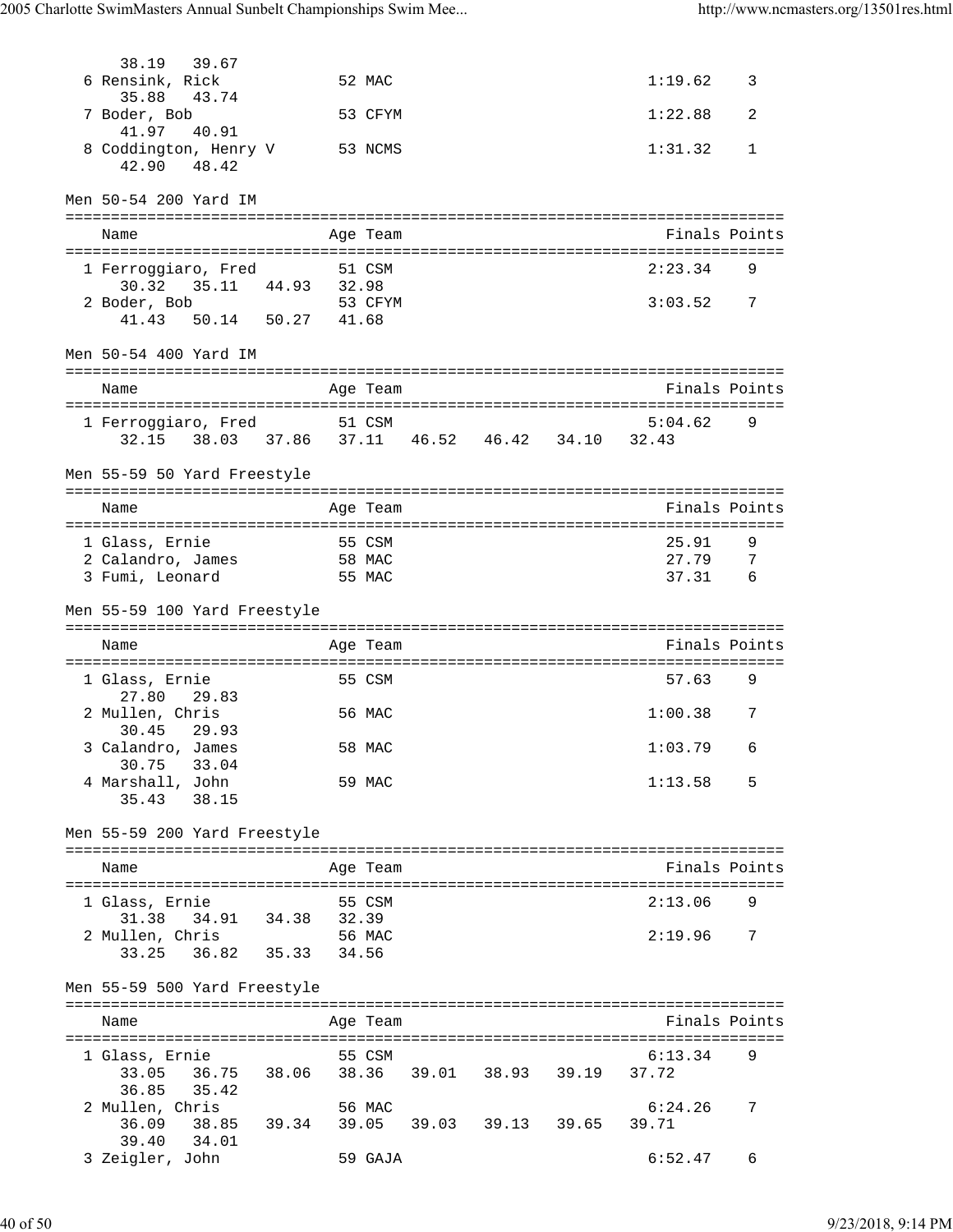| 36.85                                                             | 41.36                   | 42.62  | 42.89 |                  |                 | 42.31 42.10 42.32 | 41.58                                 |                       |
|-------------------------------------------------------------------|-------------------------|--------|-------|------------------|-----------------|-------------------|---------------------------------------|-----------------------|
| 40.85                                                             | 39.59                   |        |       |                  |                 |                   |                                       |                       |
| 4 Fumi, Leonard<br>43.45                                          | 47.81                   | 50.13  | 52.02 | 55 MAC           |                 | 52.72 52.53 52.92 | 8:30.33<br>54.11                      | 5                     |
| 53.29                                                             | 51.35                   |        |       |                  |                 |                   |                                       |                       |
| Men 55-59 50 Yard Backstroke                                      |                         |        |       |                  |                 |                   |                                       |                       |
| Name                                                              |                         |        |       | Age Team         |                 |                   | Finals Points                         |                       |
|                                                                   |                         |        |       |                  |                 |                   |                                       |                       |
| 1 Glass, Ernie                                                    |                         |        |       | 55 CSM           |                 |                   | 33.44                                 | 9                     |
| 2 Mullen, Chris                                                   |                         | 56 MAC |       |                  |                 |                   | 38.19                                 | 7                     |
| Men 55-59 100 Yard Backstroke                                     |                         |        |       |                  |                 |                   |                                       |                       |
| Name                                                              |                         |        |       | Age Team         |                 |                   | Finals Points                         |                       |
|                                                                   |                         |        |       |                  |                 |                   |                                       |                       |
| 1 Glass, Ernie<br>36.17 36.93                                     |                         |        |       | 55 CSM           |                 |                   | 1:13.10                               | 9                     |
| Men 55-59 200 Yard Backstroke                                     |                         |        |       |                  |                 |                   |                                       |                       |
| Name                                                              |                         |        |       | Age Team         |                 |                   | Finals Points                         |                       |
| 1 Zeigler, John                                                   |                         |        |       | 59 GAJA          |                 |                   | 3:01.76                               | 9                     |
|                                                                   | 43.53 45.61 46.24 46.38 |        |       |                  |                 |                   |                                       |                       |
|                                                                   |                         |        |       |                  |                 |                   |                                       |                       |
| Men 55-59 50 Yard Breaststroke                                    |                         |        |       |                  |                 |                   |                                       |                       |
| Name                                                              |                         |        |       | Age Team         |                 |                   | Finals Points                         |                       |
| 1 Zeigler, John                                                   |                         |        |       | 59 GAJA          |                 |                   | 35.61                                 | 9                     |
| 2 Mullen, Chris                                                   |                         |        |       | 56 MAC           |                 |                   | 38.92<br>44.45                        | -7<br>$6\overline{6}$ |
| 3 Fumi, Leonard                                                   |                         |        |       | 55 MAC           |                 |                   |                                       |                       |
| Men 55-59 100 Yard Breaststroke                                   |                         |        |       |                  |                 |                   |                                       |                       |
| Name                                                              |                         |        |       | Age Team         |                 |                   | Finals Points                         |                       |
| 1 Zeigler, John                                                   |                         |        |       | 59 GAJA          |                 |                   | 1:18.00                               | 9                     |
| 37.55 40.45<br>2 Fumi, Leonard                                    |                         |        |       | 55 MAC           |                 |                   | 1:35.90                               | 7                     |
| 45.77                                                             | 50.13                   |        |       |                  |                 |                   |                                       |                       |
| Men 55-59 200 Yard Breaststroke<br>------------------------------ |                         |        |       |                  | --------------- |                   |                                       |                       |
| Name                                                              |                         |        |       | Age Team         |                 |                   | Finals Points                         |                       |
|                                                                   |                         |        |       |                  |                 |                   |                                       |                       |
| 1 Zeigler, John<br>39.74                                          | 45.10                   | 46.72  | 45.39 | 59 GAJA          |                 |                   | 2:56.95                               | 9                     |
|                                                                   |                         |        |       |                  |                 |                   |                                       |                       |
| Men 55-59 50 Yard Butterfly                                       |                         |        |       |                  |                 |                   |                                       |                       |
| Name                                                              |                         |        |       | Age Team         |                 |                   | Finals Points                         |                       |
|                                                                   |                         |        |       |                  |                 |                   |                                       |                       |
| 1 Glass, Ernie<br>2 Marshall, John                                |                         |        |       | 55 CSM<br>59 MAC |                 |                   | 29.76<br>34.88                        | 9<br>7                |
| -- Calandro, James                                                |                         |        |       | 58 MAC           |                 |                   | DQ                                    |                       |
|                                                                   |                         |        |       |                  |                 |                   |                                       |                       |
| Men 55-59 100 Yard Butterfly                                      |                         |        |       |                  |                 |                   | ------------------------------------- |                       |
| Name                                                              |                         |        |       | Age Team         |                 |                   | Finals Points                         |                       |
|                                                                   |                         |        |       |                  |                 |                   |                                       |                       |
| 1 Zeigler, John<br>35.85                                          | 42.51                   |        |       | 59 GAJA          |                 |                   | 1:18.36                               | 9                     |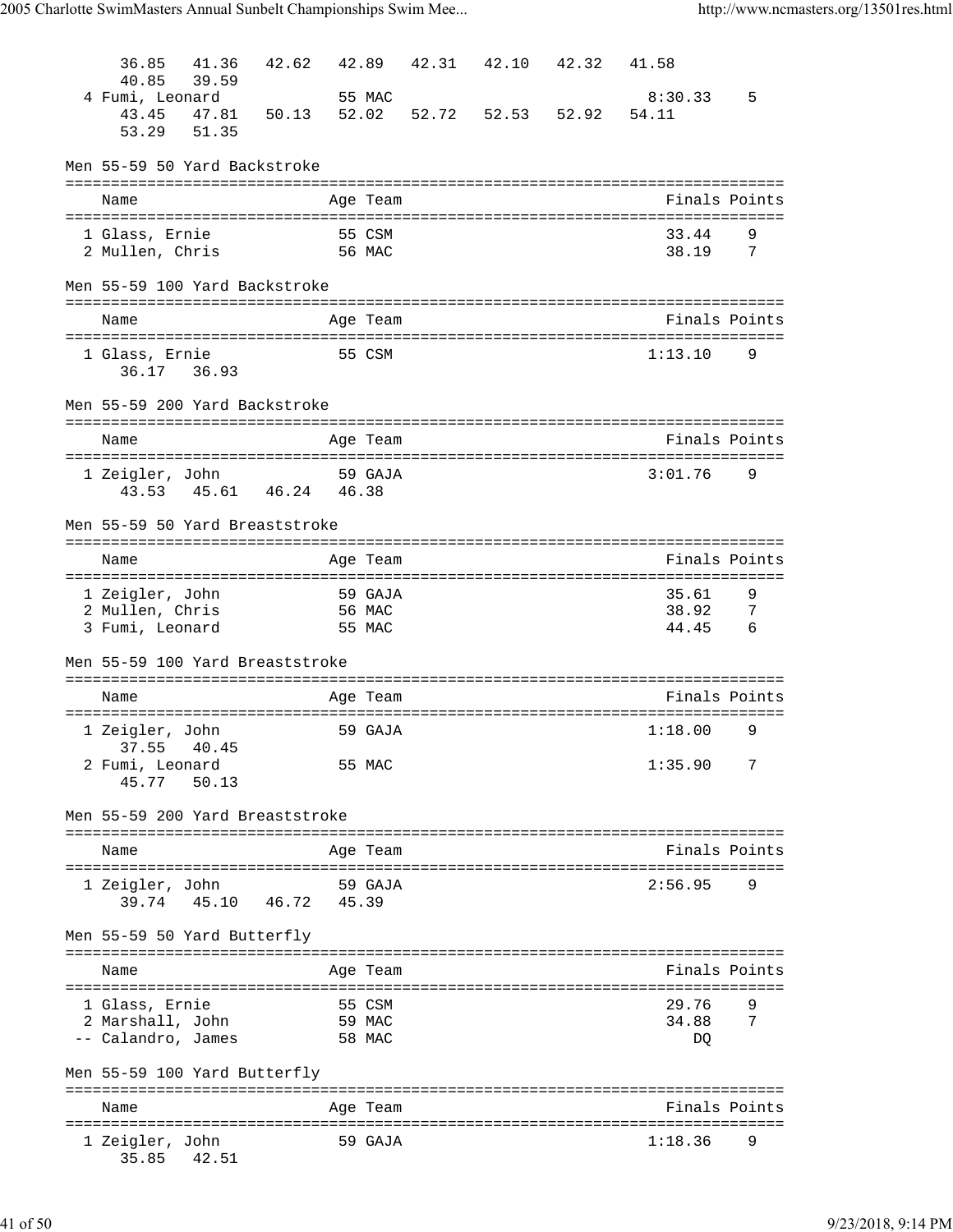| Men 55-59 200 Yard Butterfly                    |       |       |          |                   |                |     |
|-------------------------------------------------|-------|-------|----------|-------------------|----------------|-----|
|                                                 |       |       |          |                   |                |     |
| Name                                            |       |       | Age Team |                   | Finals Points  |     |
|                                                 |       |       |          |                   |                |     |
| 1 Zeigler, John<br>40.20 47.00 48.40 48.54      |       |       | 59 GAJA  |                   | 3:04.14        | 9   |
|                                                 |       |       |          |                   |                |     |
|                                                 |       |       |          |                   |                |     |
| Men 55-59 100 Yard IM                           |       |       |          |                   |                |     |
|                                                 |       |       |          |                   |                |     |
| Name                                            |       |       | Age Team |                   | Finals Points  |     |
|                                                 |       |       |          |                   |                |     |
| 1 Zeigler, John                                 |       |       | 59 GAJA  |                   | 1:16.15        | 9   |
| 37.17 38.98                                     |       |       |          |                   |                |     |
| 2 Mullen, Chris                                 |       |       | 56 MAC   |                   | 1:16.59        | 7   |
| 38.69 37.90                                     |       |       |          |                   |                |     |
|                                                 |       |       |          |                   |                |     |
| Men 55-59 200 Yard IM                           |       |       |          |                   |                |     |
|                                                 |       |       |          |                   |                |     |
| Name                                            |       |       | Age Team |                   | Finals Points  |     |
|                                                 |       |       |          |                   |                |     |
| 1 Zeigler, John                                 |       |       | 59 GAJA  |                   | 2:46.84        | 9   |
| 36.52 44.55 45.85 39.92                         |       |       |          |                   |                |     |
|                                                 |       |       |          |                   |                |     |
| Men 55-59 400 Yard IM                           |       |       |          |                   |                |     |
|                                                 |       |       |          |                   |                |     |
| Name                                            |       |       | Age Team |                   | Finals Points  |     |
|                                                 |       |       |          |                   |                |     |
| 1 Zeigler, John                                 |       |       | 59 GAJA  |                   | 5:50.53        | 9   |
| 38.47 44.86 48.20 46.23 47.22 47.25 40.92 37.38 |       |       |          |                   |                |     |
|                                                 |       |       |          |                   |                |     |
| Men 60-64 50 Yard Freestyle                     |       |       |          |                   |                |     |
|                                                 |       |       |          |                   |                |     |
| Name                                            |       |       | Age Team |                   | Finals Points  |     |
| 1 Wilson, Bob                                   |       |       | 62 CFYM  |                   |                | 9   |
|                                                 |       |       | 63 SAC   |                   | 30.25<br>34.10 |     |
| 2 Enyart, James                                 |       |       |          |                   |                | - 7 |
| 3 Davenport, John                               |       |       | 60 MAC   |                   | 37.83          | - 6 |
| Men 60-64 100 Yard Freestyle                    |       |       |          |                   |                |     |
|                                                 |       |       |          |                   |                |     |
|                                                 |       |       |          |                   | Finals Points  |     |
| Name                                            |       |       | Age Team |                   |                |     |
|                                                 |       |       | 62 CFYM  |                   | 1:09.66        | 9   |
| 1 Wilson, Bob<br>33.05<br>36.61                 |       |       |          |                   |                |     |
|                                                 |       |       | 63 SAC   |                   |                |     |
| 2 Enyart, James<br>39.29                        |       |       |          |                   | 1:15.12        | 7   |
| 35.83                                           |       |       |          |                   |                | 6   |
| 3 Davenport, John<br>41.99<br>50.17             |       |       | 60 MAC   |                   | 1:32.16        |     |
|                                                 |       |       |          |                   |                |     |
|                                                 |       |       |          |                   |                |     |
| Men 60-64 200 Yard Freestyle                    |       |       |          |                   |                |     |
| Name                                            |       |       |          |                   | Finals Points  |     |
|                                                 |       |       | Age Team |                   |                |     |
| 1 Wilson, Bob                                   |       |       | 62 CFYM  |                   | 2:46.72        | 9   |
| 43.51 43.31 40.68<br>39.22                      |       |       |          |                   |                |     |
|                                                 |       |       | 63 SAC   |                   | 2:53.91        | 7   |
| 2 Enyart, James<br>44.10<br>38.52               | 46.48 | 44.81 |          |                   |                |     |
|                                                 |       |       |          |                   |                |     |
|                                                 |       |       |          |                   |                |     |
| Men 60-64 500 Yard Freestyle                    |       |       |          |                   |                |     |
|                                                 |       |       |          |                   |                |     |
| Name                                            |       |       | Age Team |                   | Finals Points  |     |
| 1 Wilson, Bob                                   |       |       | 62 CFYM  |                   | 7:32.27        | 9   |
| 44.86 46.57 48.34<br>38.85                      |       |       |          | 46.99 46.56 45.98 | 47.40          |     |
|                                                 |       |       |          |                   |                |     |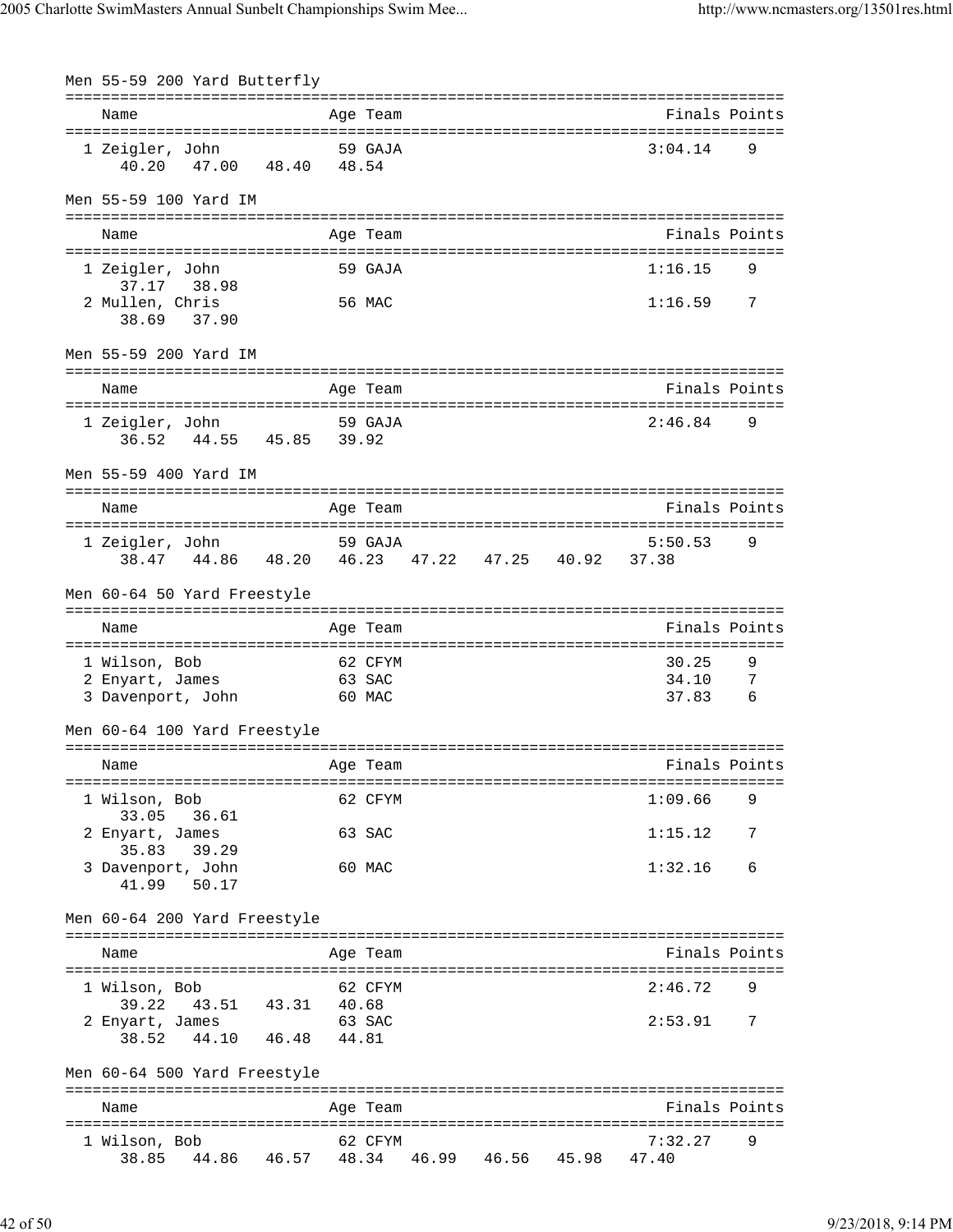46.14 40.58<br>2 Enyart, James 2 Enyart, James 63 SAC 7:54.93 7 41.26 45.56 48.51 48.81 48.50 49.14 48.91 48.84 48.58 46.82 3 Davenport, John 60 MAC 9:45.95 6 46.04 55.55 1:00.29 1:00.51 1:00.41 1:02.12 1:01.90 1:01.70 1:02.56 54.87 Men 60-64 1000 Yard Freestyle =============================================================================== Name **Age Team** Age Team Finals Points =============================================================================== 1 Wilson, Bob 62 CFYM 15:59.47 9 43.89 48.53 49.69 49.21 48.25 50.23 47.44 1:35.79 47.38 49.20 49.27 48.65 49.61 48.65 47.45 48.50 48.46 46.96 42.31 2 Davenport, John 60 MAC 20:28.82 7 48.12 56.03 1:01.87 1:01.28 1:01.40 1:01.37 1:02.70 1:01.05 1:02.19 1:01.97 1:02.61 1:01.47 1:01.66 1:03.24 1:02.03 2:04.68 1:02.38 1:04.28 1:08.49 Men 60-64 50 Yard Backstroke =============================================================================== Name Age Team Finals Points =============================================================================== 1 Wilson, Bob 62 CFYM 1991 43.24 9<br>2 Davenport, John 60 MAC 47.54 7 2 Davenport, John 60 MAC 47.54 7<br>3 Envart, James 63 SAC 48.00 6 3 Enyart, James 63 SAC Men 60-64 100 Yard Backstroke =============================================================================== Name Age Team Finals Points =============================================================================== 1 Enyart, James 63 SAC 1:43.57 9 50.36 53.21 2 Davenport, John 60 MAC 1:47.92 7 Men 60-64 50 Yard Breaststroke =============================================================================== Age Team  $\qquad \qquad$  Finals Points =============================================================================== 1 Davenport, John 60 MAC 45.70 -- Enyart, James 63 SAC DQ Men 60-64 100 Yard Breaststroke =============================================================================== Name **Age Team Age Team** Rinals Points =============================================================================== 1 Poiletman, Robert 61 CM 1:13.05 9 2 Davenport, John 60 MAC 1:42.59 7 47.77 54.82 Men 60-64 50 Yard Butterfly =============================================================================== Name Age Team Finals Points =============================================================================== 1 Wilson, Bob 62 CFYM 41.81 9 Men 60-64 100 Yard Butterfly =============================================================================== Name **Age Team** Age Team Finals Points =============================================================================== 1 Guthrie, Roger 61 UNA 1:20.41 9 37.72 42.69<br>2 Wilson, Bob 62 CFYM 1:48.54 7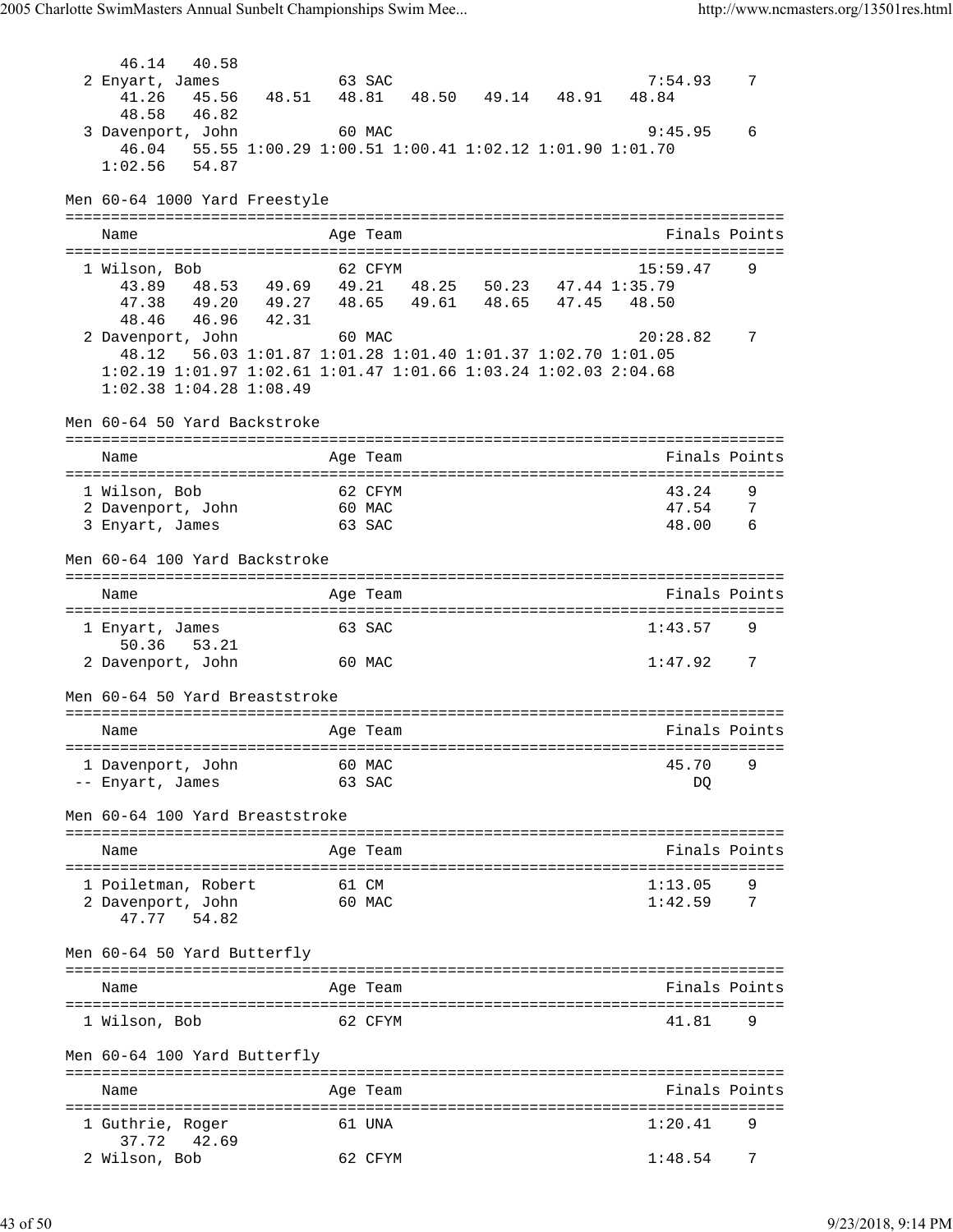46.05 1:02.49

| Men 60-64 200 Yard Butterfly                                                          |       |                            |       |                            |                                                |   |
|---------------------------------------------------------------------------------------|-------|----------------------------|-------|----------------------------|------------------------------------------------|---|
| Name                                                                                  |       | Age Team                   |       |                            | =============================<br>Finals Points |   |
| 1 Poiletman, Robert<br>35.56 36.94 35.91<br>30.75                                     |       | 61 CM                      |       |                            | 2:19.16                                        | 9 |
| Men 60-64 100 Yard IM                                                                 |       |                            |       |                            |                                                |   |
| Name                                                                                  |       | Age Team                   |       |                            | Finals Points                                  |   |
| 1 Wilson, Bob                                                                         |       | 62 CFYM                    |       |                            | 1:38.63                                        | 9 |
| 47.69<br>50.94<br>2 Davenport, John                                                   |       | 60 MAC                     |       |                            | 1:42.96                                        | 7 |
| 49.07<br>53.89<br>3 Enyart, James<br>51.28 54.33                                      |       | 63 SAC                     |       |                            | 1:45.61                                        | 6 |
| Men 60-64 200 Yard IM                                                                 |       |                            |       |                            |                                                |   |
| Name                                                                                  |       | Age Team                   |       |                            | Finals Points                                  |   |
| 1 Poiletman, Robert                                                                   |       | 61 CM                      |       |                            | 2:23.90                                        | 9 |
| 30.24<br>39.28 41.48<br>2 Wilson, Bob<br>48.03                                        | 32.90 | 62 CFYM<br>40.98           |       |                            | 3:38.64                                        | 7 |
| Men 65-69 50 Yard Freestyle                                                           |       |                            |       |                            |                                                |   |
| Name                                                                                  |       | Age Team                   |       |                            | Finals Points                                  |   |
| =====================<br>1 Clark, Jerry                                               |       | ================<br>67 CSM |       |                            | :================================<br>27.40     | 9 |
| 2 Painter, David                                                                      |       | 66 PIMM                    |       |                            | 28.90                                          | 7 |
| Men 65-69 200 Yard Freestyle                                                          |       |                            |       |                            |                                                |   |
| Name                                                                                  |       | Age Team                   |       |                            | Finals Points                                  |   |
| 1 Clark, Jerry<br>36.23 35.83<br>33.27                                                |       | 67 CSM<br>34.49            |       |                            | 2:19.82                                        | 9 |
| Men 65-69 1650 Yard Freestyle                                                         |       |                            |       |                            |                                                |   |
| Name                                                                                  |       | Age Team                   |       |                            | Finals Points                                  |   |
| 1 Clark, Jerry                                                                        |       | 67 CSM                     |       |                            | 22:39.57                                       | 9 |
| 42.06 42.63 42.48 42.51 41.90 42.06<br>38.48                                          |       |                            |       |                            | 41.83                                          |   |
| 42.48<br>40.59  41.24  40.49  40.28  39.98  40.23<br>41.68<br>40.30 41.90 40.89 41.06 |       |                            |       |                            | 40.76<br>41.59                                 |   |
| 40.75<br>40.93 40.64 40.73<br>40.08                                                   |       |                            | 41.35 | 41.41 41.52<br>41.11 42.14 | 41.49                                          |   |
| Men 65-69 50 Yard Backstroke                                                          |       |                            |       |                            |                                                |   |
| Name                                                                                  |       | Age Team                   |       |                            | Finals Points                                  |   |
| 1 Morvay, Rudy                                                                        |       | 67 CSM                     |       |                            | 44.61                                          | 9 |
| Men 65-69 100 Yard Backstroke                                                         |       |                            |       |                            |                                                |   |
| Name                                                                                  |       | Age Team                   |       |                            | Finals Points                                  |   |
|                                                                                       |       |                            |       |                            |                                                | 9 |
| 1 Morvay, Rudy                                                                        |       | 67 CSM                     |       |                            | 1:47.57                                        |   |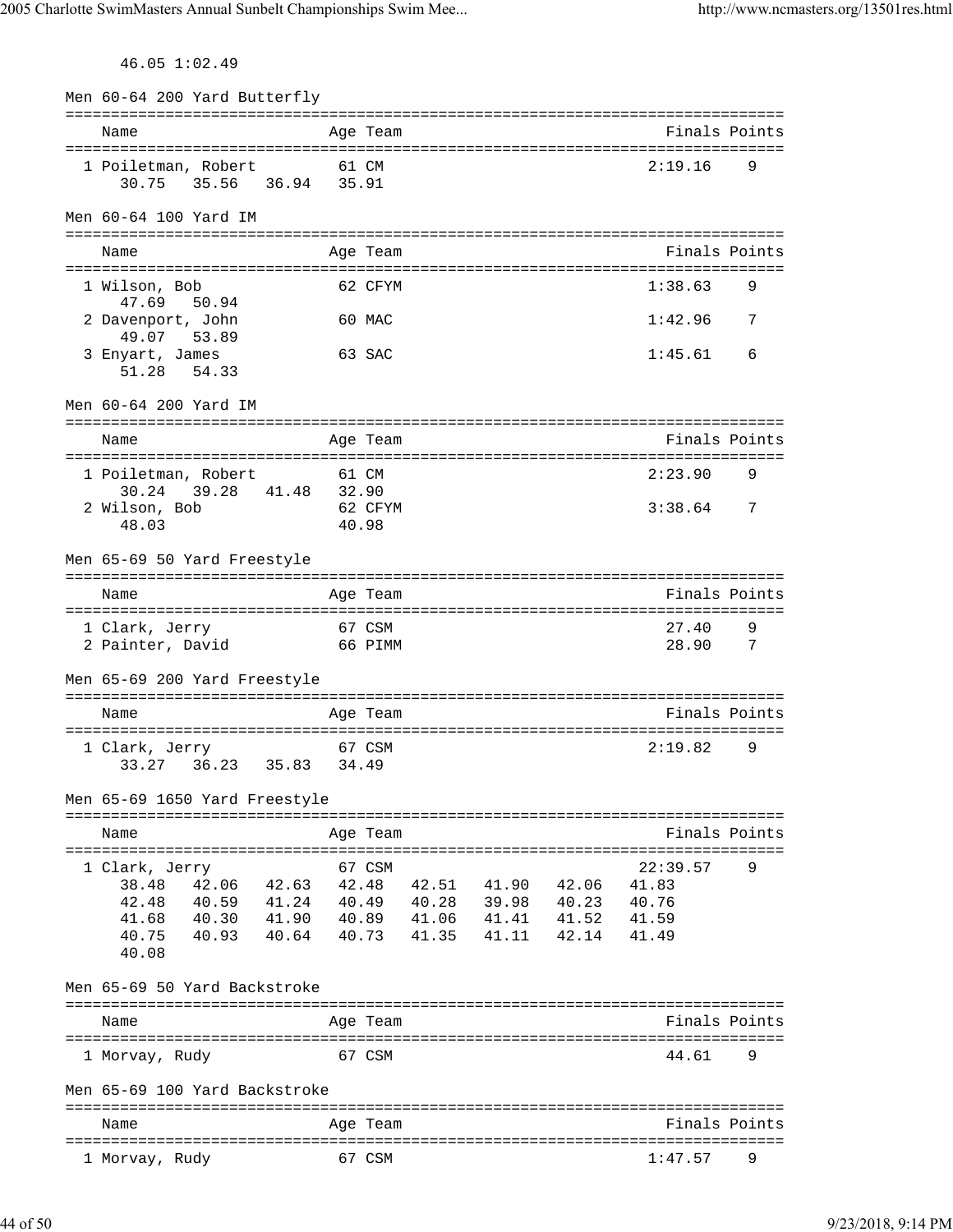49.63 57.94

| Men 65-69 50 Yard Breaststroke                                                          |        |                  |  |                |          |
|-----------------------------------------------------------------------------------------|--------|------------------|--|----------------|----------|
| Name                                                                                    |        | Age Team         |  | Finals Points  |          |
| 1 Clark, Jerry<br>67 CSM<br>2 Morvay, Rudy                                              | 67 CSM |                  |  | 37.51<br>45.60 | 9<br>7   |
| Men 65-69 100 Yard Breaststroke                                                         |        |                  |  |                |          |
| Name                                                                                    |        | Age Team         |  | Finals Points  |          |
| 1 Morvay, Rudy<br>46.76 1:15.72                                                         | 67 CSM |                  |  | 2:02.48        | 9        |
| Men 65-69 200 Yard Breaststroke                                                         |        |                  |  |                |          |
| Name                                                                                    |        | Age Team         |  | Finals Points  |          |
| 1 Morvay, Rudy<br>47.58 1:01.03 1:08.63 1:07.11                                         |        | 67 CSM           |  | 4:04.35        | 9        |
| Men 65-69 100 Yard IM                                                                   |        |                  |  |                |          |
| Name                                                                                    |        | Age Team         |  | Finals Points  |          |
| 1 Painter, David<br>39.86<br>33.88                                                      |        | 66 PIMM          |  | 1:13.74        | 9        |
| Men 65-69 400 Yard IM                                                                   |        |                  |  |                |          |
| Name                                                                                    |        | Age Team         |  | Finals Points  |          |
| 1 Painter, David<br>37.53 48.49 47.55 46.93 53.64 54.73 44.85 42.37                     |        | 66 PIMM          |  | 6:16.09        | 9        |
| Men 70-74 50 Yard Freestyle                                                             |        |                  |  |                |          |
| Name                                                                                    |        | Age Team         |  | Finals Points  |          |
| 1 Jones, Burwell                                                                        |        | 71 FACT          |  | 28.87          | 9        |
| 2 Kortheuer, John<br>3 Mitchell, Clarke                                                 |        | 73 MAC<br>72 AMS |  | 29.50 7        |          |
| 4 DePaul, Donald                                                                        |        | 71 HARY          |  | 30.34<br>50.76 | 6<br>- 5 |
| Men 70-74 100 Yard Freestyle                                                            |        |                  |  |                |          |
| Name                                                                                    |        | Age Team         |  | Finals Points  |          |
| 1 Jones, Burwell                                                                        |        | 71 FACT          |  | 1:01.92        | 9        |
| 30.21 31.71<br>2 DePaul, Donald<br>54.45 1:04.20                                        |        | 71 HARY          |  | 1:58.65        | 7        |
| Men 70-74 200 Yard Freestyle                                                            |        |                  |  |                |          |
| Name                                                                                    |        | Age Team         |  | Finals Points  |          |
| 71 FACT<br>1 Jones, Burwell                                                             |        |                  |  | 2:15.14        | 9        |
| 34.43 34.36 33.64<br>32.71<br>2 DePaul, Donald 71 HARY<br>57.30 1:08.39 1:11.19 1:05.44 |        |                  |  | 4:22.32        | 7        |
|                                                                                         |        |                  |  |                |          |

Men 70-74 500 Yard Freestyle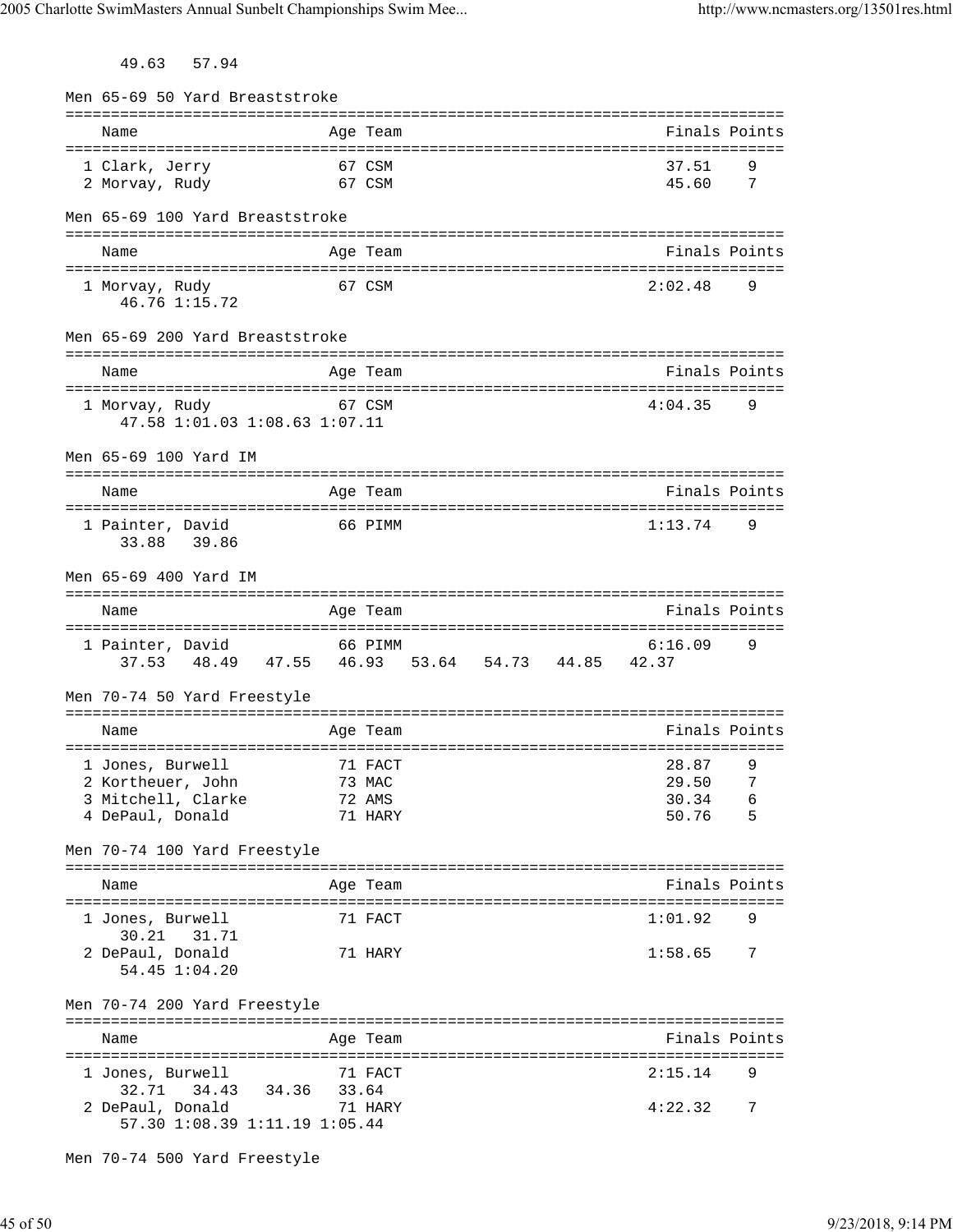| Name                                                                                                                                        |       | Age Team                     |  |                           | Finals Points |
|---------------------------------------------------------------------------------------------------------------------------------------------|-------|------------------------------|--|---------------------------|---------------|
|                                                                                                                                             |       |                              |  |                           |               |
| 1 DePaul, Donald<br>1:04.65 1:11.56 1:14.86 2:28.06 1:10.26 1:13.70 1:09.93 1:07.30<br>1:03.29                                              |       | 71 HARY                      |  | 11:43.61                  | 9             |
| Men 70-74 1000 Yard Freestyle                                                                                                               |       |                              |  |                           |               |
| Name                                                                                                                                        |       | Age Team                     |  |                           | Finals Points |
| 1 Jones, Burwell<br>34.54 37.49 38.40 38.38 38.77 38.55 38.58 38.47<br>38.83 38.68 38.81 38.53 38.73 38.43 38.54 38.38<br>38.87 38.56 37.92 | 37.74 | 71 FACT                      |  | 12:45.20                  | 9             |
| Men 70-74 50 Yard Backstroke                                                                                                                |       |                              |  |                           |               |
| Name                                                                                                                                        |       | Age Team                     |  |                           | Finals Points |
| 1 Mitchell, Clarke<br>71 HARY<br>2 DePaul, Donald                                                                                           |       | 72 AMS                       |  | 34.92<br>$1:33.40$ 7      | 9             |
| Men 70-74 100 Yard Backstroke                                                                                                               |       |                              |  |                           |               |
| Name                                                                                                                                        |       | Age Team                     |  | Finals Points             |               |
| 1 Jones, Burwell                                                                                                                            |       | 71 FACT                      |  | 1:11.36                   | 9             |
| 34.98<br>36.38<br>2 Mitchell, Clarke<br>37.46 38.34                                                                                         |       | 72 AMS                       |  | 1:15.80                   | 7             |
| Men 70-74 50 Yard Breaststroke                                                                                                              |       |                              |  |                           |               |
| Name                                                                                                                                        |       | Age Team                     |  | Finals Points             |               |
| 1 Kortheuer, John<br>2 Jones, Burwell<br>3 DePaul, Donald                                                                                   |       | 73 MAC<br>71 FACT<br>71 HARY |  | 35.03<br>36.02<br>1:30.15 | 9<br>7<br>6   |
| Men 70-74 100 Yard Breaststroke                                                                                                             |       |                              |  |                           |               |
| Name                                                                                                                                        |       | Age Team                     |  | Finals Points             |               |
| 1 Kortheuer, John                                                                                                                           |       | 73 MAC                       |  | 1:20.47                   | 9             |
| 37.50<br>42.97<br>2 DePaul, Donald<br>$1:22.05$ $1:43.81$                                                                                   |       | 71 HARY                      |  | 3:05.86                   | 7             |
| Men 70-74 50 Yard Butterfly                                                                                                                 |       |                              |  |                           |               |
| Name                                                                                                                                        |       | Age Team                     |  |                           | Finals Points |
| 1 Mitchell, Clarke<br>2 DePaul, Donald                                                                                                      |       | 72 AMS<br>71 HARY            |  | 33.22<br>1:10.14          | 7             |
| Men 70-74 100 Yard Butterfly                                                                                                                |       |                              |  |                           |               |
| Name<br>=========================                                                                                                           |       | Age Team                     |  |                           | Finals Points |
| 1 Mitchell, Clarke<br>40.03 45.08                                                                                                           |       | 72 AMS                       |  | 1:25.11                   | 9             |
| 2 DePaul, Donald<br>3:00.03                                                                                                                 |       | 71 HARY                      |  | 3:00.03                   | 7             |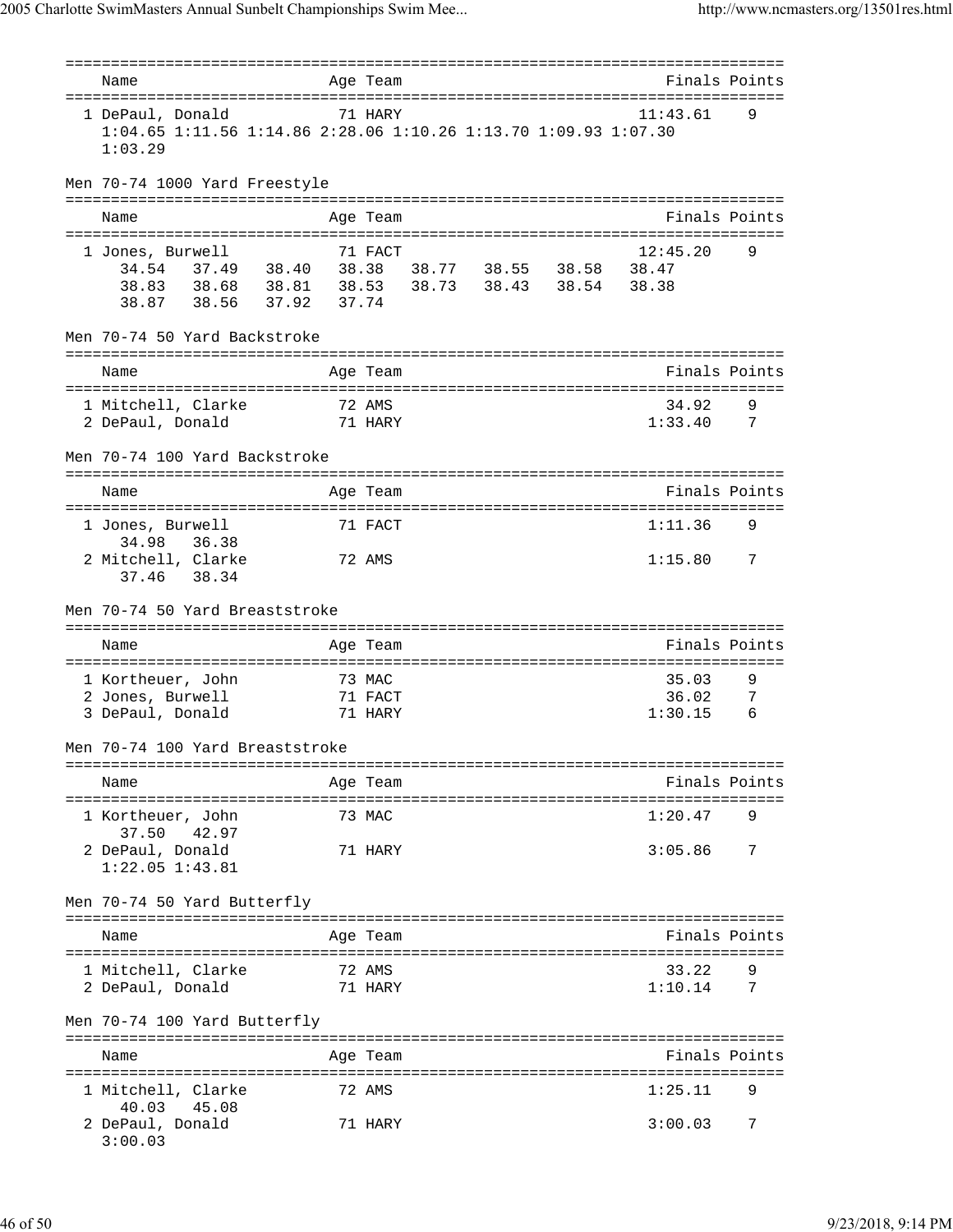Men 70-74 100 Yard IM =============================================================================== Name Age Team Finals Points =============================================================================== 1 Mitchell, Clarke 72 AMS 1:18.97 35.90 43.07 2 DePaul, Donald 71 HARY 2:45.40 7 1:17.25 1:28.15 Men 70-74 200 Yard IM =============================================================================== Name Age Team Age Team Finals Points =============================================================================== 1 Jones, Burwell 71 FACT 2:37.34 9 35.53 39.67 47.78 34.36 Women 19+ 200 Yard Freestyle Relay =============================================================================== Team Finals Points and the Community of the Community of the Points Points Points and the Community of the Community of the Community of the Community of the Community of the Community of the Community of the Community of =============================================================================== 1 North Carolina Masters 'A' 2:05.19 18 1) Katz, Sarah 25 2) Dore, Mary 41 3) Daugherty, Donnie 56 4) Centofanti, Laura 23 28.56 28.84 37.48 30.31 2 Durham Aquatic Masters 'A' 2:05.98 14 1) Boyles, Abee 28 2) DeVaugh-Geiss, Angela 28 3) VanDeCarr, Gretchen 47 (4) Baker, Brooke 24 30.76 32.25 34.69 28.28 Women 19+ 200 Yard Medley Relay =============================================================================== Team Finals Points =============================================================================== 1 Durham Aquatic Masters 'A' 2:17.72 18 1) Baker, Brooke 24 2) Boyles, Abee 28 3) DeVaugh-Geiss, Angela 28 4) VanDeCarr, Gretchen 47 32.88 36.76 33.73 34.35 Women 25+ 200 Yard Medley Relay =============================================================================== Team Finals Points =============================================================================== 1 North Carolina Masters 'A' 2:07.03 18 1) Parnell, Carolyn 27 2) Katz, Sarah 25 3) Sturgis, Karen 26  $4)$  Dore, Mary 41 34.72 36.78 26.95 28.58 Women 35+ 200 Yard Freestyle Relay =============================================================================== Team Finals Points =============================================================================== 1 MAC Masters 'A' 2:20.44 18 1) Woodard, Alis R 44 2) Lester, Laurie 39 3) Kelly-Jones, Alyse 40 4) Johnson, Liz 48 29.58 29.18 40.50 41.18 Women 35+ 200 Yard Medley Relay =============================================================================== Team Finals Points =============================================================================== 1 MAC Masters 'A' 3:00.15 18 1) Kelly-Jones, Alyse 40 2) Andersen, Kathy 49 3) Woodard, Alis R 44 4 4 50hnson, Liz 48 55.05 46.69 36.32 42.09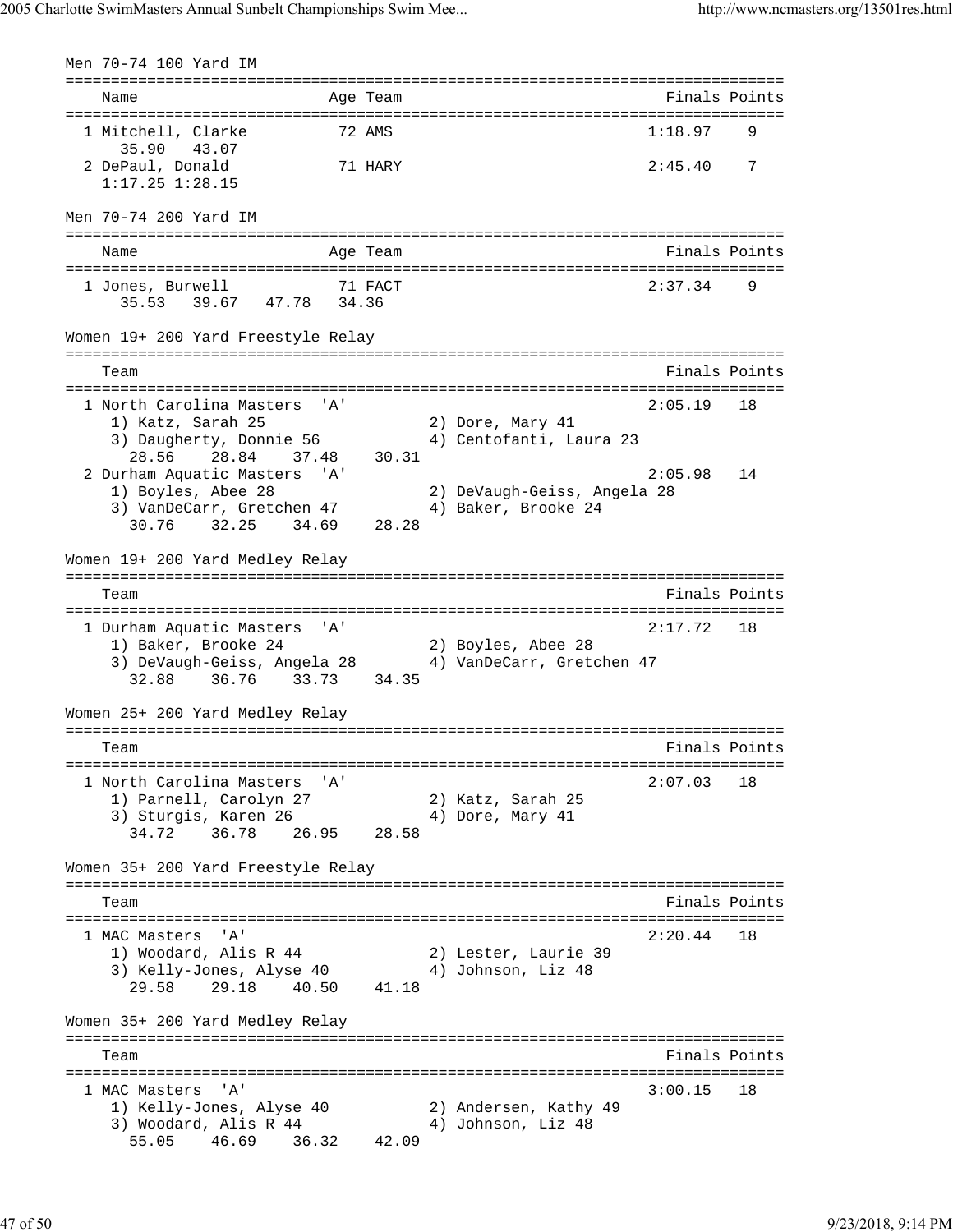Men 25+ 200 Yard Freestyle Relay =============================================================================== Team Finals Points =============================================================================== 1 MAC Masters 'A' 1:49.41 18 1) Jewett, Russell 38 2) Andersen, Morten 34 3) Huey, Brian 45 4) Schneeberger, Peter 37 28.30 23.83 28.30 28.98 Men 25+ 200 Yard Medley Relay =============================================================================== Finals Points =============================================================================== 1 Harris YMCA Masters 'A' 1:51.70 18 1) Van Voorhis, Kerry 32 2) Richardson, Ty 31 3) Davis, William A 37 4) Clark, Marcell 34 29.79 28.32 28.54 25.05 2 Raleigh Area Masters 'A' 1:54.87 14 1) Haberman, Brandon 27 2) Davenport, Kyle 26 3) Blank, Jon 44 4 4) Lohr, Joe 30 31.91 33.35 26.00 23.61 Men 35+ 200 Yard Freestyle Relay =============================================================================== Team Finals Points and the Community of the Community of the Points Points Points Points and the Community of the Community of the Community of the Community of the Community of the Community of the Community of the Commun =============================================================================== 1 Charleston Family YMCA Masters 'A' 1:55.94 18 1) Nunley, Michael 46 2) Boder, Bob 53 3) Lucas, Jeff 47 4) Miesner, John T 43 30.94 28.72 28.84 27.44 Men 35+ 200 Yard Medley Relay =============================================================================== Team Finals Points =============================================================================== 1 Tar Heel Aquatic Team 'A' 1:48.96 18 1) Klein, Jonathan 47 2) Dimsdale, Todd 47 3) Schmitz, Bob 52 4) White, Kirk 35 28.07 28.50 27.07 25.32 2 Charleston Family YMCA Masters 'A' 2:12.11 14 1) Nunley, Michael 46 2) Lucas, Jeff 47 3) Miesner, John T 43 4) Boder, Bob 53 39.35 33.27 30.96 28.53 Men 45+ 200 Yard Freestyle Relay =============================================================================== Team Finals Points =============================================================================== 1 MAC Masters 'A' 2:12.66 18 1) DeLuca, Robert 46 2) Davenport, John 60 3) Fumi, Leonard 55 4) Brandt, Phil 45 37.87 34.86 29.17 30.76 Men 45+ 200 Yard Medley Relay =============================================================================== Team Finals Points =============================================================================== 1 MAC Masters 'A' 2:08.69 18 1) Mullen, Chris 56 2) Davenport, John 60 3) McKee, Bob 48 4 4) Brandt, Phil 45 33.98 34.98 32.54 27.19 -- MAC Masters 'B' DQ 1) DeLuca, Robert 46 2) Kortheuer, John 73 3) Rensink, Rick 52 4) Calandro, James 58 39.80 44.33 37.05 30.94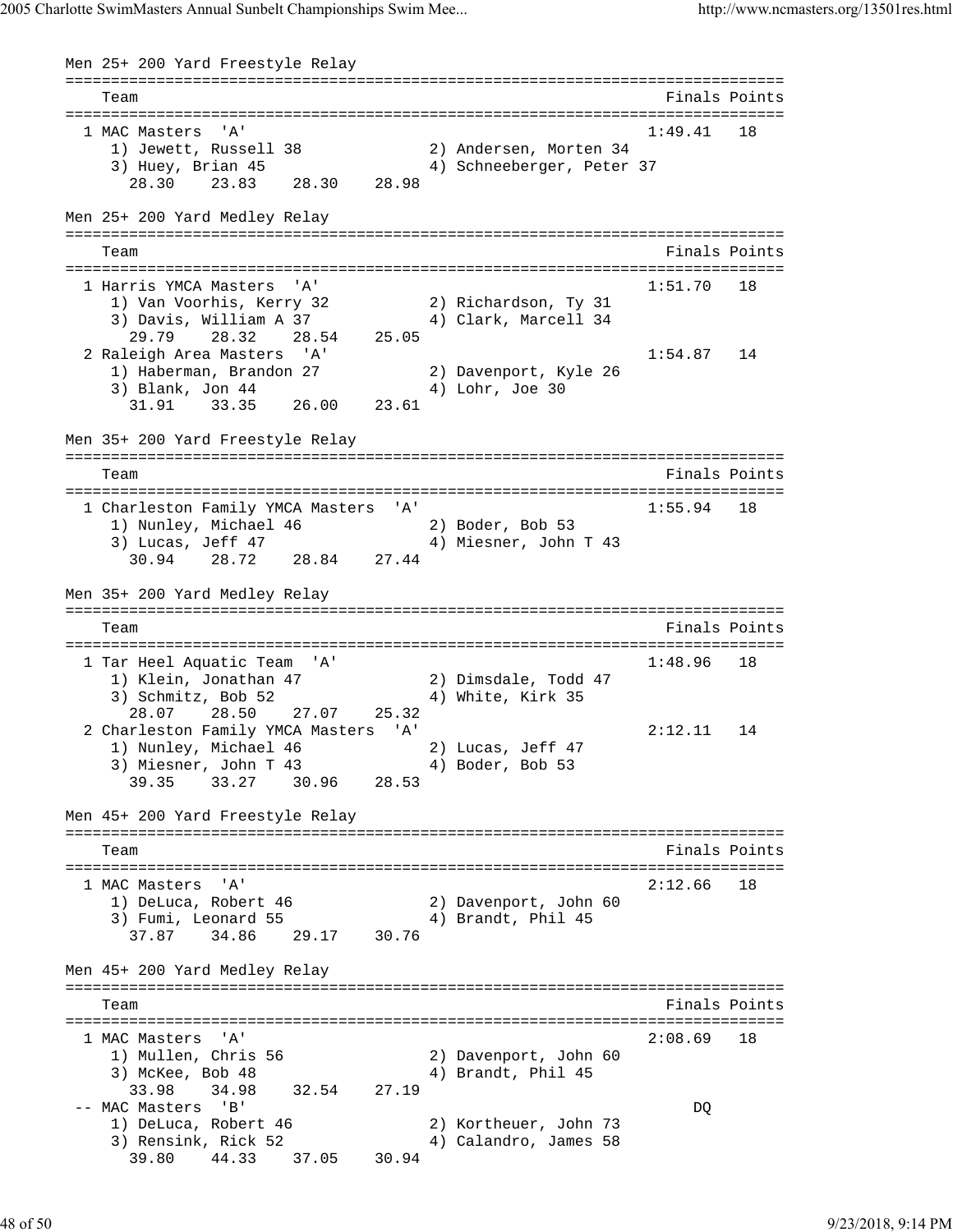Men 55+ 200 Yard Freestyle Relay =============================================================================== Team Finals Points Points All the Second Second Second Second Second Second Second Second Second Second Second Second Second Second Second Second Second Second Second Second Second Second Second Second Second Second Second =============================================================================== 1 MAC Masters 'A' 1:59.40 18 1) Mullen, Chris 56 2) Marshall, John 59 3) Kortheuer, John 73 4) Calandro, James 58 30.52 31.93 29.42 27.53 Mixed 19+ 200 Yard Freestyle Relay =============================================================================== Team **Finals Points** =============================================================================== 1 Raleigh Area Masters 'A' 1:42.89 18 1) Lohr, Joe 30 2) Robison, Doracy 24 3) Haberman, Brandon 27 4) Braun, Erika 32 24.18 28.41 25.78 24.52 2 Durham Aquatic Masters 'A' 1:50.34 14 1) Baker, Brooke 24 2) DeVaugh-Geiss, Angela 28 3) Tvermoes, Nicolai 34  $\hskip1cm$  4) Murphy, Jimmy 29 29.00 32.10 23.21 26.03 -- Harris YMCA Masters 'A' DQ 1) Connolly, William B 33 2) Centofanti, Laura 23 3) Dore, Mary 41 4) Davis, William A 37 27.12 29.52 28.05 25.00 Mixed 19+ 200 Yard Medley Relay =============================================================================== Team Finals Points =============================================================================== 1 Durham Aquatic Masters 'A' 1:59.09 18 1) Baker, Brooke 24 2) Parr, Derek 30 3) Tvermoes, Nicolai 34 4) Boyles, Abee 28 32.81 30.17 26.24 29.87 2 Raleigh Area Masters 'A' 2:01.58 14 1) Robison, Doracy 24 2) Davenport, Kyle 26 3) Haberman, Brandon 27 4) Keto, Alexis 26 33.49 33.96 26.89 27.24 Mixed 25+ 200 Yard Freestyle Relay =============================================================================== Team Finals Points =============================================================================== 1 MAC Masters 'A' 1:52.91 18 1) Buchoux, Michelle 32 2) Woodard, Alis R 44 3) Jewett, Russell 38 4) Andersen, Morten 34 32.27 29.63 27.52 23.49 2 North Carolina Masters 'A' 2:18.95 14 1) Coddington, Henry V 53 2) Levine, Ami 34 3) McHugh, Jen 36 4) Bear, Shelley 37 33.25 36.12 38.68 30.90 Mixed 25+ 200 Yard Medley Relay =============================================================================== Team Finals Points =============================================================================== 1 Asheville Masters Swimming 'A' 2:16.18 18 1) Mitchell, Clarke 72 2) Hinton, Jim 50 3) Katz, Sarah 25 4) Kramer, Adrienne 39 36.70 36.40 30.91 32.17 2 Harris YMCA Masters 'A' 2:27.57 14 1) Kessler, Bill 35 2) Parnell, Carolyn 27 3) Dore, Mary 41 4) Connolly, William B 33 43.71 42.03 34.52 27.31